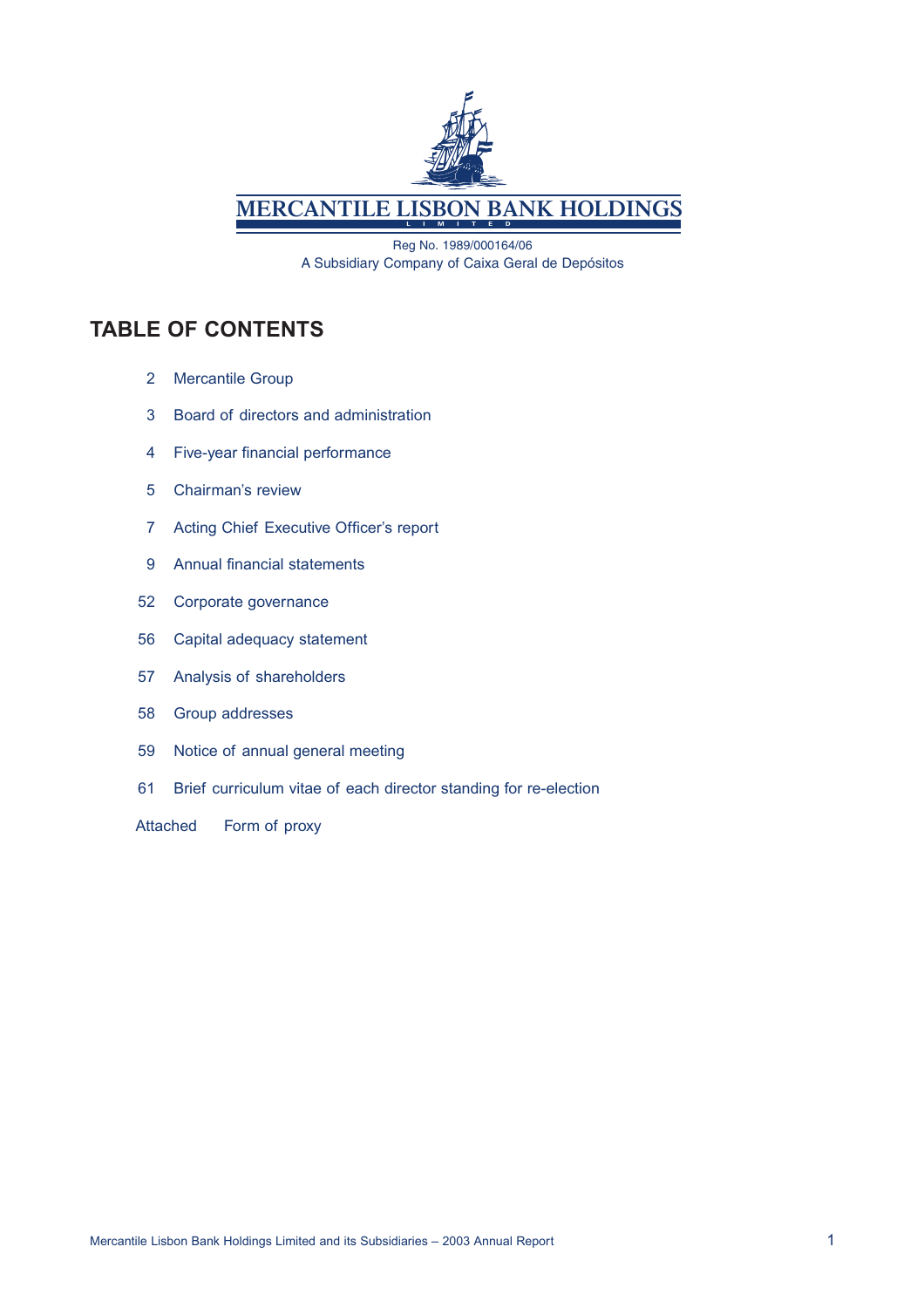# **MERCANTILE GROUP (THE "GROUP")**

The Group consists of Mercantile Lisbon Bank Holdings Limited and its subsidiaries.

**Mercantile Lisbon Bank Holdings Limited (the "Company")** is a registered bank controlling company and an investment holding company. Its holding company is Caixa Geral de Depósitos S.A. ("CGD"), a company registered in Portugal. Its two principal operating subsidiaries comprise:

**Mercantile Bank Limited (the "Bank")** provides a full range of foreign and domestic banking services. It operates in selected retail, commercial, corporate and alliance banking niches to which it offers banking, financial and investment services. It is a wholly-owned subsidiary of Mercantile Lisbon Bank Holdings Limited.

**Mercantile Insurance Brokers (Proprietary) Limited** offers life assurance broking services to the Group and external parties. Its products encompass the full range available in the market including pension, health benefits and life assurance. It is a wholly-owned subsidiary of Mercantile Lisbon Bank Holdings Limited.

Mercantile Insurance Brokers holds 50% of the capital of Mercguard Insurance Brokers (Proprietary) Limited, a company which offers short-term broking services to the Group and external parties. Its products include the full range available in the market, including domestic, commercial and industrial short-term policies.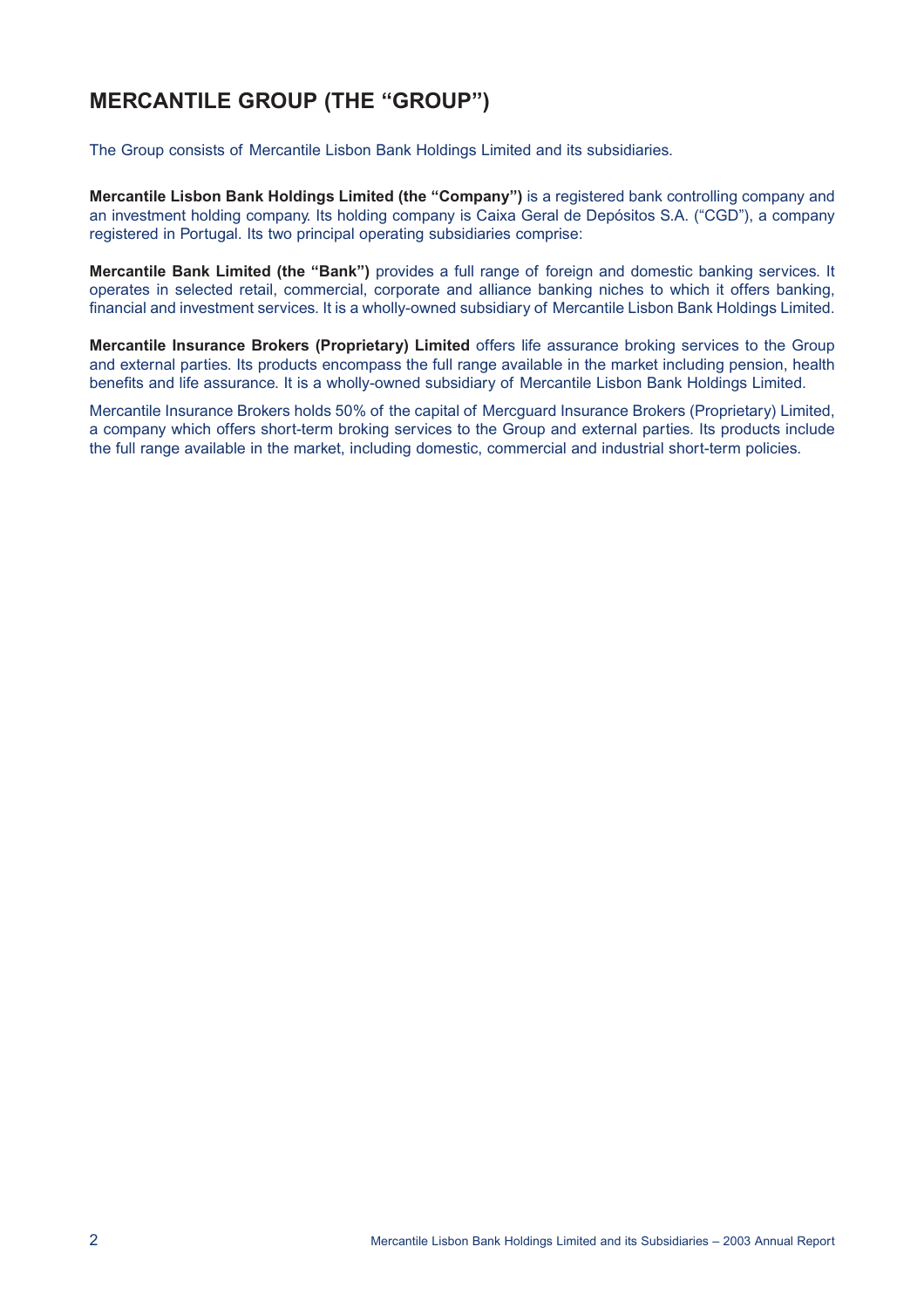# **BOARD OF DIRECTORS AND ADMINISTRATION**

# **BOARD OF DIRECTORS AT 31 MARCH 2004**

### **MERCANTILE LISBON BANK HOLDINGS LIMITED**

#### **Messrs:**

J A S de Andrade Campos\*+ *(Chairman)* D J Brown# G P de Kock+ L Hyne‡ A M Osman^+

*(Acting Chief Executive Officer)* 

### **ADMINISTRATION**

# **Group Secretary**

F Vicente Coelho\*

#### **Transfer Secretaries**

Computershare Limited 70 Marshall Street Johannesburg 2001 South Africa

# **Postal Address**

PO Box 61051 **Marshalltown** 2107 South Africa

### **Registered Office Postal Address**

1st Floor **PO Box 782699** Mercantile Lisbon House Sandton 142 West Street 2146 Sandown 2196

\*Portuguese ^Mozambican #Executive +Non-executive ‡Independent non-executive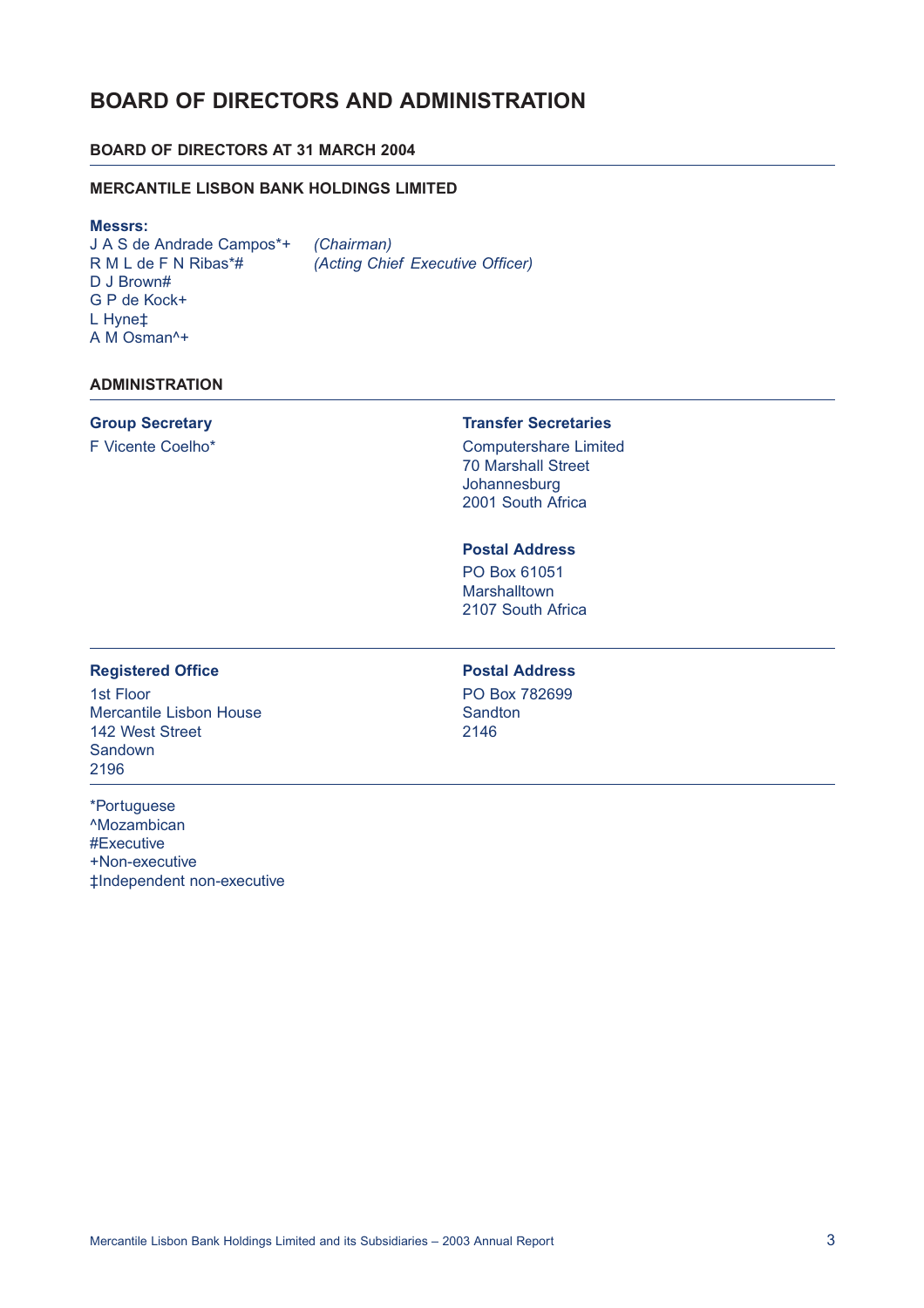# **FIVE-YEAR FINANCIAL PERFORMANCE**

**Mercantile Lisbon Bank Holdings Limited and its Subsidiaries**

|                                                | March<br>2000 | March<br>2001 | March<br>2002 | December<br>2002* | <b>December</b><br>2003 |
|------------------------------------------------|---------------|---------------|---------------|-------------------|-------------------------|
|                                                | R'000         | R'000         | R'000         | R'000             | <b>R'000</b>            |
| <b>ASSETS</b>                                  |               |               |               |                   |                         |
| Intangible assets                              | 49,840        | 56,289        | 22,284        | 14,696            | 12,711                  |
| Property and equipment                         | 134,888       | 128,470       | 99,548        | 88,723            | 84,651                  |
| Investment properties                          |               |               |               | 800               | 800                     |
| <b>Taxation</b>                                |               | 2,090         |               | 3,396             | 3,567                   |
| Other accounts receivable                      | 155,678       | 121,762       | 233,531       | 127,534           | 82,430                  |
| Interest in associated companies               | 23,015        | 19,678        | 3,246         | 1,879             | 2,951                   |
| <b>Other investments</b>                       | 48,355        | 45,126        | 19,560        | 7,302             | 3,965                   |
| Loans and advances                             | 2,814,301     | 2,792,954     | 1,475,609     | 1,313,292         | 1,178,788               |
| Derivative financial instruments               |               |               |               | 8,124             | 7,610                   |
| <b>Negotiable securities</b>                   | 492,749       | 345,060       | 242,997       | 155,588           | 273,090                 |
| Cash and cash equivalents                      | 554,282       | 198,022       | 212,047       | 454,778           | 574,930                 |
| <b>Total assets</b>                            | 4,273,108     | 3,709,451     | 2,308,822     | 2,176,112         | 2,225,493               |
| <b>EQUITY AND LIABILITIES</b>                  |               |               |               |                   |                         |
| Share capital and share premium                | 778,924       | 747,786       | 866,865       | 866,865           | 866,865                 |
| Capital redemption reserve fund                |               | 3,788         | 3,788         | 3,788             | 3,788                   |
| <b>General reserve</b>                         | 7,478         | 7,478         | 7,478         | 7,478             | 7,478                   |
| Property revaluation reserve                   | 14,826        | 14,237        | 21,182        | 20,997            | 28,376                  |
| Available-for-sale reserve                     |               |               |               |                   | (742)                   |
| General risk reserve                           |               |               |               |                   | 31,212                  |
| <b>Accumulated loss</b>                        | (148, 177)    | (236, 633)    | (883, 396)    | (715, 628)        | (773, 078)              |
| Shareholder's loan                             | 2,000         |               |               |                   |                         |
| Shareholders' equity                           | 655,051       | 536,656       | 15,917        | 183,500           | 163,899                 |
| <b>Debentures</b>                              | 8,275         |               |               |                   |                         |
| <b>Deferred taxation</b>                       | 1,827         | 2,886         |               |                   |                         |
| Long-term liabilities                          | 10,517        | 10,517        |               | 8,335             | 5,287                   |
| <b>Deposits</b>                                | 3,487,200     | 3,094,538     | 2,085,712     | 1,912,979         | 1,946,752               |
| Derivative financial instruments               |               |               |               | 4,001             | 32,115                  |
| <b>Provisions</b>                              |               | 3,556         | 29,399        | 27,404            | 36,066                  |
| Other accounts payable                         | 107,575       | 61,298        | 174,042       | 38,387            | 40,437                  |
| <b>Taxation</b>                                | 2,663         |               | 3,752         | 1,506             | 937                     |
| <b>Total equity and liabilities</b>            | 4,273,108     | 3,709,451     | 2,308,822     | 2,176,112         | 2,225,493               |
| <b>Contingent liabilities</b>                  | 218,024       | 203,459       | 1,056,020     | 483,649           | 334,437                 |
| Attributable (loss)/profit after taxation      | (211, 258)    | (84, 159)     | (646, 763)    | 167,768           | (58, 888)               |
| Headline earnings/(loss)                       | 29,756        | (49, 877)     | (681, 758)    | 184,350           | (56, 471)               |
| Distribution to permanent capital              |               |               |               |                   |                         |
| holders - interest                             | 1,134         | 1,098         |               |                   |                         |
| Attributable (loss)/earnings per share (cents) | (48.8)        | (19.0)        | (151.5)       | 19.6              | (6.9)                   |
| Headline earnings/(loss) per share (cents)     | 6.9           | (11.3)        | (159.7)       | 21.6              | (6.6)                   |

\*For a nine-month period.

**Note**: The principal accounting policies adopted in the preparation of the consolidated financial statements are consistent, in all material respects with those applied in the previous period, except for the adoption of AC 133 (Financial Instruments: Recognition and Measurement), which is a prospective accounting statement, with effect from 1 January 2003. Accordingly, comparatives have not been restated.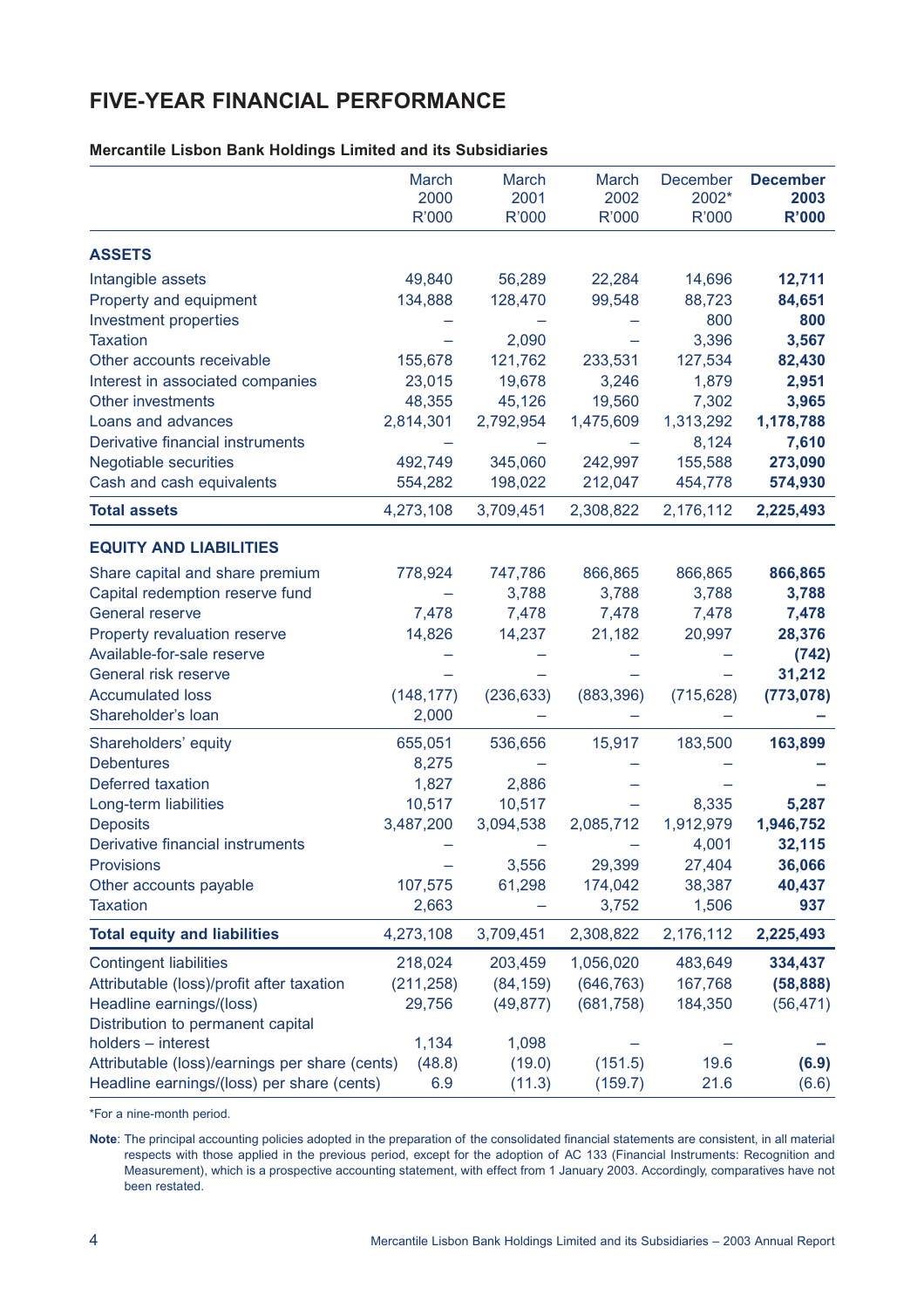# **CHAIRMAN'S REVIEW**

Management's primary focus during the year under review has centred on the continued Rehabilitation of the Group. Good progress has been made across all areas identified for action with significant success achieved in:

- Reducing the recurring cost base through headcount and process rationalisation;
- Collections under the non-performing book; and
- Attracting new talent to Mercantile, where almost the entire senior management team has been replaced.

Although the Group remains in a loss-making position, attributable losses have decreased to R59 million from R97 million net of the effect of the CGD guarantees for the nine-month period to 31 December 2002. The improved results are mainly due to a reduction in costs (on an annualised basis), recoveries of nonperforming loans and growth in Alliance banking fee income. These results need to be considered in the context of the turnaround, with the associated costs incurred in rationalising operations and systems, the inefficiencies inherent in the significant retrenchment of staff and the major changes in managerial staff and the reduction in margin resulting from the slowdown in lending activities.

Whilst the Rehabilitation has been underway, a deliberate strategy of not actively seeking new clients within Retail Banking has been employed, accounting for the lack of growth in assets in this business. The higher levels of liquidity are due to the reduction in the lending book and the retention of deposits during this period.

Completion of the Rehabilitation, essential for the future growth of the Group, is expected to be achieved during 2004 when focus will shift to developing the Bank in its chosen target markets.

### **DIRECTORATE**

I would like to thank R J Symmonds, the previous CEO, for agreeing to extend his stay with the Group beyond his agreed departure date in order to assist the Executive during the difficult times related to the Rehabilitation process last year.

A special word of thanks is extended to A Soares and J Real Pereira, who have resigned from the Board, for the service that they rendered to the Group over the past few years.

I am extremely indebted to Rui Ribas for agreeing to act as CEO from August last year. Since joining the Board as an executive director in June 2002, Rui has done an exceptional job in spearheading the Rehabilitation process and the results achieved are in no small measure directly attributable to his drive and commitment. Rui will continue to support the Group in his new capacity as a non-executive director and will, for a transitional period, participate as a member of the Bank's Executive Committee.

David Brown was appointed as CEO, effective 31 March 2004. Dave has been an executive advisor to Mercantile for the past eight months and has been intimately involved in refocusing the strategy of the Group and in assisting with the implementation of the Rehabilitation programme. He has a strong academic background and more than 30 years' experience in banking, including various executive positions. With his in-depth knowledge of the South African market we look forward to his leadership of Mercantile in the years to come.

Finally I would like to thank my remaining fellow Board members and the Mercantile staff for their commitment and the support they have given me this past year.

### **SUSTAINABILITY REPORTING**

Following the release by the Global Reporting Initiative (GRI) in 2002 on Sustainability Reporting Guidelines, we intend to develop our sustainability reporting capability over the coming year. This will enable us in the future to prepare reports of this nature in accordance with these Guidelines.

### **FINANCIAL SERVICES CHARTER**

The Banking Council, the Life Offices Association, the South African Insurance Association, the Association of Black Securities and Investment Professionals (ABSIP) and other industry bodies announced the introduction of a voluntary charter in October 2003 that will enable broad-based black economic empowerment. We are committed to the outcome of the charter and have plans in place to comply with key aspects of the charter going forward.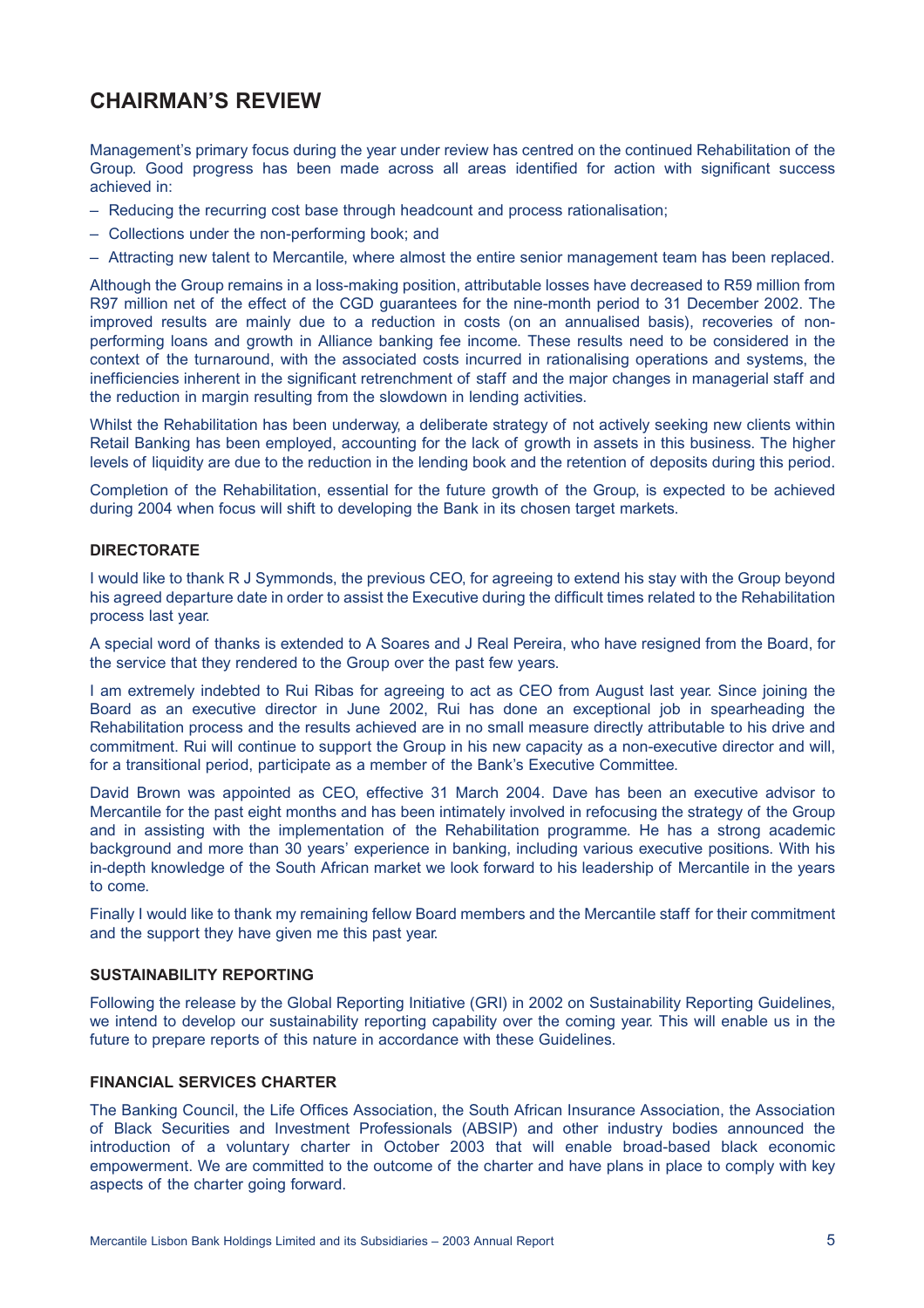# **CHAIRMAN'S REVIEW** (continued)

### **PROSPECTS**

With the progress made during the past year and the ongoing support from CGD, both as regards capital and operational requirements, I am confident that the Group is now in a position to develop its business and again start generating profits for the benefit of its shareholders.

 $\overline{C}$ rani  $\overline{A}$ 

**J A S de ANDRADE CAMPOS** *Chairman*

31 March 2004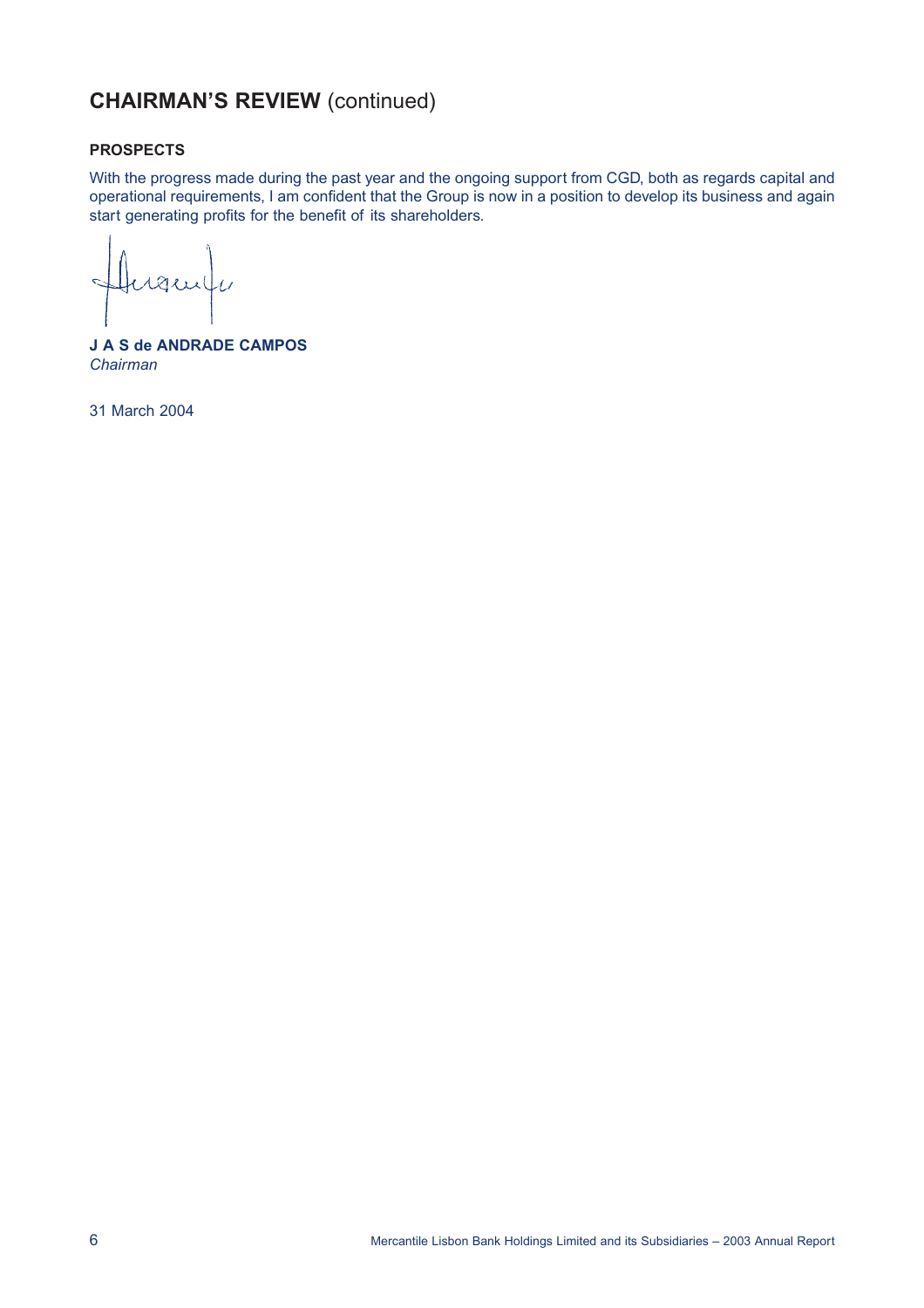# **ACTING CHIEF EXECUTIVE OFFICER'S REPORT**

2003 was a very challenging year for Mercantile. Our primary efforts centred on the rehabilitation of the Bank, with good progress being achieved in terms of control, risk management, systems integration, process improvement, cost rationalisation and skills development.

David Brown joined the Bank as an executive advisor in August 2003 and has played a key role in the implementation of the Rehabilitation programme, as well as with the assessment of risks and opportunities that led to the definition of the strategic objectives for the Bank. David is an experienced banker with a deep knowledge of the South African market and, now, also of Mercantile. I am confident that he has the right skills to carry the Bank forward as the new Chief Executive Officer.

Furthermore, key new appointments have been made at senior manager level, including the heads of Human Resources, Finance, Operations, Information Technology, Card Business, Treasury Operations, Compliance and Credit. The improvements achieved are remarkable and I am proud of the quality of the people that we have been able to attract to the Bank, under difficult circumstances.

A comprehensive review of all risk policies led to numerous enhancements, including the introduction of more effective decision-making processes, improvements in the credit approval and control procedures, and a more pro-active and early identification of defaulting and problematic accounts.

A complete review of the core IT systems and controls, in particular those in the retail banking and treasury divisions, was performed by an external audit firm. Key areas of focus were identified and are being addressed. Projects are underway which are aimed at greater levels of integration, including various upgrades to systems.

Significant improvements have also been achieved in the areas of receivables administration, collection of non-performing loans and our ability to deliver a quality level of service in the Alliance Banking business.

A painful, but unavoidable task, was the rationalisation of staff. As part of the overall restructuring process, the Bank carried out retrenchment programmes, which resulted in a net reduction of 17% in staff levels.

#### **FINANCIAL REVIEW**

It is in this context of change that the consolidated loss of R59 million realised in 2003 needs to be assessed.

First, it is important to acknowledge that the Bank still has a high cost base, the reduction of which will be achieved through a combination of: (i) the integration of IT systems; (ii) the consolidation of the benefits to be derived, throughout the Bank, from the actions already taken by the new management team; (iii) a reduction in the exceptional costs incurred during the restructuring process, with auditors and consultants; and (iv) an increase in staff productivity, now that the restructuring process is nearing completion, which was accompanied by tension and uncertainty regarding the future.

A second driver of profitability is the platform built in the last 18 months for the processing of debit and credit cards and electronic settlements, which is expected to enhance the Bank's ability to earn fee income in the alliance banking business.

Finally, the third and potentially most significant factor for the return to profitability is the Bank's ability to successfully grow the retail business and in particular the lending book, which has become possible as a result of the restructuring process carried out and the capital injection underway.

The financial results recorded in 2002 (nine months) and 2003 are thus consistent with the pressing necessity to overcome the Bank's structural weaknesses, which required high restructuring costs and the sacrifice of financial margin, as it would have been imprudent to develop the retail business whilst the rehabilitation was underway.

The R59 million loss recorded in 2003 compares favourably with the R168 million profit reported in the previous financial period, if one takes into account that this profit was only made possible by a guarantee provided by the controlling shareholder in respect of certain non-performing loans, which allowed the Bank to release provisions in the amount of R265 million. Excluding the effect of this guarantee, the result of the previous nine-month reporting period would have been a loss of R97 million.

An important event during the financial year under review was the adoption of the new Accounting Statement AC 133, the effects of which are described in note 24 of the Accounting Policies.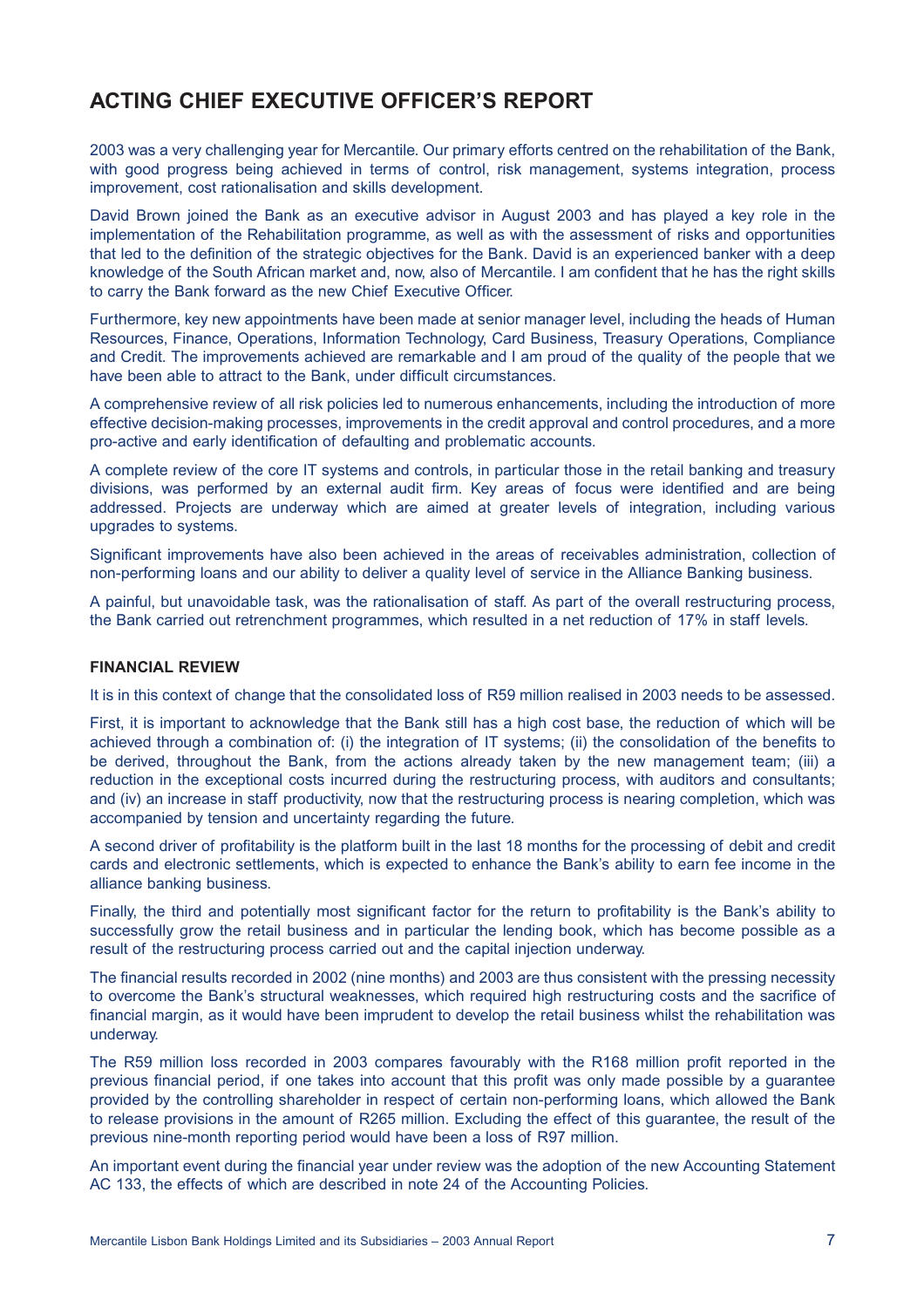# **ACTING CHIEF EXECUTIVE OFFICER'S REPORT** (continued)

### **CAPITAL INCREASE AND ONGOING SUPPORT OF CGD**

The progress made with the Rehabilitation of the Bank was a key determining factor in the decision of the controlling shareholder to support the recapitalisation of the Group on the terms agreed with the Registrar of Banks, which are dealt with in notes 9, 10 and 11 of the Directors' report.

In summary, the recapitalisation will comprise the replacement of certain guarantees by an injection of primary capital in an aggregate amount of R550 million to R600 million, through a proposed rights issue, at a price of 18 cents, fully underwritten by CGD.

#### **OUTLOOK**

The substantial increase in the capital base, as a result of the proposed rights issue, combined with improved controls, efficient IT systems, lower recurring costs and a rejuvenated management team, will play a pivotal role in the development of our Bank.

The main focus will be to develop the retail activities. We will grow our enterprise banking business by offering products and services to small and mid-sized businesses across the spectrum, whilst retaining a key focus on Portuguese customers. The Bank is well-positioned to compete in its product offering, service levels and relationship management, within the chosen target markets.

Treasury will remain a key support area to our Retail Banking business.

An increased volume of transactions generated through existing joint ventures, together with prospective opportunities, is expected to result in continued growth in fee income in the Alliance Banking area of card and payment products.

The regulatory formalities preceding the injection of capital in terms of the proposed rights issue are anticipated to reach completion by August 2004 and, accordingly, we expect the Group to be operating profitably in 2005.

I am grateful to all staff for their dedication and commitment to the rehabilitation of the Group. I firmly believe that there is a role for Mercantile in the South African market and I am confident that our management team, under the leadership of David Brown, will succeed in completing the turnaround, through the continuous focus on rationalisation, cost containment, excellence of service and prudent growth.

To the Bank's clients, our appreciation and thanks for the trust and support. To my fellow directors, for their confidence and guidance, my sincere thanks.

**R RIBAS** *Acting Chief Executive Officer*

31 March 2004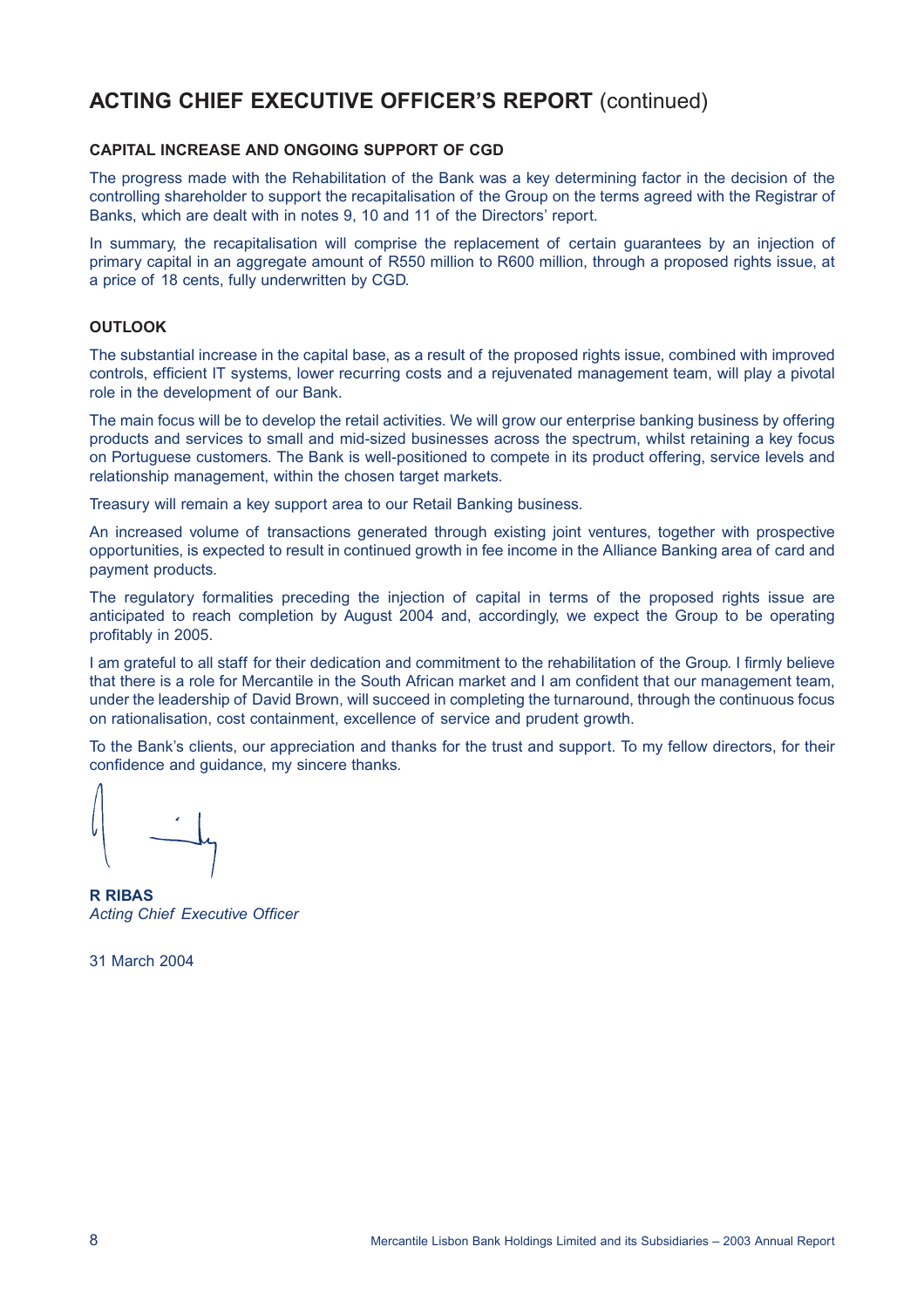# **ANNUAL FINANCIAL STATEMENTS**

# **CONTENTS**

- 10 Directors' responsibility
- 10 Certificate from the Company Secretary
- 11 Report of the independent auditors
- 12 Directors' report
- 16 Accounting policies
- 24 Balance sheets
- 25 Income statements
- 26 Cash flow statements
- 27 Statements of changes in equity
- 28 Notes to the financial statements
- 51 Risk management and control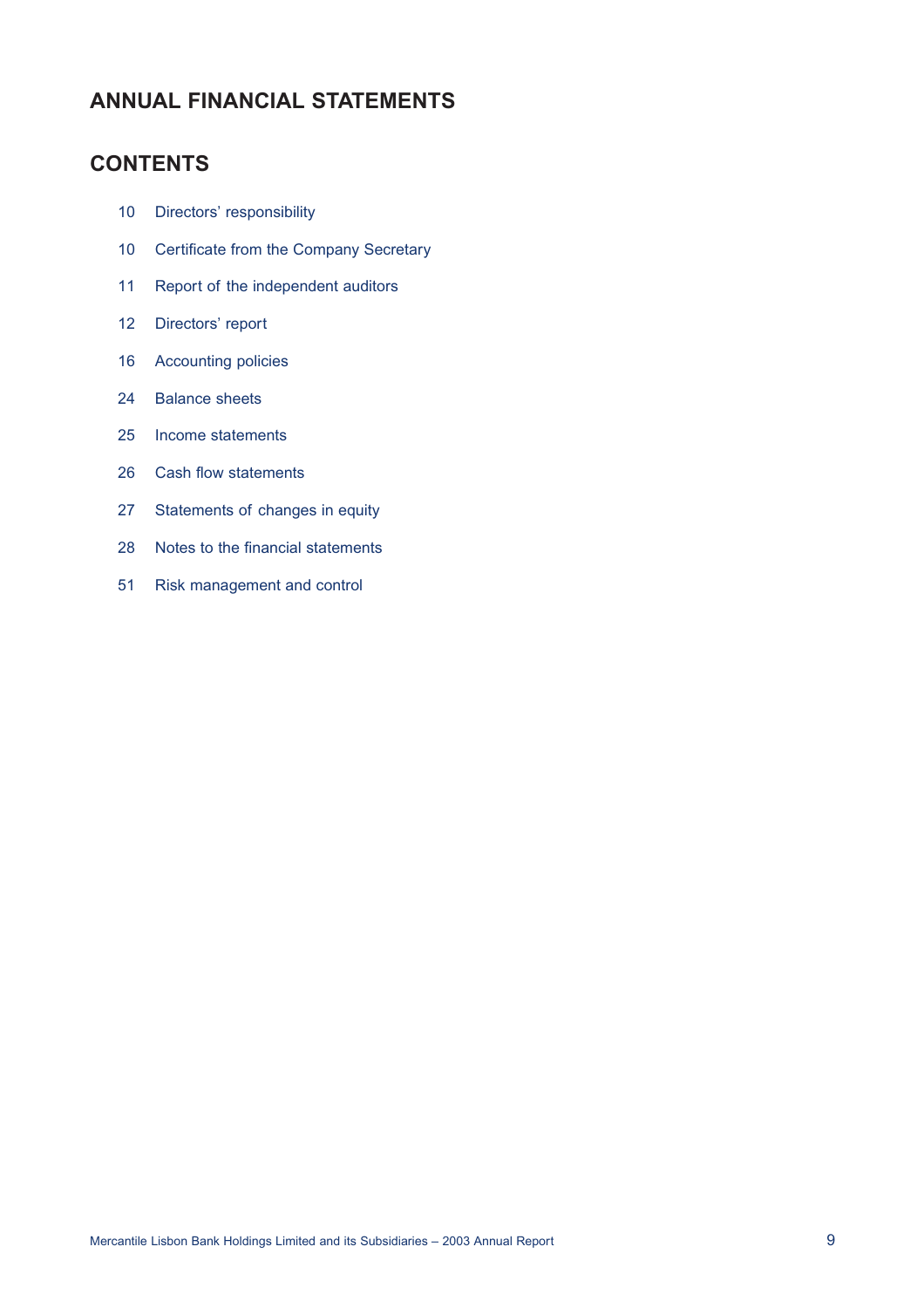# **DIRECTORS' RESPONSIBILITY**

In terms of the Companies Act the directors are required to maintain adequate accounting records, and to prepare financial statements that fairly present the financial position at year-end and the results and cash flows for the year of the Company and Group.

To enable the Board to discharge its responsibilities, management has developed and continues to maintain a system of internal financial controls. The Board has ultimate responsibility for this system of internal financial controls and reviews the effectiveness of its operations, primarily through the Group Audit Committee and other risk monitoring committees and functions.

The internal financial controls include risk-based systems of accounting and administrative controls designed to provide reasonable, but not absolute, assurance that assets are safeguarded and that transactions are executed and recorded in accordance with sound business practices and the Group's written policies and procedures. These controls are implemented by trained and skilled staff, with clearly defined lines of accountability and appropriate segregation of duties. The controls are monitored by management and include a budgeting and reporting system operating within strict deadlines and an appropriate control framework. As part of the system of internal financial controls the Group's internal audit function conducts inspections, financial and specific audits and co-ordinates audit coverage with the external auditors.

The external auditors are responsible for reporting on the financial statements.

The financial statements are prepared in accordance with South African Statements of Generally Accepted Accounting Practice and incorporate responsible disclosures in line with the accounting policies of the Group. The financial statements are based on appropriate accounting policies consistently applied with the exception of adopting AC 133, and supported by reasonable and prudent judgements and estimates. Provided that the capital increase referred to in paragraph 10 of the directors' report is successfully concluded, the directors believe that the Group will be a going concern in the year ahead. For this reason they continue to adopt the going concern basis in preparing the annual financial statements.

These financial statements, set out on pages 12 to 51, have been approved by the Board of Mercantile Lisbon Bank Holdings Limited and are signed on their behalf by:

 $\triangle$  2222

**J A S de ANDRADE CAMPOS R RIBAS** *Chairman Director*

22 April 2004 22 April 2004

# **CERTIFICATE FROM THE COMPANY SECRETARY**

In terms of section 268G(d) of the Companies Act, 1973, as amended, I certify that, to the best of my knowledge and belief, the Company has lodged with the Registrar of Companies for the financial year ended 31 December 2003 all such returns as are required of a public company in terms of the Companies Act, and that all such returns are true, correct and up to date.

**F VICENTE COELHO** *Company Secretary*

22 April 2004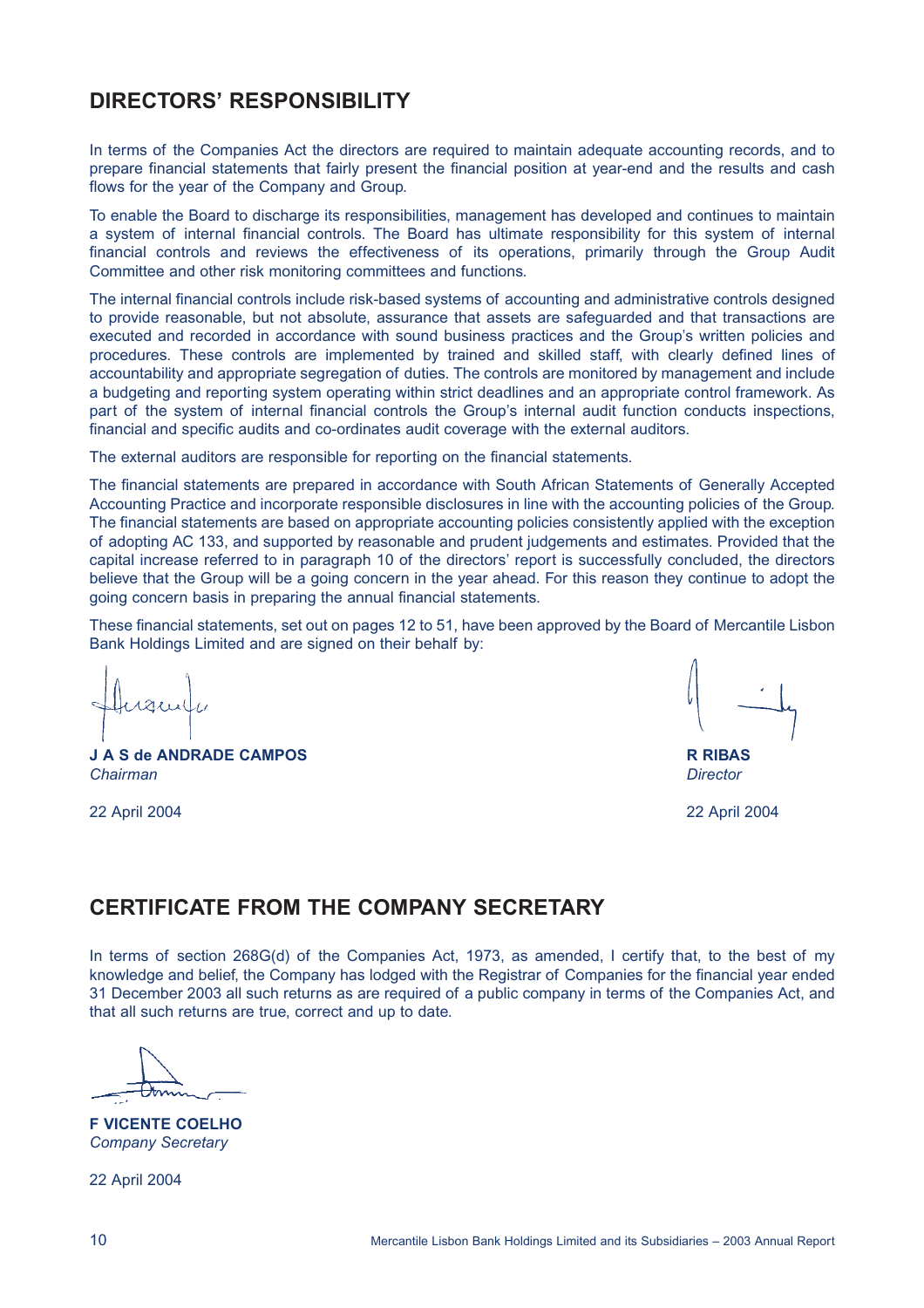# **REPORT OF THE INDEPENDENT AUDITORS**

**To the members of Mercantile Lisbon Bank Holdings Limited**

We have audited the annual financial statements and Group annual financial statements, set out on pages 12 to 51, for the year ended 31 December 2003. These financial statements are the responsibility of the company's directors. Our responsibility is to express an opinion on these financial statements based on our audit.

### **SCOPE**

We conducted our audit in accordance with statements of South African Auditing Standards. Those standards require that we plan and perform the audit to obtain reasonable assurance that the financial statements are free of material misstatement.

An audit includes:

- examining, on a test basis, evidence supporting the amounts and disclosures in the financial statements;
- assessing the accounting principles used and significant estimates made by management; and
- evaluating the overall financial statement presentation.

We believe that our audit provides a reasonable basis for our opinion.

#### **AUDIT OPINION**

In our opinion the financial statements fairly present, in all material respects, the financial position of the Company and the Group at 31 December 2003 and the results of their operations and cash flows for the year then ended in accordance with Statements of South African Generally Accepted Accounting Practice and in the manner required by the Companies Act in South Africa.

#### **GOING CONCERN**

Without qualifying our opinion above, we draw your attention to the fact that the annual financial statements and Group annual financial statements have been prepared on the going concern basis, which is dependent on the ongoing support of the holding company and the successful recapitalisation of the Group, details of which have been disclosed in notes 9 and 10 of the Directors' report for the year ended 31 December 2003.

We agree with the directors' reasons for not consolidating the subsidiary companies referred to in note 8.2 of the Directors' report.

 $\epsilon$  TouchE ELOITTE

**DELOITTE & TOUCHE** *Chartered Accountants (SA) Registered Accountants and Auditors*

Johannesburg 23 April 2004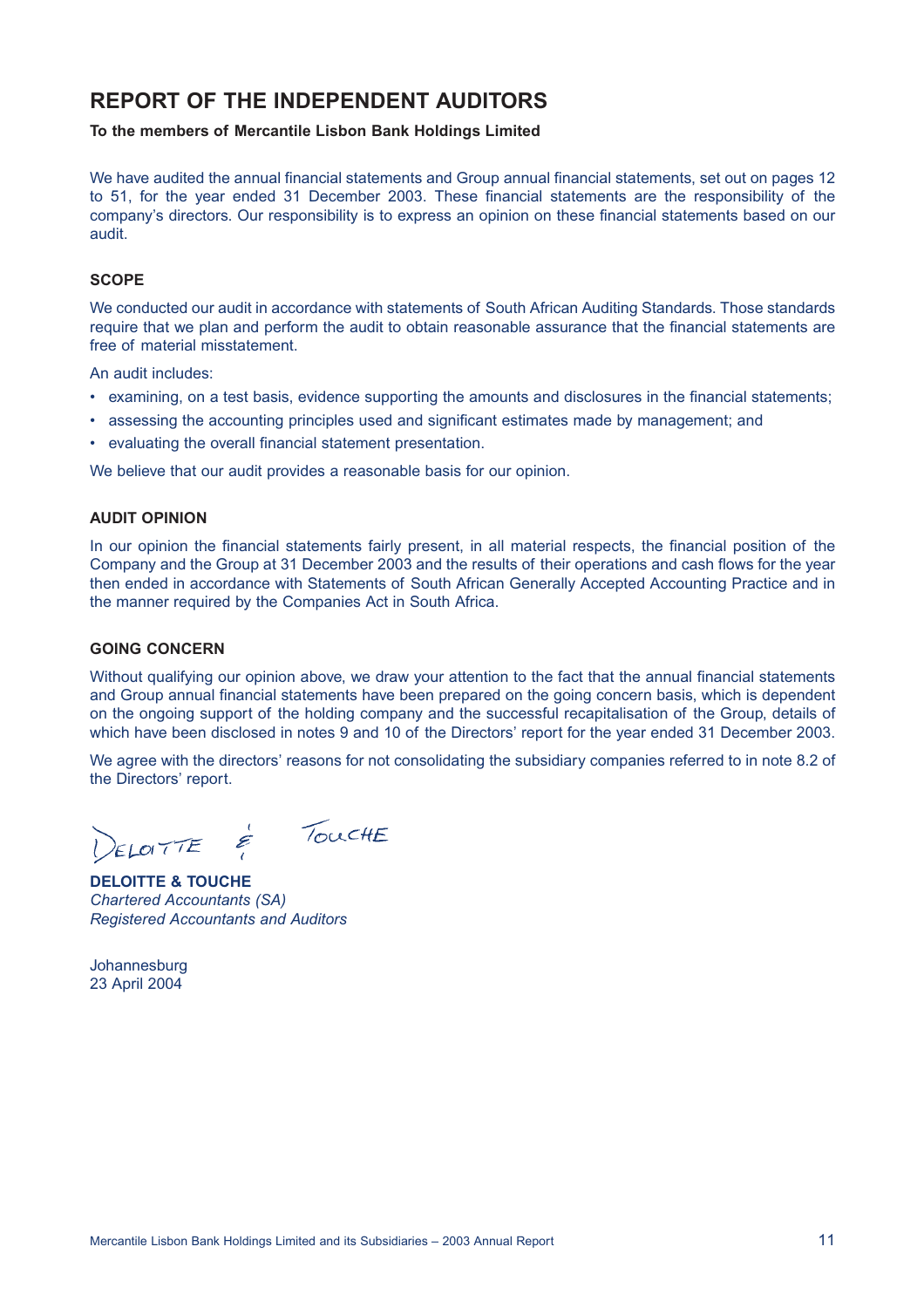# **DIRECTORS' REPORT FOR THE YEAR ENDED 31 DECEMBER 2003**

The directors have pleasure in presenting their report, which forms part of the audited financial statements of the Company and of the Group for the year ended 31 December 2003.

#### **1. NATURE OF BUSINESS**

The Company is a registered bank controlling company and an investment holding company incorporated in the Republic of South Africa. Through various subsidiaries the Company is involved in the full spectrum of domestic and international banking and financial services to both the retail and corporate markets.

### **2. HOLDING COMPANY**

The majority shareholder of the Company (64.83%) is Caixa Geral de Depósitos S.A. ("CGD"), a company registered in Portugal.

## **3. CHANGE OF YEAR-END**

During the prior period the company changed its financial year-end from 31 March to 31 December and, as a result, the comparative period covers the nine months ended 31 December 2002. Consequently the financial information for the current and prior financial periods are not comparable.

### **4. FINANCIAL RESULTS**

An overview of the financial results is set out in the Chairman's review and Acting Chief Executive Officer's report on pages 5 and 6 and pages 7 and 8 of the annual report, respectively. Details of the financial results are set out on pages 16 to 51 and in the opinion of the directors require no further comment.

#### **5. SHARE CAPITAL**

The authorised and issued share capital of the Company is detailed in note 13 to the financial statements.

### **6. DIVIDENDS**

No dividend was declared during the year under review (December 2002: nil).

#### **7. DIRECTORS, COMPANY SECRETARY AND REGISTERED ADDRESSES**

The directors of the Company at 31 December 2003 were as follows:

J A S de Andrade Campos\*+ *(Chairman)* R M L de F N Ribas\*# *(Acting Chief Executive Officer)* G P de Kock+ L Hyne‡ J H Real Pereira\*+ M J Soutelo da Silva\*#

#### **Appointments during the period under review:**

| L Hynet                 | 1 June 2003      |
|-------------------------|------------------|
| J M Tubal Goncalves*#   | 1 July 2003      |
| M J Soutelo da Silva*#  | 28 November 2003 |
| A M Osman <sup>1+</sup> | 2 February 2004  |
| D J Brown#              | 29 March 2004    |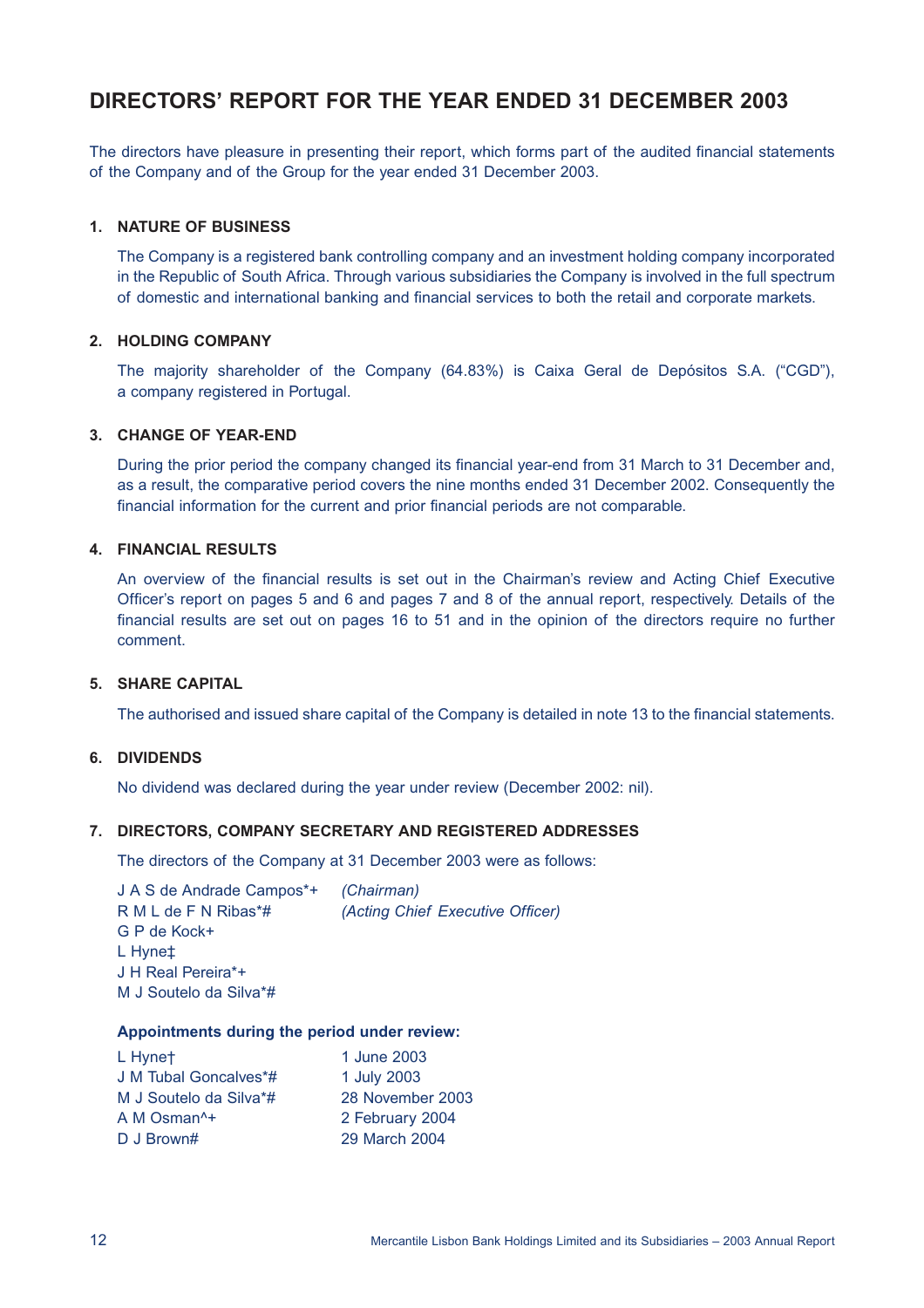# **DIRECTORS' REPORT FOR THE YEAR ENDED 31 DECEMBER 2003** (continued)

### **7. DIRECTORS, SECRETARY AND REGISTERED ADDRESSES** (continued)

#### **Resignations during the period under review:**

| A M S A Soares*+       | 14 July 2003    |
|------------------------|-----------------|
| R J Symmonds#          | 31 July 2003    |
| J M Tubal Goncalves*#  | 1 November 2003 |
| J H Real Pereira*+     | 29 March 2004   |
| M J Soutelo da Silva*# | 30 March 2004   |

D Brown was appointed Chief Executive Officer and R Ribas ceased his function as Acting Chief Executive Officer with effect from 31 March 2004. R Ribas remains on the Board as a Non-executive Director.

The Company Secretary is Mr F Vicente Coelho\* and his postal and business addresses are:

| <b>Postal:</b> | <b>Business:</b>        |
|----------------|-------------------------|
| PO Box 782699  | 1st Floor               |
| Sandton        | Mercantile Lisbon House |
| 2146           | 142 West Street         |
|                | Sandown                 |
|                | 2196                    |

\*Portuguese ^Mozambican #Executive +Non-executive ‡Independent non-executive

#### **8. SUBSIDIARY COMPANIES**

All subsidiary companies are incorporated in South Africa. A register containing details of all non-trading companies is available for inspection at the registered office of the Company.

Aggregate income after taxation earned by subsidiaries amounted to R0.2 million (2002: R180.7 million) and aggregate losses amounted to R61.4 million (2002: R5.0 million).

#### **8.1 Consolidated subsidiary companies**

The principal consolidated subsidiary companies are as follows:

|                                                                | <b>Issued</b><br>share  | <b>Effective</b>         | Nature of             |               | <b>Shares at cost</b> |               | Owing (to)/by<br><b>Subsidiaries</b> |  |  |
|----------------------------------------------------------------|-------------------------|--------------------------|-----------------------|---------------|-----------------------|---------------|--------------------------------------|--|--|
| <b>Company name</b>                                            | capital<br><b>R'000</b> | holding<br>$\frac{9}{6}$ | business <sup>^</sup> | 2003<br>R'000 | 2002<br>R'000         | 2003<br>R'000 | 2002<br>R'000                        |  |  |
| <b>Lisabank Corporate Finance</b><br>Limited                   | 15                      | 100                      | 1                     | 15            | 15                    |               |                                      |  |  |
| <b>LSM</b> (Troyeville)<br>Properties (Proprietary)<br>Limited |                         | 100                      | 1                     | 140           | 140                   |               |                                      |  |  |
| <b>Mercantile Bank Limited</b>                                 | 124,969                 | 100                      | $\overline{2}$        | 930,448       | 930,448               | (8, 248)      | (15, 325)                            |  |  |
| <b>Mercantile Finance Limited</b>                              |                         | 100                      | 3                     |               |                       | 40            | 165                                  |  |  |
| Mercantile Insurance Brokers<br>(Proprietary) Limited          | 250                     | 100                      | 4                     | 294           | 294                   |               |                                      |  |  |
| <b>Mercantile Nominees</b><br>(Proprietary) Limited            |                         | 100                      | 5                     |               |                       |               |                                      |  |  |
| Portion 2 of Lot 8 Sandown<br>(Proprietary) Limited            |                         | 100                      | 1                     | 8,832         | 8,832                 |               |                                      |  |  |
| <b>Weskor Beleggings</b><br>(Proprietary) Limited              |                         | 100                      | 1                     |               |                       |               |                                      |  |  |
| Loans from non-trading<br>subsidiaries                         |                         |                          |                       |               |                       | (16)          | (12, 794)                            |  |  |
|                                                                |                         |                          |                       |               |                       | (8, 224)      | (27, 954)                            |  |  |

^Nature of business

1 – Property holding and the state of the 4 – Insurance brokers<br>
2 – Banking and 4 – Insurance brokers<br>
4 – Insurance brokers

3 – Investment holding

5 – Nominee company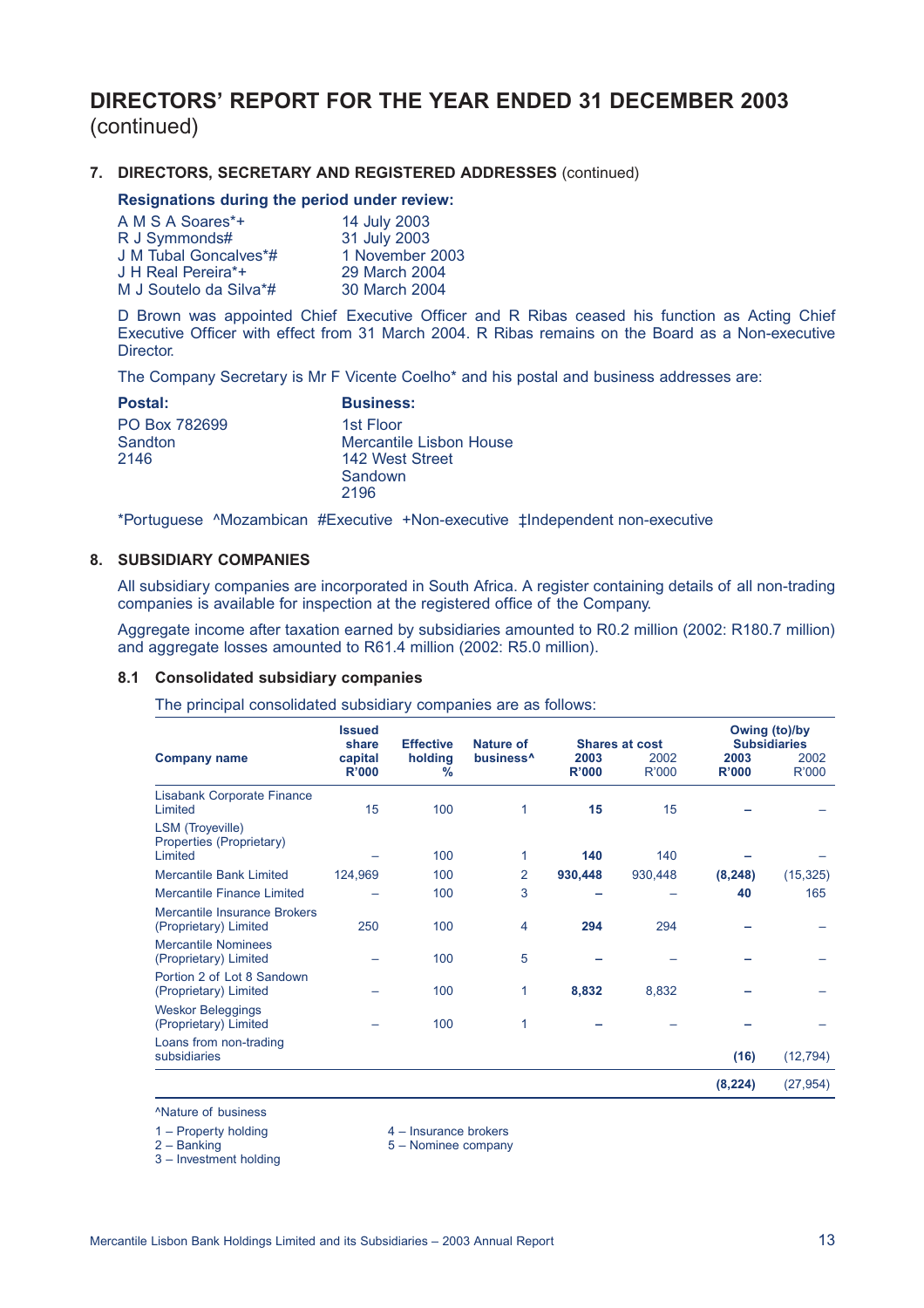# **DIRECTORS' REPORT FOR THE YEAR ENDED 31 DECEMBER 2003** (continued)

# **8. SUBSIDIARY COMPANIES** (continued)

### **8.2 Subsidiary companies and share trust not consolidated**

|                           | <b>Mercantile Matrix</b><br><b>Finance (Pty) Limited</b> |               | <b>Boston Western</b><br><b>Cape (Pty) Limited</b> |               |  |
|---------------------------|----------------------------------------------------------|---------------|----------------------------------------------------|---------------|--|
|                           | 2003<br>R'000                                            | 2002<br>R'000 | 2003<br>R'000                                      | 2002<br>R'000 |  |
| Equity investment at cost |                                                          |               | 901                                                | 901           |  |
| Impairment loss           |                                                          |               | (901)                                              | (901)         |  |
|                           |                                                          |               |                                                    |               |  |

The financial statements of Boston Western Cape (Pty) Ltd and Mercantile Matrix Finance (Pty) Ltd are not consolidated in the Group financial statements as the directors considered that the Group was unlikely to recover any of its investment and their consolidation would be of little benefit to shareholders.

The share trust has not been consolidated due to the immaterial effect thereof.

### **9. ONGOING SUPPORT BY CGD**

After assuming control of the Company in March 2002, through the injection of R120 million of new capital by way of a specific issue of shares for cash, CGD gave an undertaking to the South African Reserve Bank and the directors of the Company that they would safeguard the financial soundness and the stability of the Company, including the maintenance of the capital adequacy ratio of the Bank at the statutory level prescribed by the Registrar of Banks.

In the performance of that undertaking, CGD issued the following guarantees in favour of the Bank:

- A guarantee of R265 million in July 2002, to cover the repayment of certain non-performing loans, which allowed the Bank to release provisions for credit losses of the same amount.
- A guarantee of R45 million in April 2003, to cover potential losses on certain accounts, for the financial period ended December 2002.
- Two guarantees of a face value of R22.0 million (and a present value of R18.2 million) in May 2003, in respect of certain single name promissory notes. As a result of these guarantees, the Bank's exposure ceased to be regarded as a large exposure for regulatory purposes. These guarantees will lapse as soon as the Bank's capital adequacy ratio is above the prescribed statutory level, without taking into account CGD's indemnity contained therein.

The status of these guarantees at 31 December 2003 is as follows:

- The outstanding balance at 31 December 2003 of the non-performing loans covered by the R265.0 million guarantee was R179.5 million, which corresponds to a reduction of R85.5 million of the original exposure. The Bank received R33.3 million in terms of the guarantee and the remaining R52.2 million is made up of collections and acceptable securities obtained from debtors. In terms of the adoption of AC 133, the present value of advances covered by the guarantee at year-end amounted to R144.7 million.
- Regarding the R45.0 million guarantee, the outstanding balance at risk on these accounts was R44.7 million.
- In respect of the two guarantees totalling R22.0 million, the nominal value of the outstanding debt was reduced to R18.1 million (present value R16.1 million).

With the objective of maintaining the Bank's capital adequacy ratio at the level required by the Registrar of Banks, CGD also agreed to provide a subordinated loan facility of R60 million to the Company, primarily to extend, on the same terms and conditions, a subordinated loan facility to the Bank. Implementation of the contract is subject to the approval of the Registrar of Banks.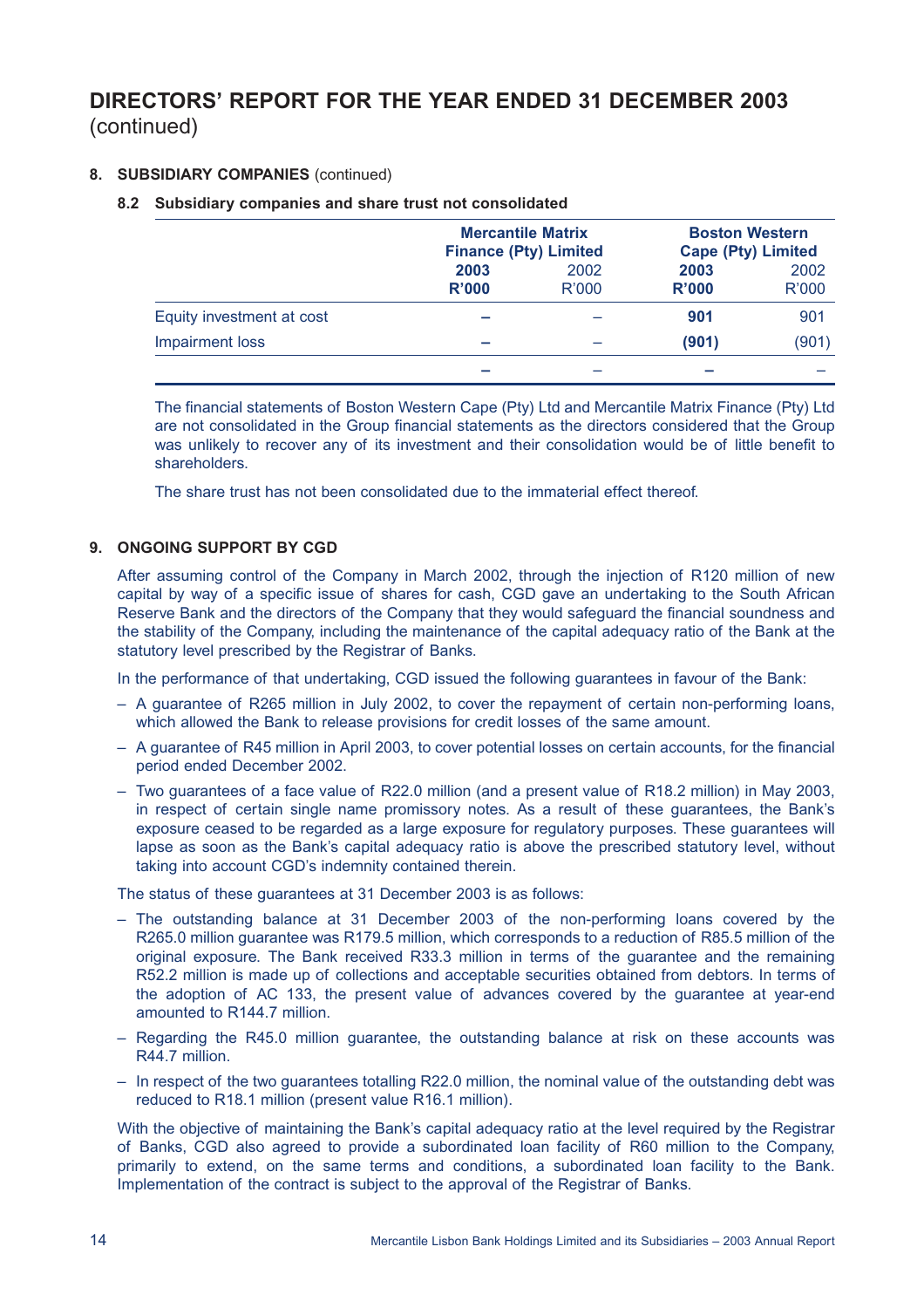# **DIRECTORS' REPORT FOR THE YEAR ENDED 31 DECEMBER 2003** (continued)

### **9. ONGOING SUPPORT BY CGD** (continued)

In addition, CGD has agreed to provide a subordinated loan facility of R8.2 million to be used by the Company for the purpose of repaying its indebtedness to the Bank. This facility will be implemented once the approval of the Registrar of Banks for the R60 million subordinated loan facility referred to above has been obtained.

These subordinated loan facilities were agreed as an interim measure until the completion of the process of increasing the primary capital, which is essential to support the future growth of the business.

The terms and conditions for the recapitalisation of the Company and the Bank have already been established with the Registrar of Banks and agreed to by the controlling shareholder.

#### **10. CAPITAL INCREASE**

The recapitalisation will comprise the replacement of the guarantees of R265 million and R45 million, with an injection of primary capital in an aggregate amount of between R550 million and R600 million, through a proposed rights issue at a price of 18 cents per share, fully underwritten by the controlling shareholder.

The release of these guarantees will result in the creation of provisions to the extent of their present value, which at year-end amounted to R189.4 million.

In terms of the Listings Requirements of the JSE Securities Exchange South Africa, the release of the guarantees constitutes a related party transaction and is, accordingly, subject to the approval of a simple majority of minority shareholders in general meeting. Furthermore, insufficient authorised shares exist to facilitate the rights issue and shareholders will be requested to approve a resolution to increase the authorised share capital to the extent necessary.

The issue price in respect of the rights issue is less than the par value of the Company's shares and, accordingly, the Company will, with the approval of the shareholders, seek to reduce such par value prior to the increase in share capital referred to above.

Shareholders holding 36% of the aggregate minority shareholders' shares have irrevocably undertaken to vote in favour of the release of the guarantees and other resolutions necessary to implement the rights offer.

#### **11. GOING CONCERN**

The financial statements have been prepared on the going-concern basis. The ability of the Group to continue as a going concern is dependent on the successful implementation of the proposed rights issue and consequential recapitalisation of the Group referred to above.

#### **12. SPECIAL RESOLUTIONS**

No special resolutions were passed during the year under review.

#### **13. POST-BALANCE SHEET EVENTS**

Other than the proposed recapitalisation referred to in paragraph 10 above, no material events have occurred subsequent to 31 December 2003.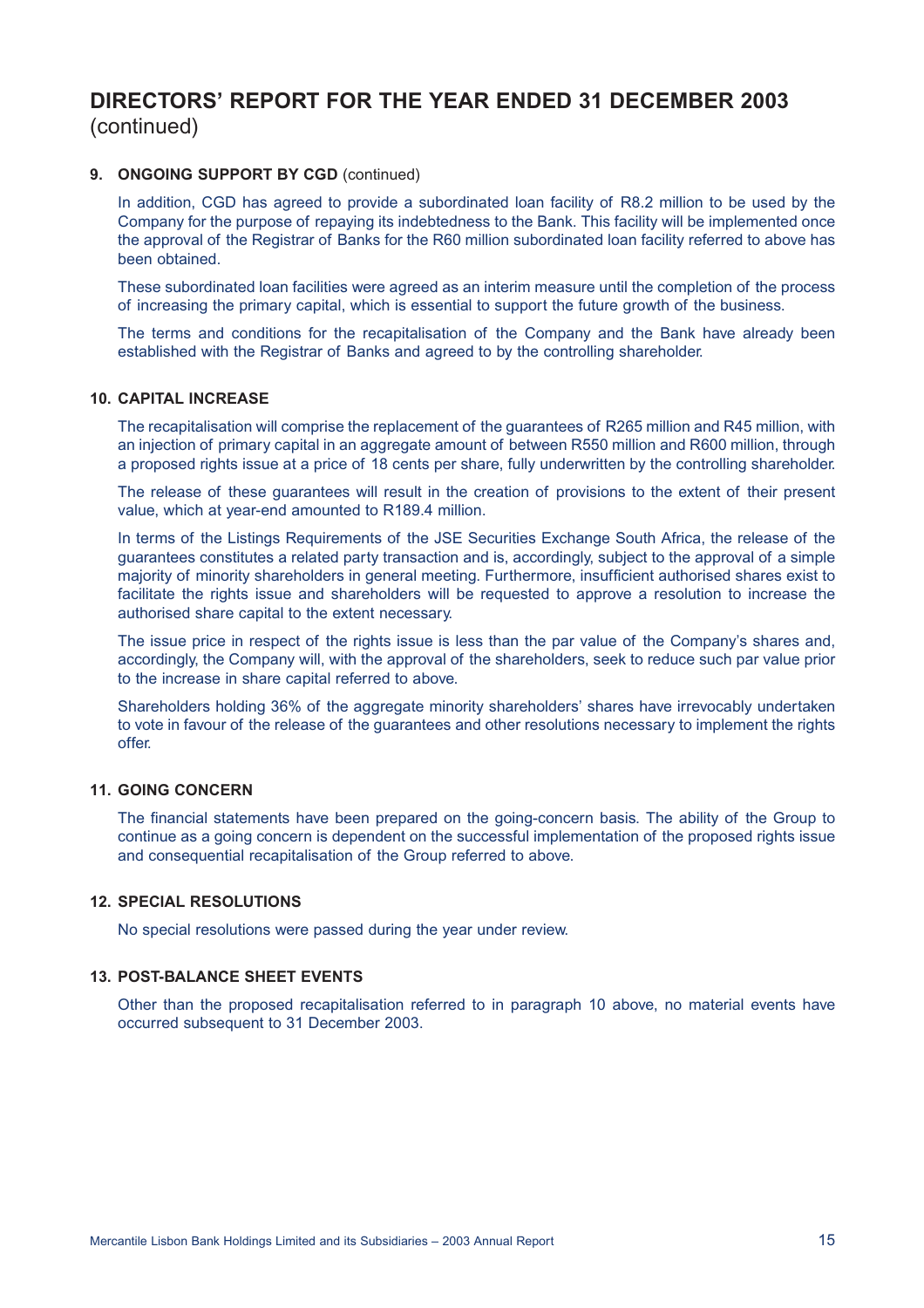# **ACCOUNTING POLICIES**

The principal accounting policies adopted in the preparation of these consolidated financial statements are set out below:

### **1. BASIS OF PRESENTATION**

The consolidated financial statements are prepared in accordance with South African Statements of Generally Accepted Accounting Practice. The consolidated financial statements are prepared under the historical cost convention as modified by the revaluation of certain financial instruments and property. The principal accounting policies adopted in the preparation of these consolidated financial statements are consistent, in all material respects, with those applied in the previous period, except for the adoption of AC 133 (Financial Instruments: Recognition and Measurement), which is a prospective accounting statement, with effect from 1 January 2003. Accordingly, comparative figures have not been restated. The effect of the adoption of AC 133 is set out in note 24 of the accounting policies.

### **2. GROUP ACCOUNTS**

Subsidiary companies are companies in which the Group, directly or indirectly, has an interest of more than one-half of the voting rights or the power to exercise control over the operations. Subsidiaries are consolidated from the date on which effective control is transferred to the Group and are no longer consolidated from the effective date of disposal. All inter-company transactions, balances and unrealised surpluses and deficits on transactions between Group companies have been eliminated. Where necessary, accounting policies for subsidiaries have been changed to ensure consistency with the policies adopted by the Group. Separate disclosure is made of minority interests. A listing of the Group's principal subsidiaries is set out in paragraph 8 of the Directors' report.

## **3. RECOGNITION OF ASSETS AND LIABILITIES**

### **3.1 Assets**

The Group recognises assets when it obtains control of a resource as a result of past events and from which future economic benefits are expected to flow to the Group.

### **3.2 Liabilities**

The Group recognises liabilities when it has a present obligation as a result of past events and it is probable that an outflow of resources embodying economic benefits will be required to settle the obligation.

### **3.3 Contingent Liabilities**

The Group discloses a contingent liability where it has a possible obligation as a result of past events, the existence of which will be confirmed only by the occurrence or non-occurrence of one or more uncertain future events not wholly within the control of the Group, or it is not probable that an outflow of resources will be required to settle the obligation, or the amount of the obligation cannot be measured with sufficient reliability.

# **4. FINANCIAL INSTRUMENTS**

Financial assets and financial liabilities are recognised on the Group's balance sheet when the Group has become a party to the contractual provisions of that instrument. Regular way purchases or sales of financial assets are recognised using settlement date accounting. Initial recognition is at cost, including transaction costs. Management determines the appropriate classification of its assets and liabilities at initial recognition and re-evaluates such designation at each balance sheet date.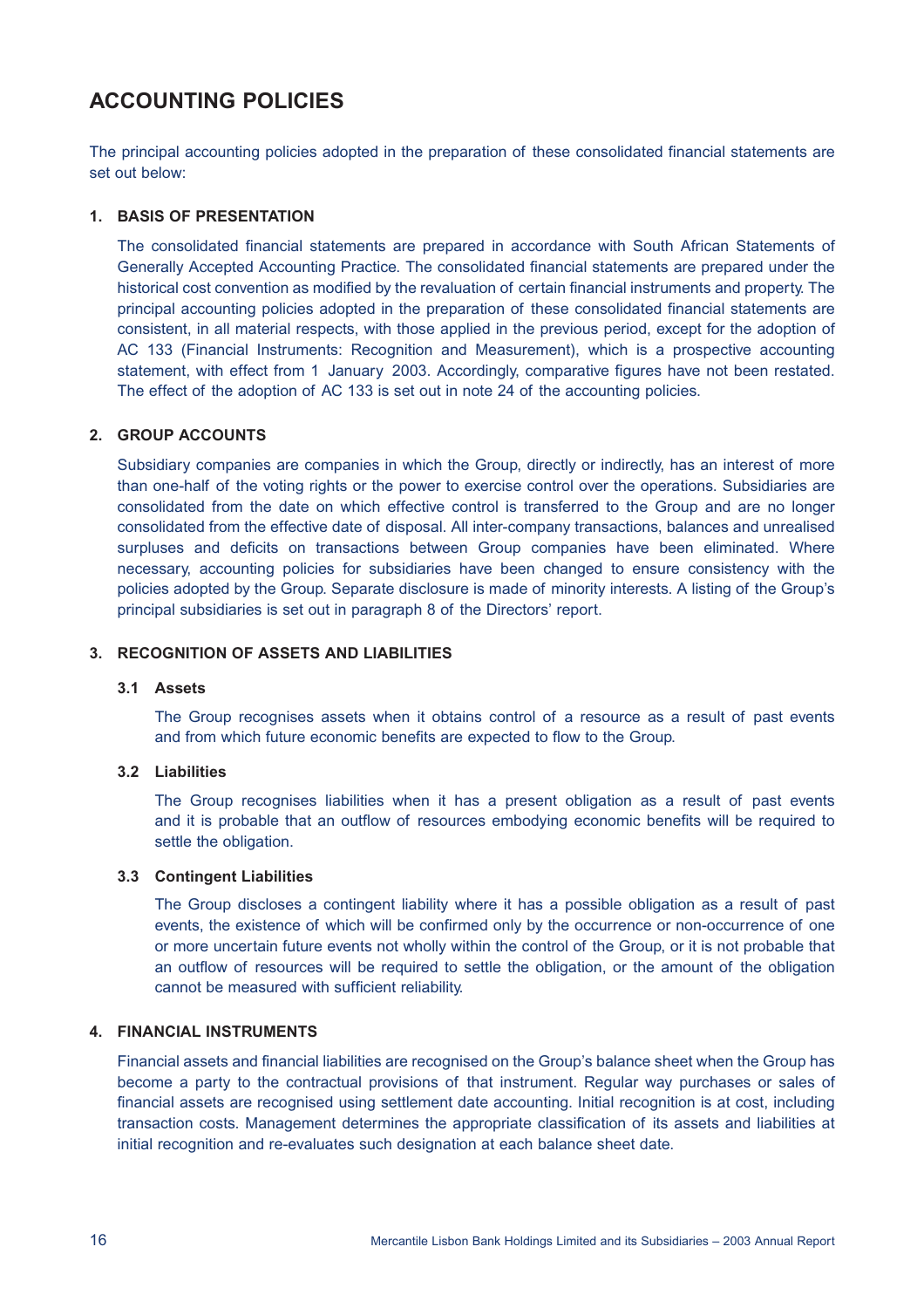### **4. FINANCIAL INSTRUMENTS** (continued)

#### **4.1 Derivative financial instruments**

Derivative financial assets and derivative financial liabilities are deemed to be held for trading.

The Group uses the following derivative financial instruments to reduce its underlying financial risks:

- Forward exchange contracts;
- Foreign currency swaps; and
- Interest rate swaps.

Derivative financial instruments are not entered into for trading or speculative purposes. All derivatives are recognised on the balance sheet. Derivative financial instruments are initially recorded at cost and are remeasured to fair value at each subsequent reporting date. Changes in the fair value of derivatives are recognised in the income statement within non-interest income.

Embedded derivatives are separated from the host contract and accounted for as a separate derivative when:

- the embedded derivative's economic characteristics and risks are not closely related to those of the host contract;
- a separate instrument with the same terms as the embedded derivative would meet the definition of a derivative; and
- the combined instrument is not measured at fair value with changes in fair value reported in the income statement.

A derivative's notional principal reflects the volume of the Group's investment in derivative financial instruments and represents the amount to which a rate or price is applied to calculate the exchange of cash flows.

#### **4.2 Financial assets**

The Group's principal financial assets are cash and cash equivalents, negotiable securities, loans and advances, investments, and other accounts receivable.

#### *Cash and cash equivalents*

Cash and cash equivalents comprise cash on hand, deposits held by the Group with the South African Reserve Bank, domestic banks and foreign banks as well as resale agreements. These financial assets have been designated as originated loans and are measured at amortised cost.

#### *Investments*

Investments comprise negotiable securities and other investments. Negotiable securities consist of Government stock, treasury bills and debentures while other investments consist of listed and unlisted equity investments.

Investments with a fixed maturity, where management has both the intent and ability to hold to maturity, have been designated as held-to-maturity. Held-to-maturity investments are carried at amortised cost, less any adjustment necessary for impairment.

Investments created by the Group by providing money, goods, or services to a debtor have been designated as loans and receivables originated by the Group. Loans and receivables originated by the Group are measured at amortised cost.

Investments that were acquired for the purpose of generating a profit from short-term fluctuations in price have been designated as held-for-trading. These instruments are measured at fair value, the resultant gains and losses being included in income.

Investments that are acquired with the intention to be held for an indefinite period of time, but which may be sold in response to needs for liquidity or changes in interest rates, have been designated as available-for-sale. These assets are measured at fair value with the resultant gains or losses being recognised in equity until the financial asset is sold, or otherwise disposed of, or found to be impaired. At that time the cumulative gains or losses previously recognised in equity are included in income.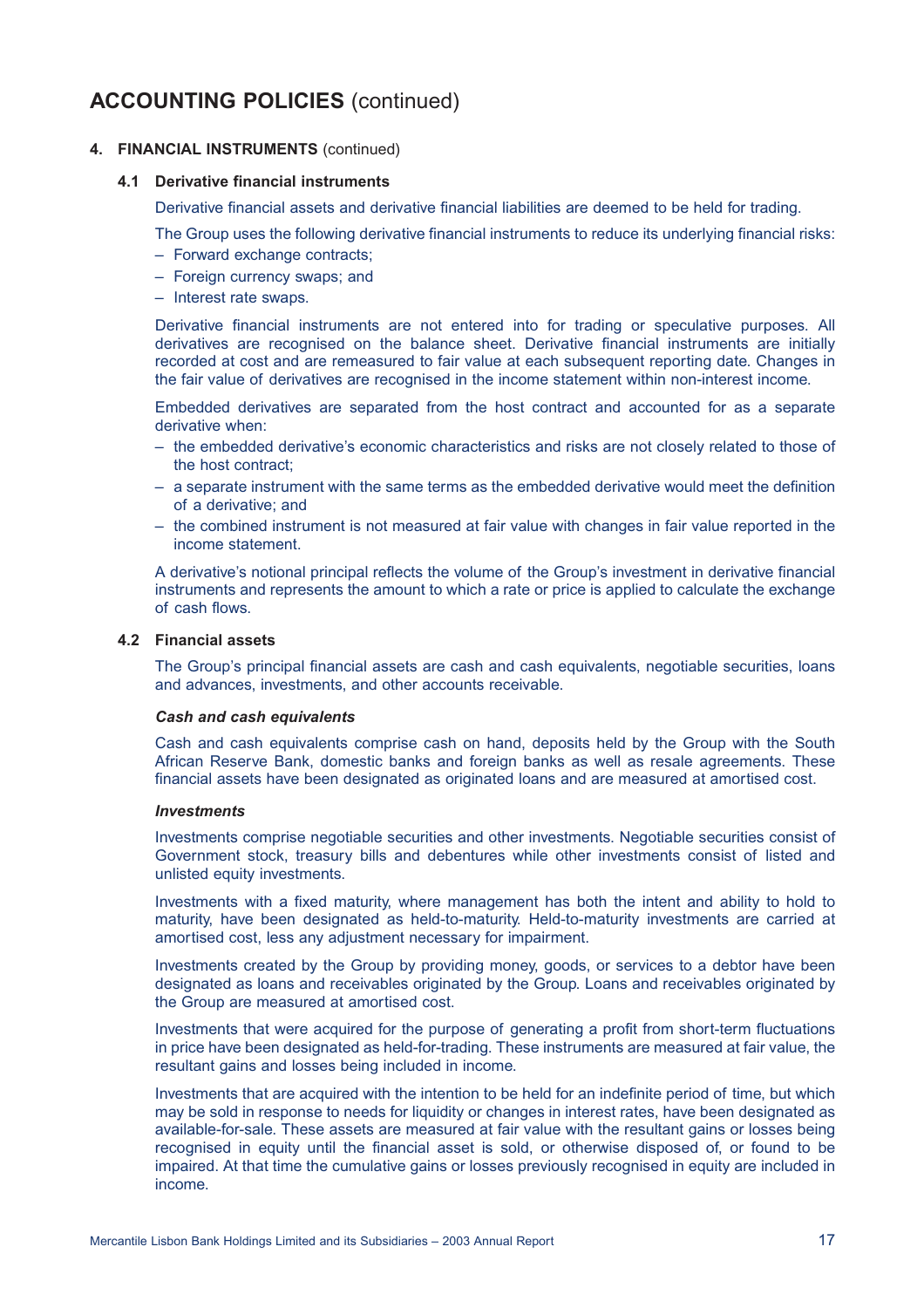### **4. FINANCIAL INSTRUMENTS** (continued)

#### **4.2 Financial assets** (continued)

In addition to these categories of financial assets, certain financial instruments have been designated as held at fair value. The resultant gains and losses have been included in income.

#### *Loans and advances*

Loans and advances principally comprise amounts advanced to third parties in terms of certain products.

Fixed rate loans and advances have been designated as held for trading and are measured at fair value with resultant gains and losses being included in income. Variable rate loans and advances have been designated as originated loans and receivables and are measured at amortised cost.

#### *Other accounts receivable*

Other accounts receivable comprise items in transit, pre-payments and deposits, properties in possession and other receivables. These assets have been designated as originated loans and receivables and are measured at amortised cost.

#### **4.3 Financial liabilities**

The Group's financial liabilities include long-term liabilities, deposits and other accounts payable consisting of accruals, product-related credits and sundry creditors. All financial liabilities, other than liabilities held-for-trading purposes and derivative instruments, are measured at amortised cost. Financial liabilities held-for-trading purposes and derivative instruments are measured at fair value, and the resultant gains and losses are included in income.

#### **4.4 Fair value estimation**

The fair value of publicly traded derivatives, securities and investments is based on quoted market values at the balance sheet date. In the case of an asset held or liability issued by the Group, the current bid price is used as a measure of fair value. In the case of an asset acquired or liability held, the current offer or asking price is used as a measure of fair value. Mid-market prices are used as a measure of fair value where there are matching asset and liability positions.

In assessing the fair value of non-traded derivatives and other financial instruments, the Group uses a variety of methods and assumptions that are based on market conditions and risks existing at each balance sheet date. Quoted market prices or dealer quotes for the same or similar instruments are used for the majority of securities, long-term investments and long-term debt. Other techniques, such as option pricing models, estimated discounted value of future cash flows, replacement cost and termination cost, are used to determine fair value for all remaining financial instruments.

#### **4.5 Amortised cost**

Amortised cost is determined using the effective interest rate method. The effective interest rate method is a way of calculating amortisation using the effective interest rate of a financial asset or financial liability. It is the rate that discounts the expected stream of future cash flows through maturity or the next market-based revaluation date to the current net carrying amount of the financial asset or financial liability.

# **5. FOREIGN CURRENCY TRANSACTIONS**

Transactions in foreign currencies are converted to South African Rand at the spot rate on the transaction date. Monetary assets, liabilities and commitments in foreign currencies are translated in South African Rand using the rates of exchange ruling at the financial year-end. Realised profits and losses on foreign exchange are included in income.

### **6. SUBSIDIARIES**

Investments in subsidiaries, in the Company financial statements, are recognised at fair value. All gains and losses on the sale of subsidiaries are recognised in the income statement.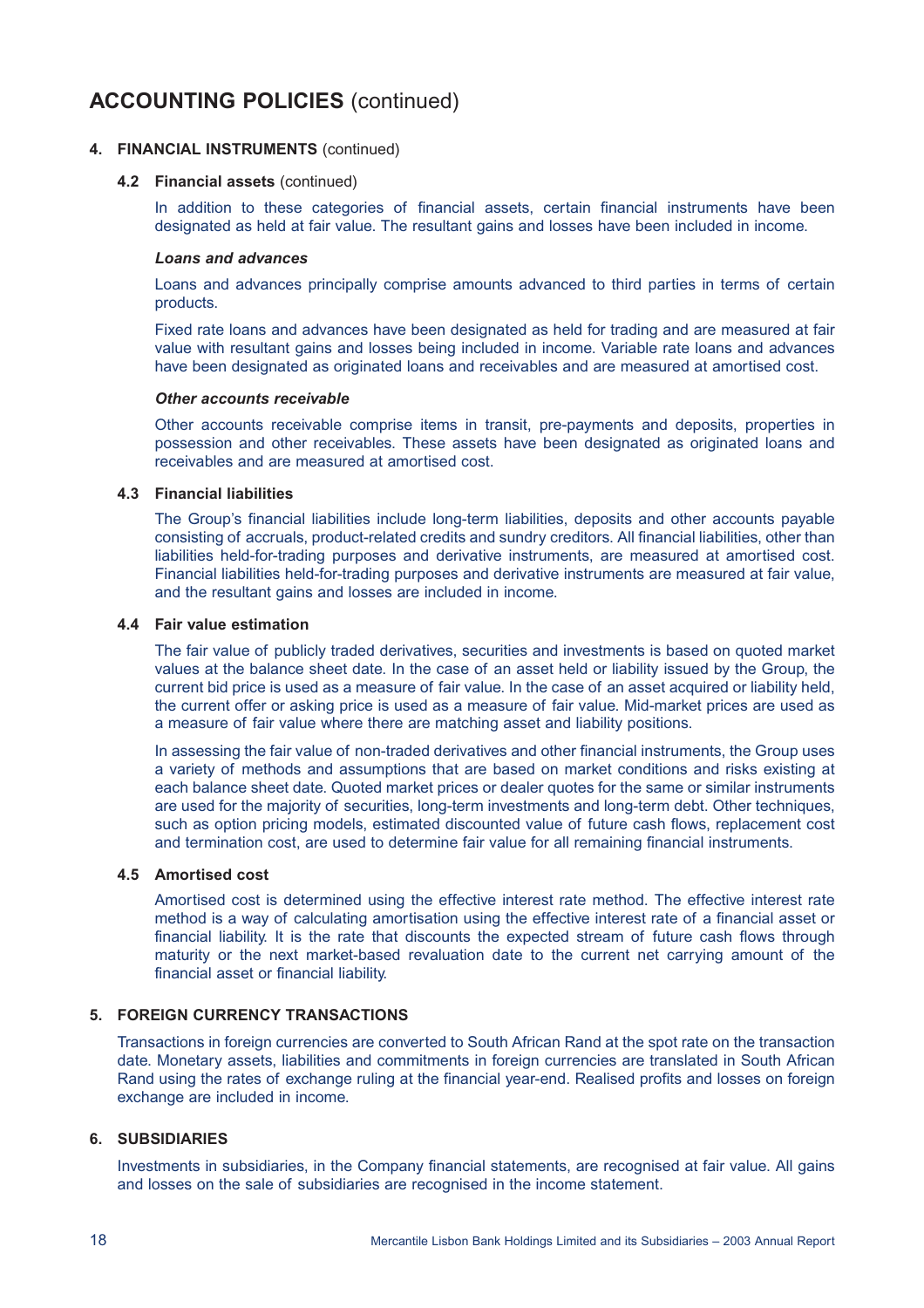#### **7. ASSOCIATED COMPANIES**

Associated companies are those companies in which the Group or Company holds a long-term interest, exercises significant influence over their financial and operating policies and holds not less than a 20% interest therein.

The carrying values of investments in associated companies represent the aggregate of the cost of the investments plus post-acquisition equity accounted income and reserves. These investments are accounted for using the equity method in the Group financial statements. This method is applied from the effective date on which the enterprise became an associated company, up to the date on which it ceases to be an associated company.

### **8. JOINT VENTURES**

The Group's interest in a jointly controlled entity is accounted for by the equity method of accounting. Equity accounting involves recognising in income, the Group's share of the joint venture's profit or loss for the period. The Group's interest in the joint venture is carried in the balance sheet at an amount that reflects its share of the net assets of the joint venture.

#### **9. INVESTMENT PROPERTIES**

Investment properties are held to earn rentals and/or for capital appreciation. The Group carries investment properties in the balance sheet at open-market fair value based on regular valuations by independent registered professional valuators. The open-market fair value is based on the open market net rentals for each property. Fair value movements are included in income in the year in which they arise.

### **10. PROPERTY AND EQUIPMENT**

#### **10.1 Owner-occupied properties**

Owner-occupied properties are held for use in the supply of services or for administrative purposes and are stated in the balance sheet at open-market fair value on the basis of their existing use at the date of revaluation, less any subsequent accumulated depreciation. The open-market fair value is based on the open market net rentals for each property. Revaluations are performed annually by independent registered professional valuators. Any revaluation increase, arising on the revaluation of owner-occupied properties, is credited to the non-distributable reserve, except to the extent that it reverses a revaluation decrease for the same asset previously recognised as an expense. The increase is credited to income to the extent that an expense was previously charged to income. A decrease in carrying amount arising on the revaluation of owner-occupied properties is charged as an expense to the extent that it exceeds the balance, if any, held in the non-distributable reserve relating to a previous revaluation of that asset. On the subsequent sale or retirement of a revalued property, the revaluation surplus, relating to that property, in the non-distributable reserve is transferred to distributable reserves.

#### **10.2 Equipment**

All equipment is stated at historical cost less accumulated depreciation. Where the carrying amount of an asset is greater than its estimated recoverable amount, it is written-down immediately to its estimated recoverable amount. Depreciation is calculated on the straight-line method to write-down the cost of such assets to their residual value over their estimated useful lives. Leasehold improvements are written-off on a straight-line basis over the period of the lease.

The estimated useful lives are as follows:

| Leasehold improvements        | $5-10$ years |
|-------------------------------|--------------|
| Computer equipment            | 3-5 years    |
| <b>Furniture and fittings</b> | 10 years     |
| Office equipment              | 10 years     |
| <b>Motor vehicles</b>         | 5 years      |
| Owner-occupied properties     | 50 years     |
|                               |              |

Gains and losses on disposal of property and equipment are determined by reference to their carrying amount and are taken to income.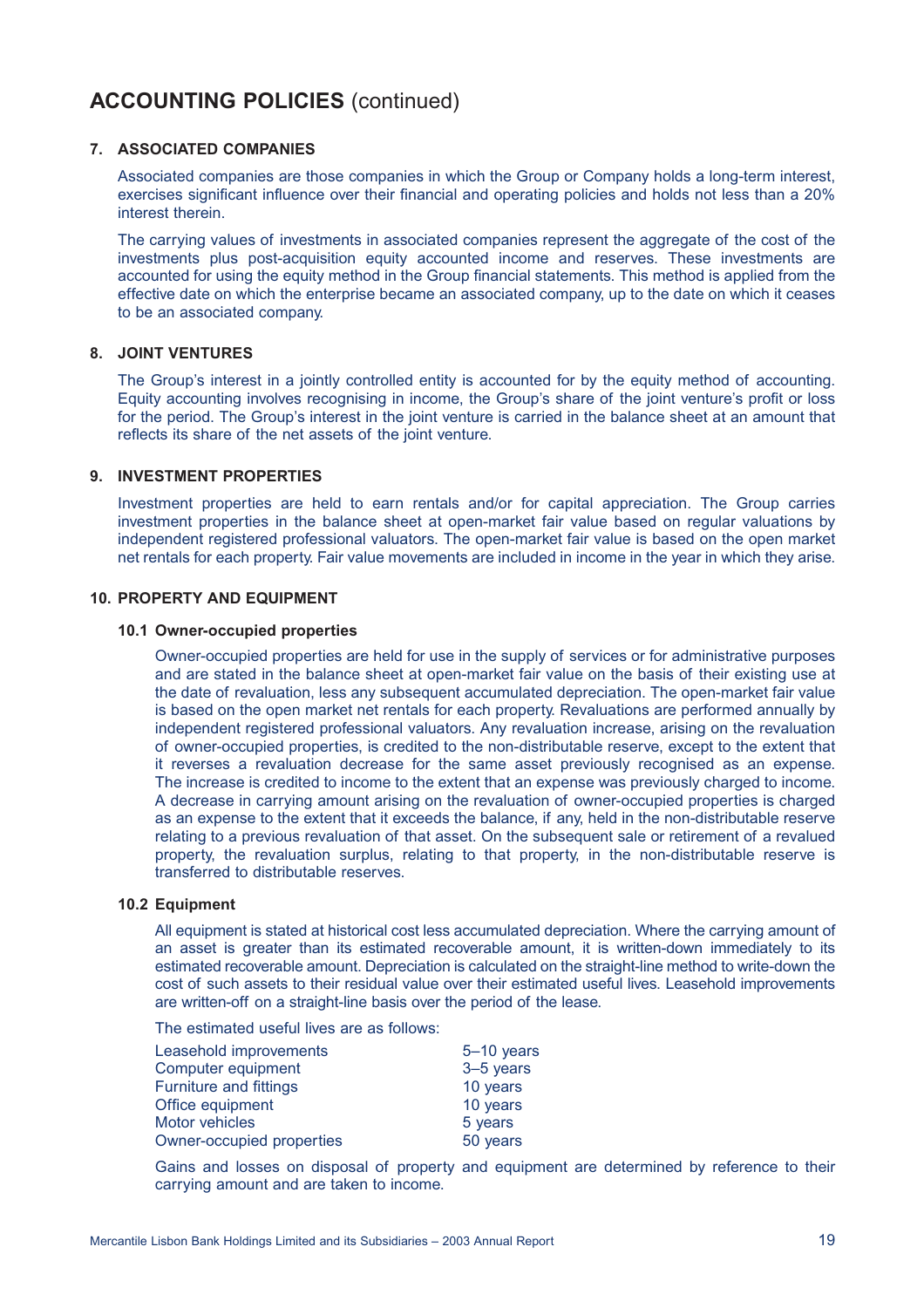### **11. INTANGIBLE ASSETS**

Expenditure on acquired software and computer system development costs is capitalised and amortised once the system is in use. Amortisation is charged on a straight-line basis over the expected useful life of the system, which is usually between three and five years. Intangible assets are not revalued. The carrying amount of each intangible asset is reviewed annually and adjusted for impairment where considered necessary.

### **12. PROVISIONS**

Provisions are recognised when the Group has a present legal or constructive obligation, as a result of past events, it is probable that an outflow of resources embodying economic benefits will be required to settle the obligation and a reliable estimate of the amount of the obligation can be made. Employee entitlements to annual leave are recognised when they accrue to employees. A provision is made for the estimated liability for annual leave as a result of services rendered by employees up to the balance sheet date.

### **13. DEFERRED INCOME TAXES**

Deferred income tax is provided, using the balance sheet liability method, for all temporary differences arising between the tax values of assets and liabilities and their carrying values for financial reporting purposes. Currently enacted tax rates are used to determine deferred income tax. Deferred tax assets relating to the carry forward of unused tax losses are recognised to the extent that it is probable that future taxable income will be available against which the unused tax losses can be utilised.

### **14. SALE AND REPURCHASE AGREEMENTS**

Securities sold subject to linked repurchase agreements ("repos") are reflected in the financial statements as cash and cash equivalents and the counterparty liability is included in amounts due to other banks, deposits from banks, other deposits, or deposits due to customers, as appropriate. Securities purchased under agreements to resell ("reverse repos") are recorded as loans and advances to other banks or customers as appropriate. The difference between sale and repurchase price is treated as interest and accrued over the life of repo agreements using the effective yield method.

Securities borrowed are not recognised in the financial statements, unless these are sold to third parties, in which case the purchase and sale are recorded with the gain or loss being included in income. The obligation to return them is recorded at fair value as a trading liability.

#### **15. LEASES AND INSTALMENT CREDIT AGREEMENTS**

Leases and instalment credit agreements are regarded as financing transactions. Rentals and instalments receivable thereunder, less unearned finance charges, are included under advances. Finance charges earned are computed at the effective rate of interest inherent in the contracts and are brought to income in proportion to capital balances outstanding under each contract.

### **16. ASSETS HELD UNDER FINANCIAL LEASE OBLIGATIONS**

Assets held under financial leases are capitalised at the present value of contractual lease payments. The capitalised amount of the leased asset is depreciated over its expected useful life and the lease charges are allocated to accounting periods during the lease term so as to result in a finance charge and a reduction of the financial lease liability over the period of the lease.

# **17. INTEREST INCOME AND INTEREST EXPENSE**

Interest income and interest expense are recognised in the income statement for all interest bearing instruments on an accrual basis using the effective interest rate method based on the capital amounts outstanding. Interest income includes coupons earned on fixed income investment and trading securities and accrued discount and premium on treasury bills and other discounted instruments.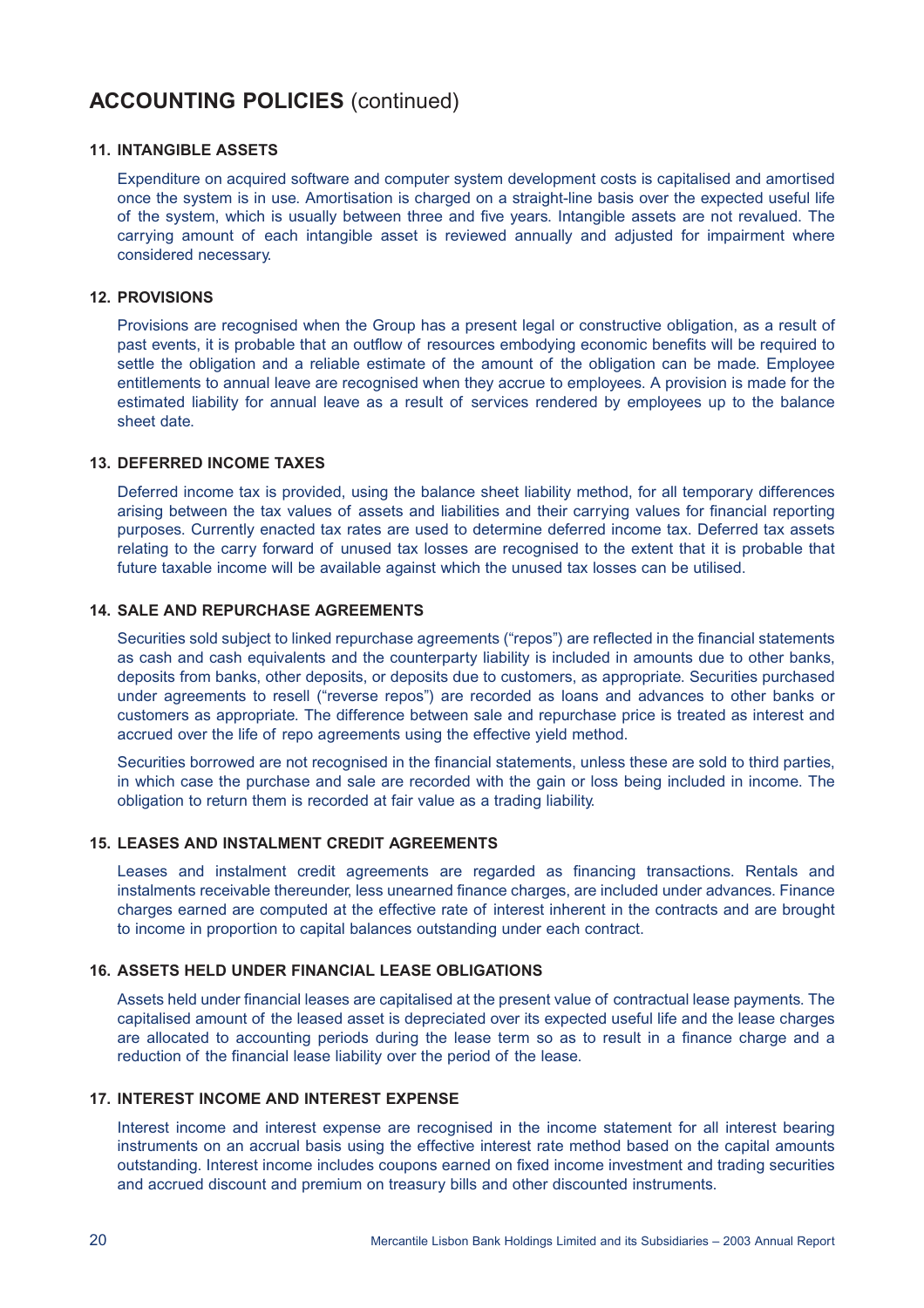#### **18. FEE AND COMMISSION INCOME**

Fees and commissions are recognised on an accrual basis.

#### **19. PENSION FUND**

The Group operates a defined contribution fund, the assets of which are held in a separate trusteeadministered fund. The Pension Fund is funded by payments from employees and by the relevant Group companies. The Group contributions to the Fund are based on a percentage of the payroll and are charged to income as incurred.

### **20. POST-RETIREMENT MEDICAL BENEFITS**

The Group provides for post-retirement medical benefits to certain retired employees. The entitlement to these benefits is only applicable to employees who were employed with the Group prior to May 2000 and is based on the employees remaining in service up to retirement age. The Group contributes, after taking into account the recommendations of independent qualified actuaries, to a post-retirement healthcare policy that is intended to offset the expected costs relating to the post-retirement medical benefits. The costs of the defined benefit plan are assessed using the projected unit credit method. Under this method, the cost of providing post-retirement medical benefits is charged to the income statement so as to spread the regular cost over the service lives of employees in accordance with the advice of qualified actuaries, who value the plans at least every three years. The Group's contributions to the post-retirement healthcare policy are charged to income in the year to which they relate.

### **21. EQUITY COMPENSATION PLANS**

Share options are granted to employees at the discretion of the Group Human Resources and Remuneration Committees.

#### **22. SEGMENT INFORMATION**

A segment is a distinguishable component of the Group that is engaged either in providing products or services (business segment) or in providing products or services within a particular economic environment (geographical segment), which is subject to risks and rewards that are different from those of other segments. Segments with a majority of revenue earned from sales to external customers and whose revenue, result or assets are 10 per cent or more of all the segments, are reported separately.

## **23. COMPARATIVE FIGURES**

The Group changed it's financial year-end in 2002, from 31 March to 31 December, and as a result thereof the comparative reporting period covers 9 months compared to the current figures covering 12 months. Consequently the financial information for the current year and prior periods is not comparable.

Certain properties within the Group that met the definition of investment properties were not disclosed as such previously. These investment properties have now been disclosed as investment properties and comparatives have been restated. Refer to note 3 of the notes to the financial statements for details.

Indirect taxation is now disclosed as part of operating expenditure. Refer to note 24 of the notes to the financial statements for details.

Forward exchange contracts are now disclosed as derivative instruments whereas they were previously disclosed within other accounts receivable for assets and other accounts payable for liabilities. Refer to note 10 of the notes to the financial statements for details.

Impairments against property and equipment are now disclosed as part of property and equipment's carrying amount instead of being disclosed as part of other accounts payable. Refer to note 2 of the notes to the financial statements for details.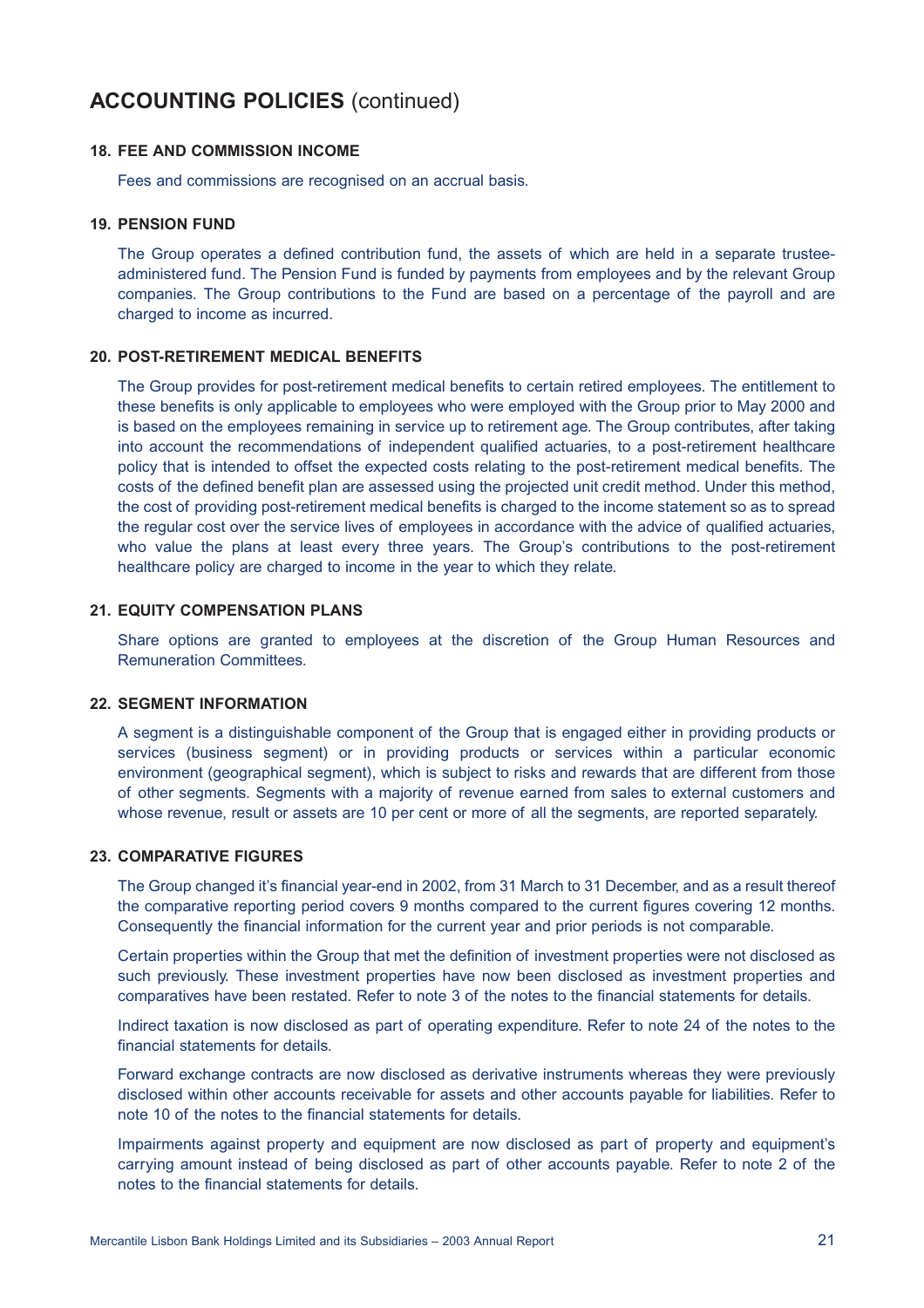### **23. COMPARATIVE FIGURES** (continued)

Provisions for legal claims are now disclosed within provisions for other risks whereas they were previously disclosed as part of other accounts payable. Provisions for the contingent liabilities that arose from the sale of the asset finance book are now disclosed within provisions for other risks. They were previously disclosed as part of the impairment for credit losses. Refer to note 16 of the notes to the financial statements for details.

Taxation assets and liabilities are now disclosed separately on the face of the balance sheet whereas they were offset against each other previously.

The above changes in presentation did not affect the Group's results for the period ended 31 December 2002.

### **24. ADOPTION OF NEW ACCOUNTING STATEMENT AC 133 – FINANCIAL INSTRUMENTS (RECOGNITION AND MEASUREMENT)**

The Group adopted the new accounting statement, AC 133, on 1 January 2003. This statement:

- introduces fair value accounting to certain classes of financial instruments;
- classifies financial instrument assets and liabilities;
- determines the valuation of financial instrument assets and liabilities;
- determines whether changes in fair value are recognised in income or directly in equity; and
- how impairments, specific and portfolio, are determined.

As it is a prospective accounting statement, comparatives have not been restated. Accordingly, results for the year ended 2003 are not comparable with those of 2002. However, on adoption of the statement, adjustments were made against opening equity balances for the year. The adoption of AC 133 has resulted in the following impact on the financial statements of the Group:

### **24.1 Opening equity**

The table below provides disclosure of the transitional adjustments effected to opening equity:

|                                                                                                      | <b>Available-</b><br>for-sale<br>reserve<br>R'000 | reserve<br>R'000 | <b>General risk Accumulated</b><br><b>loss</b><br>R'000 |
|------------------------------------------------------------------------------------------------------|---------------------------------------------------|------------------|---------------------------------------------------------|
| <b>Balance at 31 December 2002 as previously</b><br>reported                                         |                                                   |                  | (715, 628)                                              |
| Transitional adjustments on adoption of AC 133                                                       | (4, 404)                                          | 28,811           | 3,839                                                   |
| Adjustment for specific loan impairments                                                             |                                                   |                  | 11,843                                                  |
| Creation of portfolio impairment                                                                     |                                                   |                  | (10, 427)                                               |
| Release of general loan provisions                                                                   |                                                   |                  | 27,395                                                  |
| Creation of a general risk reserve                                                                   |                                                   | 28,811           | (28, 811)                                               |
| Revaluation of held-for-trading financial instruments<br>Revaluation of available-for-sale financial |                                                   |                  | (565)                                                   |
| <b>instruments</b>                                                                                   | (4,404)                                           |                  | 4,404                                                   |
| Balance at 1 January 2003 as restated                                                                | (4,404)                                           | 28,811           | (711,789)                                               |

### **24.2 Credit risk impairment**

Consistent with existing banking industry practice, prior to the adoption of AC 133, a provision for bad debts was calculated based on a matrix model. AC 133 prescribes that a cash flow valuation methodology be adopted which requires all future expected cash flows, including interest income, be taken into account in calculating credit risk impairments.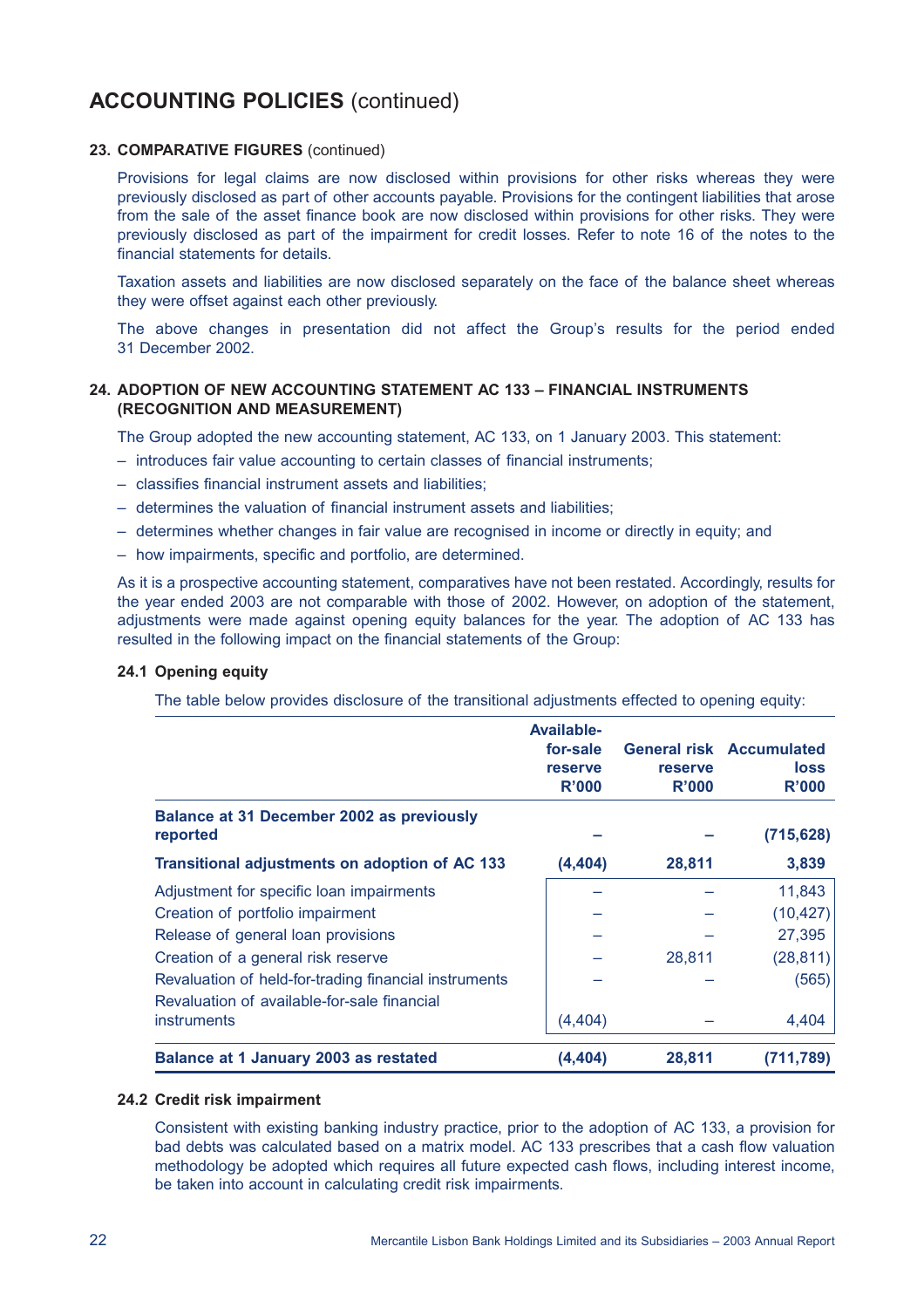# **24. ADOPTION OF NEW ACCOUNTING STATEMENT AC 133 – FINANCIAL INSTRUMENTS (RECOGNITION AND MEASUREMENT)** (continued)

### **24.3 General risk reserve**

As recommended by the Banking Council of South Africa in their position paper on reporting on regulatory provisioning within the requirements of AC 133, a general risk reserve has been recognised within shareholders' equity. The reserve recognised by the Group comprises the difference between the impairments calculated in terms of AC 133 and the requirements of the Group's provisioning policy, which is more prudent than the statutory minimum provision requirements prescribed.

### **24.4 Effect of AC 133 on current year income**

The table below discloses the effect of the adoption of AC 133 on the current year's results:

|                                                                                   | Increase/<br>(decrease)<br>in non-interest<br><i>income</i><br>R'000 | Increase/<br>(decrease)<br>in credit<br><b>loss</b><br>R'000 | Total<br>R'000 |
|-----------------------------------------------------------------------------------|----------------------------------------------------------------------|--------------------------------------------------------------|----------------|
| Adjustment for specific loan impairments                                          |                                                                      | 6,012                                                        | 6,012          |
| Increase in portfolio impairment                                                  |                                                                      | 7,636                                                        | 7,636          |
| Reversal of general loan provisions                                               |                                                                      | (11, 247)                                                    | (11, 247)      |
| Net loss on remeasurement to fair value of<br>available-for-sale financial assets | (3,662)                                                              |                                                              | (3,662)        |
| Revaluation of held-for-trading financial<br>instruments                          | 2,206                                                                |                                                              | 2,206          |
| (Negative)/favourable impact on current<br>year's results                         | (1, 456)                                                             | 2,401                                                        | 945            |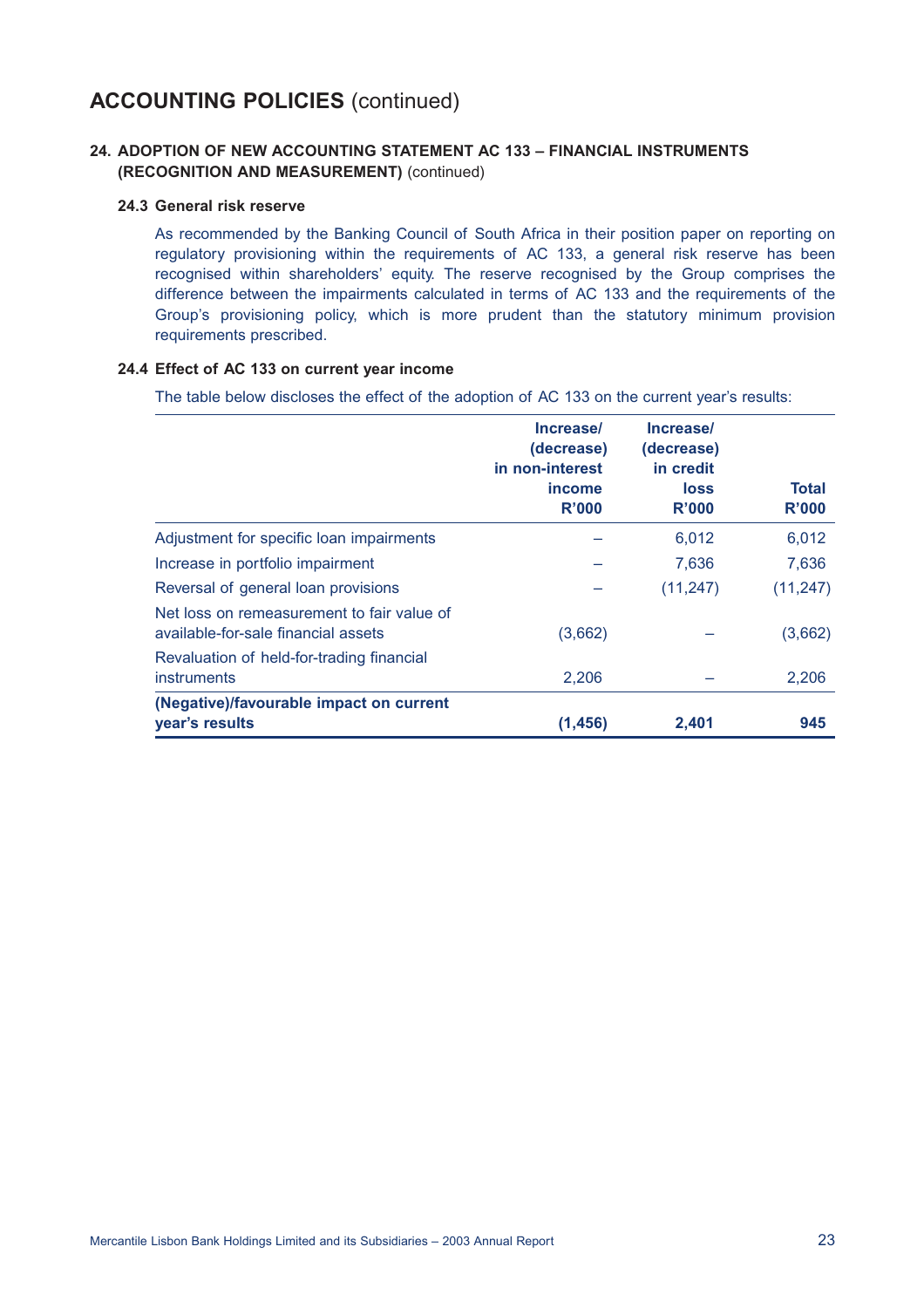|                                                            |                |                 | <b>Group</b> |              | <b>Company</b> |
|------------------------------------------------------------|----------------|-----------------|--------------|--------------|----------------|
|                                                            |                | 2003            | 2002         | 2003         | 2002           |
|                                                            | <b>Notes</b>   | <b>R'000</b>    | R'000        | <b>R'000</b> | R'000          |
| <b>ASSETS</b>                                              |                |                 |              |              |                |
| <b>Intangible assets</b>                                   | 1              | 12,711          | 14,696       |              | 1              |
| <b>Property and equipment</b>                              | $\overline{2}$ | 84,651          | 88,723       |              | 17             |
| <b>Investment properties</b>                               | 3              | 800             | 800          |              |                |
| <b>Taxation</b>                                            | 4              | 3,567           | 3,396        | 29           | 29             |
| <b>Other accounts receivable</b>                           | 5              | 82,430          | 127,534      | 236          | 266            |
| <b>Interest in subsidiaries</b>                            | 6              |                 |              | 163,254      | 180,821        |
| <b>Interest in associated companies</b>                    | 7              | 2,951           | 1,879        |              |                |
| <b>Other investments</b>                                   | 8              | 3,965           | 7,302        | 677          | 138            |
| <b>Loans and advances</b>                                  | 9              | 1,178,788       | 1,313,292    |              |                |
| Originated                                                 |                | 1,042,595       |              |              |                |
| Held-for-trading                                           |                | 136,193         |              |              |                |
| <b>Derivative financial instruments</b>                    | 10             | 7,610           | 8,124        |              |                |
| <b>Negotiable securities</b>                               | 11             | 273,090         | 155,588      |              |                |
| <b>Cash and cash equivalents</b>                           | 12             | 574,930         | 454,778      | $\mathbf{2}$ | 2,900          |
| <b>Total assets</b>                                        |                | 2,225,493       | 2,176,112    | 164,198      | 184,172        |
| <b>EQUITY AND LIABILITIES</b>                              |                |                 |              |              |                |
| <b>Shareholders' equity</b>                                |                | 163,899         | 183,500      | 163,899      | 182,845        |
| Share capital and share premium                            | 13             | 866,865         | 866,865      | 866,865      | 866,865        |
| Capital redemption reserve fund                            |                | 3,788           | 3,788        | 3,788        | 3,788          |
| <b>General reserve</b>                                     |                | 7,478           | 7,478        |              |                |
| Property revaluation reserve<br>Available-for-sale reserve |                | 28,376<br>(742) | 20,997       | 149,714      |                |
| General risk reserve                                       |                | 31,212          |              |              |                |
| <b>Accumulated loss</b>                                    |                | (773, 078)      | (715, 628)   | (856, 468)   | (687, 808)     |
| <b>Liabilities</b>                                         |                | 2,061,594       | 1,992,612    | 299          | 1,327          |
| Long-term liabilities                                      | 14             | 5,287           | 8,335        |              |                |
| <b>Deposits</b>                                            | 15             | 1,946,752       | 1,912,979    |              | 459            |
| Derivative financial instruments                           | 10             | 32,115          | 4,001        |              |                |
| Provisions                                                 | 16             | 36,066          | 27,404       |              |                |
| Other accounts payables                                    | 18             | 40,437          | 38,387       | 299          | 868            |
| <b>Taxation</b>                                            | 4              | 937             | 1,506        |              |                |
| <b>Total equity and liabilities</b>                        |                | 2,225,493       | 2,176,112    | 164,198      | 184,172        |
| <b>Contingent liabilities</b>                              | 19             | 334,437         | 483,649      |              |                |

# **BALANCE SHEETS AT 31 DECEMBER 2003**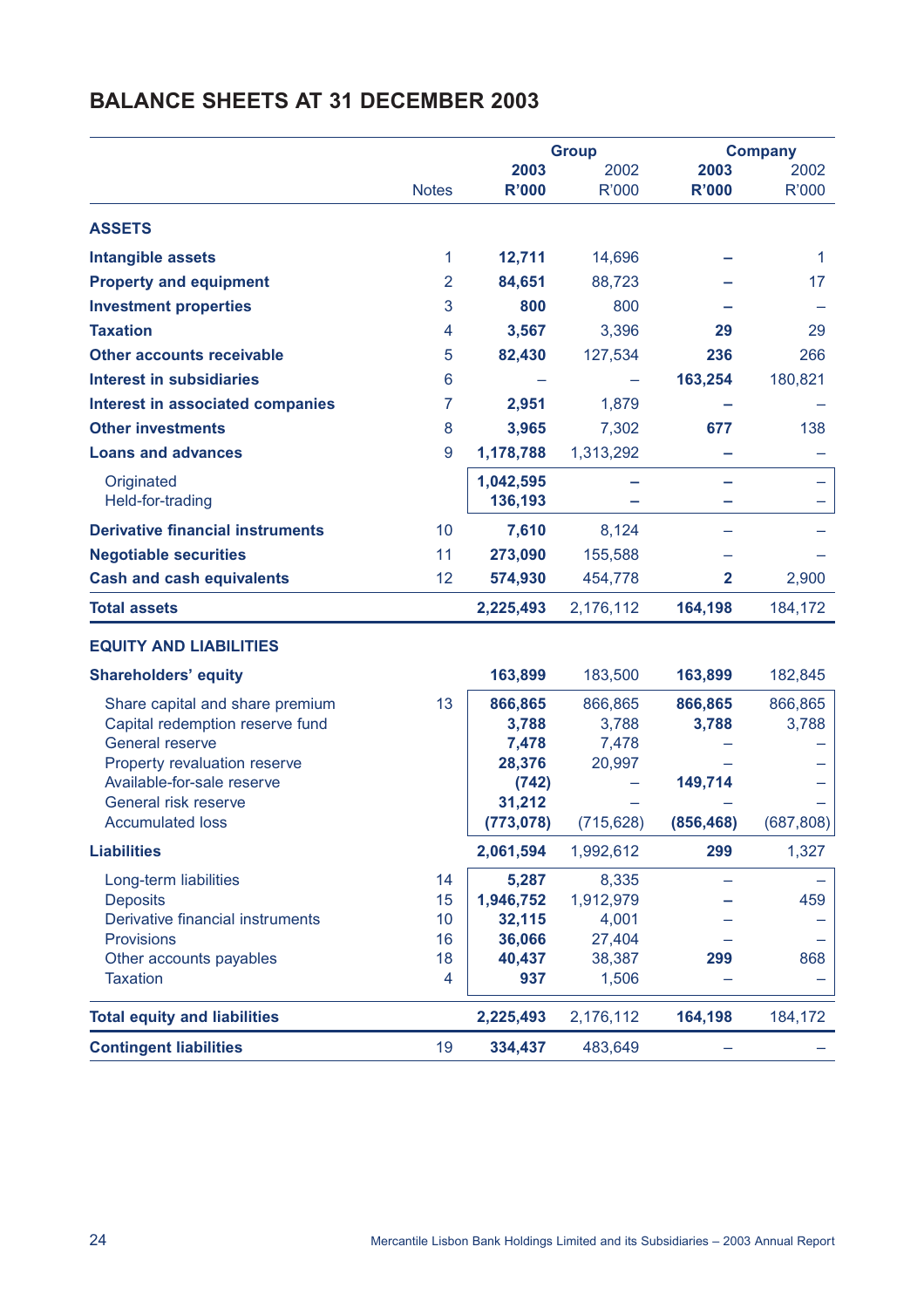# **INCOME STATEMENTS FOR THE YEAR ENDED 31 DECEMBER 2003**

|                                                                                                             |              | <b>Group</b> |              |              | <b>Company</b> |
|-------------------------------------------------------------------------------------------------------------|--------------|--------------|--------------|--------------|----------------|
|                                                                                                             |              | 12 months    | 9 months     | 12 months    | 9 months       |
|                                                                                                             |              | 2003         | 2002         | 2003         | 2002           |
|                                                                                                             | <b>Notes</b> | <b>R'000</b> | <b>R'000</b> | <b>R'000</b> | <b>R'000</b>   |
| Interest income                                                                                             | 21           | 226,970      | 188,072      | 26           | 240            |
| Interest expenditure                                                                                        | 22           | (161, 152)   | (128, 175)   |              | (101)          |
| Net interest income before credit losses                                                                    |              | 65,818       | 59,897       | 26           | 139            |
| Net recoveries of credit losses                                                                             | 9            | 19,840       | 247,764      |              |                |
| Net interest income after credit losses                                                                     |              | 85,658       | 307,661      | 26           | 139            |
| Net profit/(loss) on sale and revaluation<br>of investments                                                 |              | 8            | (10, 013)    | 1,998        | 173,533        |
| Non-interest income                                                                                         | 23           | 91,025       | 72,532       | 2,590        |                |
| Net interest and non-interest income                                                                        |              | 176,691      | 370,180      | 4,614        | 173,672        |
| Operating expenditure                                                                                       | 24           | (237, 521)   | (206, 515)   | 274          | (1, 199)       |
| (Loss)/profit before income from                                                                            |              |              |              |              |                |
| associated companies                                                                                        |              | (60, 830)    | 163,665      | 4,888        | 172,473        |
| Share of income from associated<br>companies                                                                |              | 1,942        | 1,394        |              |                |
| (Loss)/profit before taxation                                                                               |              | (58, 888)    | 165,059      | 4,888        | 172,473        |
| <b>Taxation</b>                                                                                             | 25           |              | 2,709        |              | (1, 396)       |
| <b>Attributable (loss)/profit after taxation</b>                                                            |              | (58, 888)    | 167,768      | 4,888        | 171,077        |
| <b>Reconciliation between attributable</b><br>(loss)/profit after taxation and headline<br>(loss)/earnings: |              |              |              |              |                |
| Attributable (loss)/profit after taxation                                                                   |              | (58, 888)    | 167,768      | 4,888        | 171,077        |
| Realisation of available-for-sale reserve on<br>sale of investments                                         |              | 2,125        |              |              |                |
| Impairment and loss on sale of property                                                                     |              |              |              |              |                |
| and equipment                                                                                               |              | 292          | 16,582       | 18           |                |
| <b>Headline (loss)/earnings</b>                                                                             |              | (56, 471)    | 184,350      | 4,906        | 171,077        |
| <b>Attributable (loss)/earnings</b><br>per share (cents)                                                    | 26.1         | (6.9)        | 19.6         |              |                |
| <b>Headline (loss)/earnings</b><br>per share (cents)                                                        | 26.2         | (6.6)        | 21.6         |              |                |
| <b>Diluted attributable (loss)/earnings</b><br>per share (cents)                                            | 26.3         | (6.9)        | 19.6         |              |                |
| <b>Diluted headline (loss)/earnings</b><br>per share (cents)                                                | 26.4         | (6.6)        | 21.6         |              |                |
| <b>Dividends per share (cents)</b>                                                                          |              |              |              |              |                |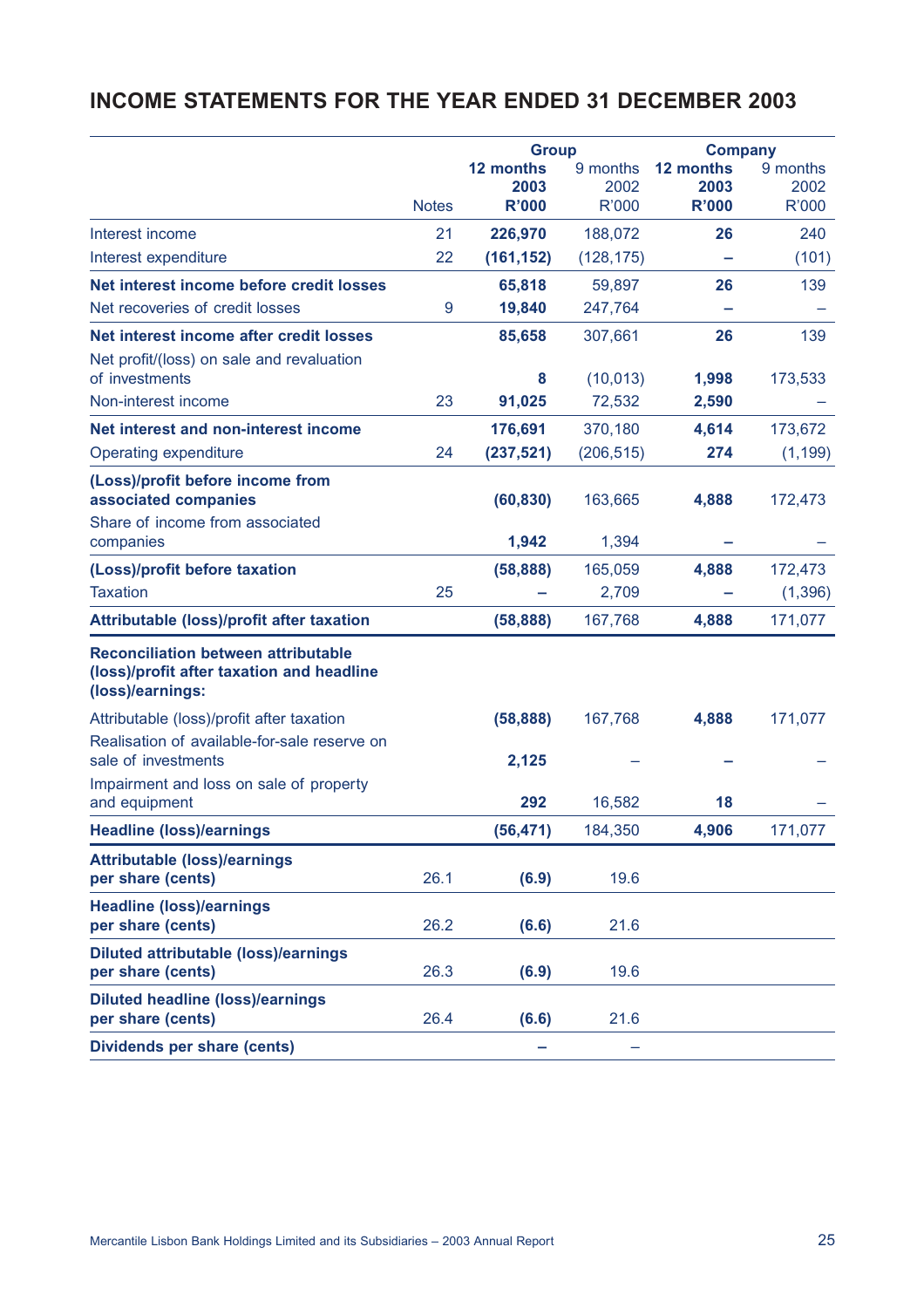# **CASH FLOW STATEMENTS FOR THE YEAR ENDED 31 DECEMBER 2003**

|                                                                          |              | <b>Group</b>                      |                                  |                                   | <b>Company</b>            |  |
|--------------------------------------------------------------------------|--------------|-----------------------------------|----------------------------------|-----------------------------------|---------------------------|--|
|                                                                          |              | 12 months<br>2003<br><b>R'000</b> | 9 months<br>2002<br><b>R'000</b> | 12 months<br>2003<br><b>R'000</b> | 9 months<br>2002<br>R'000 |  |
|                                                                          | <b>Notes</b> |                                   |                                  |                                   |                           |  |
| <b>Operating activities</b>                                              |              |                                   |                                  |                                   |                           |  |
| Cash receipts from customers                                             | 27.1         | 324,498                           | 267,694                          | 26                                | 240                       |  |
| Less: Cash paid to suppliers and                                         |              |                                   |                                  |                                   |                           |  |
| employees                                                                | 27.2         | (368, 439)                        | (299, 243)                       | (241)                             | (1, 288)                  |  |
| <b>Dividends received</b>                                                |              | 2,120                             | 4,000                            | 2,590                             |                           |  |
| <b>Taxation paid</b>                                                     | 27.3         | (740)                             | (2,933)                          |                                   | (1, 425)                  |  |
| Net cash (outflow)/inflow from<br>operating activities                   |              | (42, 561)                         | (30, 482)                        | 2,375                             | (2, 473)                  |  |
| <b>Changes in banking activities</b>                                     |              |                                   |                                  |                                   |                           |  |
| Net decrease in income earning assets                                    | 27.4         | 84,016                            | 486,400                          |                                   |                           |  |
| Net increase/(decrease) in deposits and                                  |              |                                   |                                  |                                   |                           |  |
| other accounts                                                           | 27.5         | 84,137                            | (211, 402)                       | (465)                             | 533                       |  |
| Net cash inflow/(outflow) from                                           |              |                                   |                                  |                                   |                           |  |
| banking activities                                                       |              | 168,153                           | 274,998                          | (465)                             | 533                       |  |
| <b>Investing activities</b>                                              |              |                                   |                                  |                                   |                           |  |
| Purchase of property, equipment and                                      |              |                                   |                                  |                                   |                           |  |
| intangibles assets                                                       |              | (7, 738)                          | (5,481)                          |                                   |                           |  |
| Proceeds on sale of property, equipment                                  |              |                                   |                                  |                                   |                           |  |
| and intangible assets<br>Purchase of investments                         |              | 411                               | 2,547                            |                                   |                           |  |
|                                                                          |              | (543)                             | (4,928)                          |                                   |                           |  |
| Proceeds on disposal of investments                                      |              | 4,742                             | 7,173                            | 134                               |                           |  |
| Increase/(decrease) in loans with<br>subsidiary and associated companies |              | 1,545                             | 2,761                            | (4, 942)                          | 2,179                     |  |
| <b>Net cash (outflow)/inflow from</b>                                    |              |                                   |                                  |                                   |                           |  |
| investing activities                                                     |              | (1, 583)                          | 2,072                            | (4,808)                           | 2,179                     |  |
| <b>Financing activities</b>                                              |              |                                   |                                  |                                   |                           |  |
| Finance lease payments                                                   |              | (3, 857)                          | (3,857)                          |                                   |                           |  |
| Net cash (outflow)/inflow from                                           |              |                                   |                                  |                                   |                           |  |
| financing activities                                                     |              | (3, 857)                          | (3,857)                          |                                   |                           |  |
| Net cash inflow/(outflow) for year/period                                |              | 120,152                           | 242,731                          | (2,898)                           | 239                       |  |
| <b>Cash and cash equivalents</b>                                         |              |                                   |                                  |                                   |                           |  |
| at beginning of year/period                                              |              | 454,778                           | 212,047                          | 2,900                             | 2,661                     |  |
| <b>Cash and cash equivalents</b><br>at end of year/period                | 12           | 574,930                           | 454,778                          | $\mathbf{2}$                      | 2,900                     |  |
|                                                                          |              |                                   |                                  |                                   |                           |  |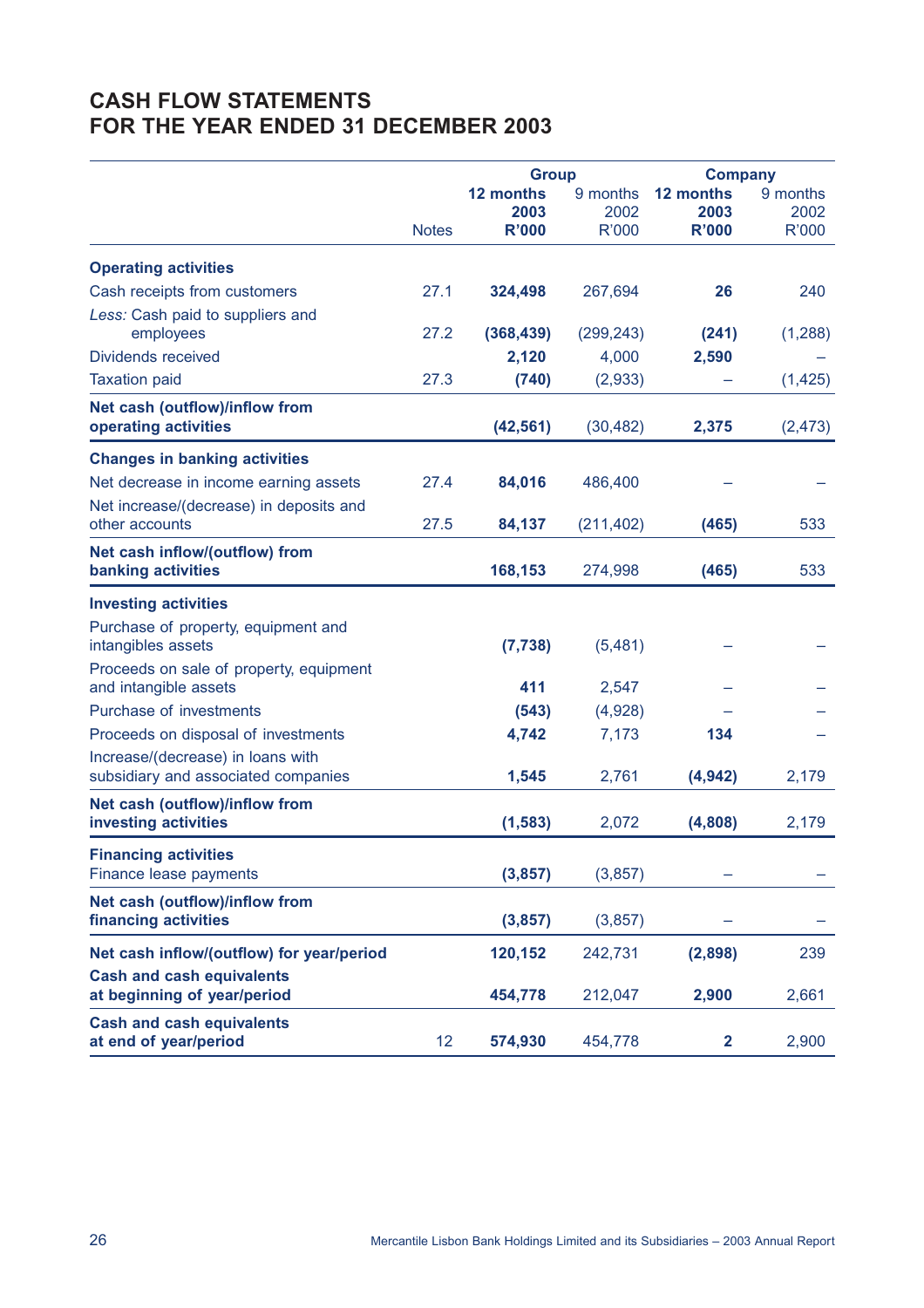# **STATEMENTS OF CHANGES IN EQUITY FOR THE YEAR ENDED 31 DECEMBER 2003**

|                                                                             | <b>Share</b><br>capital<br>and<br>share<br>premium<br><b>R'000</b> | <b>Capital</b><br>redemption<br>reserve<br>fund<br><b>R'000</b> | reserve<br><b>R'000</b>  | <b>Property</b><br>General revaluation<br>reserve<br><b>R'000</b> | <b>Available-</b><br>for-sale<br>reserve<br><b>R'000</b> | <b>General</b><br>risk<br>reserve<br><b>R'000</b> | Accumu-<br>lated<br>loss<br><b>R'000</b> | <b>Total</b><br><b>R'000</b> |
|-----------------------------------------------------------------------------|--------------------------------------------------------------------|-----------------------------------------------------------------|--------------------------|-------------------------------------------------------------------|----------------------------------------------------------|---------------------------------------------------|------------------------------------------|------------------------------|
| <b>GROUP</b>                                                                |                                                                    |                                                                 |                          |                                                                   |                                                          |                                                   |                                          |                              |
| Shareholders' equity at<br>31 March 2002                                    | 866,865                                                            | 3,788                                                           | 7,478                    | 21,182                                                            |                                                          | -                                                 | (883, 396)                               | 15,917                       |
| Revaluation of property<br><b>Profit after taxation</b>                     |                                                                    |                                                                 |                          | (185)<br>$\overline{\phantom{0}}$                                 |                                                          | $\equiv$                                          | 167,768                                  | (185)<br>167,768             |
| Shareholders' equity at<br>31 December 2002                                 | 866,865                                                            | 3,788                                                           | 7,478                    | 20,997                                                            |                                                          |                                                   | (715, 628)                               | 183,500                      |
| <b>Transitional adjustments</b><br>on adoption of AC 133*                   |                                                                    | -                                                               |                          | -                                                                 | (4, 404)                                                 | 28,811                                            | 3,839                                    | 28,246                       |
| <b>Shareholders' equity</b><br>restated at                                  |                                                                    |                                                                 |                          |                                                                   |                                                          |                                                   |                                          |                              |
| 1 January 2003<br><b>Revaluation of owner-</b>                              | 866,865                                                            | 3,788                                                           | 7,478                    | 20,997                                                            | (4, 404)                                                 | 28,811                                            | (711, 789)                               | 211,746                      |
| occupied property<br>Gains and losses on<br>remeasurement to fair           |                                                                    |                                                                 |                          | 7,379                                                             |                                                          |                                                   |                                          | 7,379                        |
| value<br>Release to income on                                               |                                                                    |                                                                 |                          |                                                                   | 1,537                                                    |                                                   |                                          | 1,537                        |
| disposal of available-for-<br>sale financial assets                         |                                                                    |                                                                 |                          |                                                                   | 2,125                                                    |                                                   |                                          | 2,125                        |
| Increase in general risk<br>reserve                                         |                                                                    |                                                                 |                          |                                                                   | -                                                        | 2,401                                             | (2,401)                                  |                              |
| Loss after taxation                                                         |                                                                    |                                                                 |                          |                                                                   |                                                          |                                                   | (58, 888)                                | (58, 888)                    |
| Shareholders' equity at<br>31 December 2003                                 | 866,865                                                            | 3,788                                                           | 7,478                    | 28,376                                                            | (742)                                                    | 31,212                                            | (773, 078)                               | 163,899                      |
| <b>COMPANY</b>                                                              |                                                                    |                                                                 |                          |                                                                   |                                                          |                                                   |                                          |                              |
| Shareholders' equity at<br>31 March 2002                                    | 866,865                                                            | 3,788                                                           |                          |                                                                   |                                                          |                                                   | (858, 885)                               | 11,768                       |
| Profit after taxation                                                       |                                                                    |                                                                 | $\overline{\phantom{0}}$ |                                                                   |                                                          | -                                                 | 171,077                                  | 171,077                      |
| Shareholders' equity at<br>31 December 2002                                 | 866,865                                                            | 3,788                                                           |                          |                                                                   |                                                          |                                                   | (687, 808)                               | 182,845                      |
| Transitional adjustments on<br>adoption of AC 133                           |                                                                    |                                                                 |                          |                                                                   | 173,548                                                  |                                                   | (173, 548)                               |                              |
| <b>Shareholders' equity</b><br>restated at<br>1 January 2003                | 866,865                                                            | 3,788                                                           |                          |                                                                   | 173,548                                                  |                                                   | (861, 356)                               | 182,845                      |
| Gains and losses on<br>remeasurement to fair value                          |                                                                    |                                                                 |                          |                                                                   | (21, 836)                                                |                                                   |                                          | (21, 836)                    |
| Release to income on<br>disposal of available-for-<br>sale financial assets |                                                                    |                                                                 |                          |                                                                   | (1,998)                                                  |                                                   |                                          | (1,998)                      |
| Profit after taxation                                                       |                                                                    |                                                                 |                          |                                                                   |                                                          |                                                   | 4,888                                    | 4,888                        |
| Shareholders' equity at<br>31 December 2003                                 | 866,865                                                            | 3,788                                                           |                          | ۰                                                                 | 149,714                                                  | ۰                                                 | (856, 468)                               | 163,899                      |

\* Refer to note 24.1 of the accounting policies for details.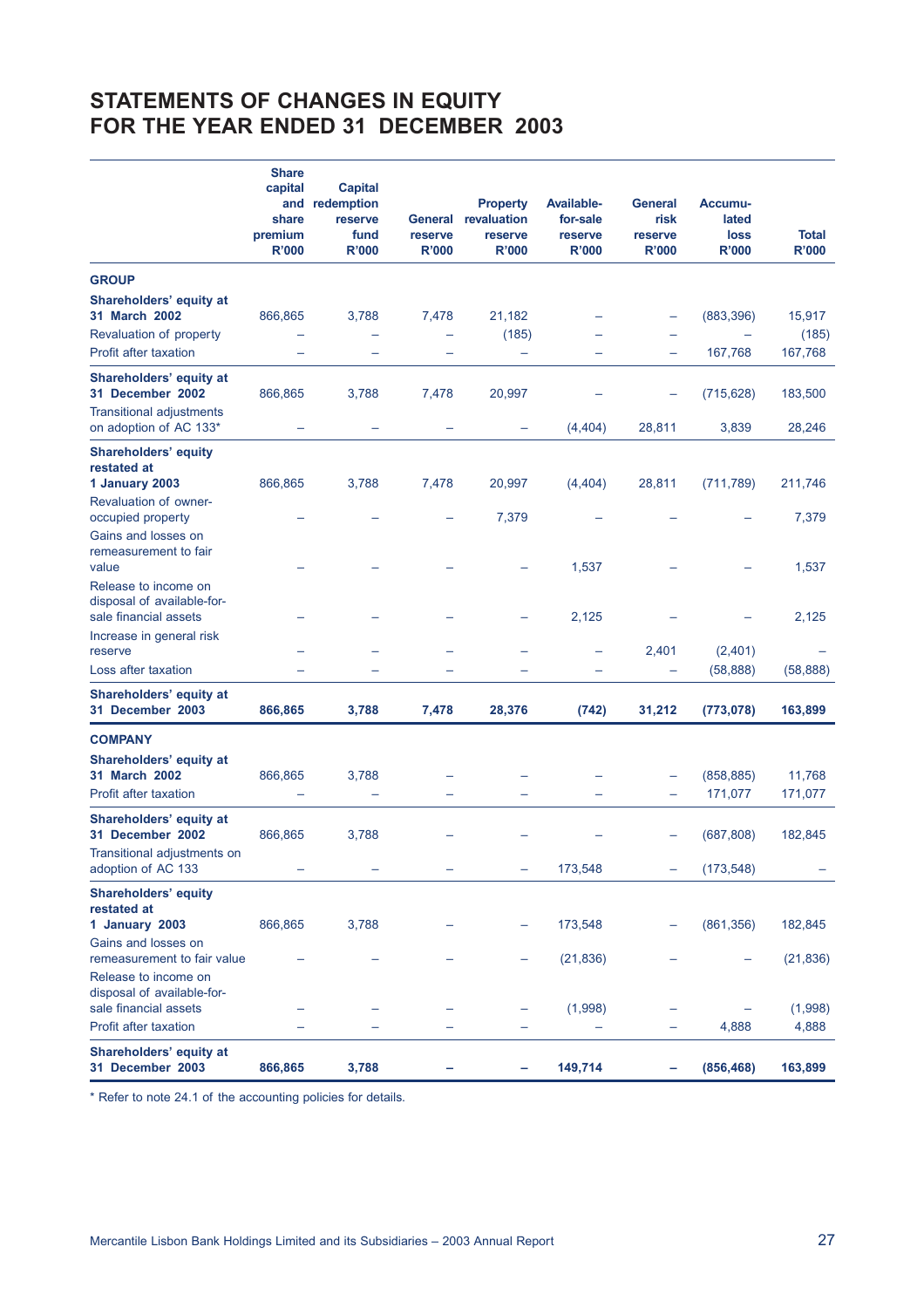# **NOTES TO THE FINANCIAL STATEMENTS FOR THE YEAR ENDED 31 DECEMBER 2003**

# **1. INTANGIBLE ASSETS**

|                                                                      | <b>Computer software</b> |              |  |
|----------------------------------------------------------------------|--------------------------|--------------|--|
|                                                                      | 2003                     | 2002         |  |
| <b>Group</b>                                                         | R'000                    | <b>R'000</b> |  |
| Cost at beginning of year/period                                     | 34,046                   | 36,004       |  |
| <b>Additions</b>                                                     | 4,271                    | 3,989        |  |
| <b>Disposals</b>                                                     | (7)                      | (5, 947)     |  |
| Cost at end of year/period                                           | 38,310                   | 34,046       |  |
| Accumulated amortisation and impairments at beginning of year/period | (19, 350)                | (19, 130)    |  |
| Amortisation                                                         | (6, 255)                 | (3, 724)     |  |
| <b>Disposals</b>                                                     | 6                        | 3,504        |  |
| Accumulated amortisation and impairments at end of year/period       | (25, 599)                | (19, 350)    |  |
| Net carrying amount at end of year/period                            | 12,711                   | 14,696       |  |
| <b>Company</b>                                                       |                          |              |  |
| Cost at beginning of year/period                                     | 7                        |              |  |
| <b>Disposals</b>                                                     | (7)                      |              |  |
| Cost at end of year/period                                           |                          | 7            |  |
| Accumulated amortisation and impairments at beginning of year/period | (6)                      | (6)          |  |
| <b>Disposals</b>                                                     | 6                        |              |  |
| Accumulated amortisation and impairments at end of year/period       |                          | (6)          |  |
| Net carrying amount at end of year/period                            |                          | 1            |  |

# **2. PROPERTY AND EQUIPMENT**

|                                     | Owner-     |                     |                 | <b>Furniture</b> |               |              |              |
|-------------------------------------|------------|---------------------|-----------------|------------------|---------------|--------------|--------------|
|                                     | occupied   | <b>Leasehold</b>    | <b>Computer</b> | and              | <b>Office</b> | <b>Motor</b> |              |
|                                     | properties | <i>improvements</i> | equipment       | fittings         | equipment     | vehicles     | <b>Total</b> |
| <b>Group</b>                        | R'000      | R'000               | R'000           | R'000            | R'000         | <b>R'000</b> | <b>R'000</b> |
| 2003                                |            |                     |                 |                  |               |              |              |
| Open market value/cost              |            |                     |                 |                  |               |              |              |
| at beginning of year                | 55,000     | 15,650              | 56,181          | 8,287            | 18,237        | 1,215        | 154,570      |
| <b>Revaluations</b>                 | 7,379      |                     |                 |                  |               | -            | 7,379        |
| <b>Additions</b>                    |            | 996                 | 1,704           | 258              | 311           | 198          | 3,467        |
| <b>Disposals</b>                    | -          | (1, 153)            | (115)           | (55)             | (41)          | (643)        | (2,007)      |
| Open market value/cost              |            |                     |                 |                  |               |              |              |
| at end of year                      | 62.379     | 15,493              | 57,770          | 8,490            | 18,507        | 770          | 163,409      |
| Accumulated depreciation            |            |                     |                 |                  |               |              |              |
| and impairments at                  |            |                     |                 |                  |               |              |              |
| beginning of year                   |            | (9,607)             | (39, 857)       | (5, 116)         | (10, 372)     | (895)        | (65, 847)    |
| Depreciation                        | (3,379)    | (2,019)             | (6, 775)        | (692)            | (1, 284)      | (67)         | (14, 216)    |
| Reversal of impairments             |            |                     | 54              | 15               | 49            |              | 118          |
| <b>Disposals</b>                    | -          | 638                 | 115             | 33               | 25            | 376          | 1,187        |
| <b>Accumulated depreciation and</b> |            |                     |                 |                  |               |              |              |
| impairments at end of year          | (3, 379)   | (10, 988)           | (46, 463)       | (5,760)          | (11, 582)     | (586)        | (78, 758)    |
| <b>Net carrying amount</b>          |            |                     |                 |                  |               |              |              |
| at end of year                      | 59,000     | 4,505               | 11,307          | 2,730            | 6,925         | 184          | 84,651       |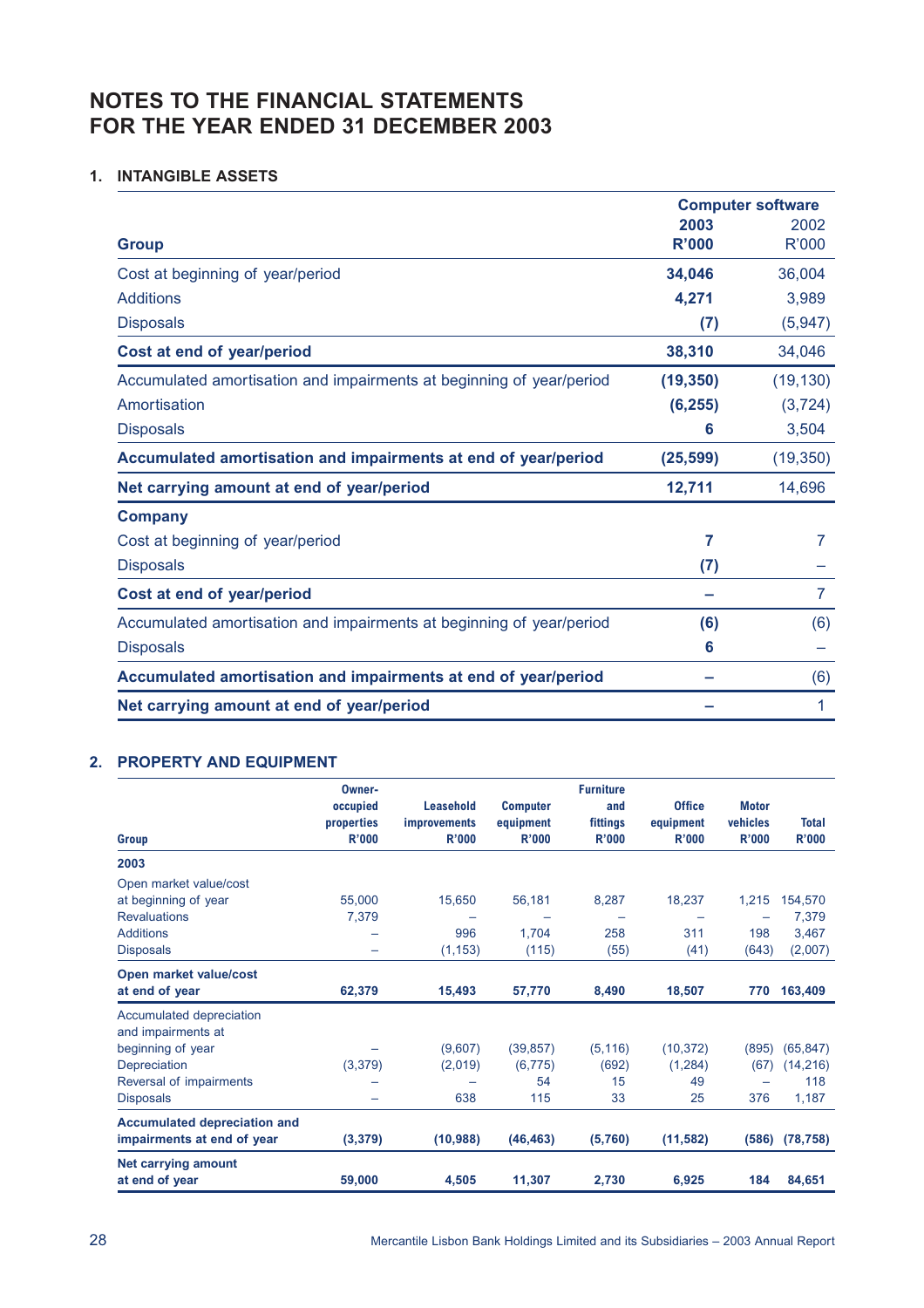### **2. PROPERTY AND EQUIPMENT** (continued)

| Group                                                                                       | Owner-<br>occupied<br>properties<br><b>R'000</b> | Leasehold<br><b>improvements</b><br>R'000    | <b>Computer</b><br>equipment<br><b>R'000</b> | <b>Furniture</b><br>and<br>fittings<br><b>R'000</b> | <b>Office</b><br>equipment<br><b>R'000</b> | <b>Motor</b><br>vehicles<br>R'000 | <b>Total</b><br>R'000        |
|---------------------------------------------------------------------------------------------|--------------------------------------------------|----------------------------------------------|----------------------------------------------|-----------------------------------------------------|--------------------------------------------|-----------------------------------|------------------------------|
| 2002                                                                                        |                                                  |                                              |                                              |                                                     |                                            |                                   |                              |
| Open market value/cost<br>at beginning of period<br><b>Revaluations</b>                     | 63,360<br>(8, 198)                               | 17,450                                       | 81,137                                       | 8,565                                               | 17,330                                     | 1,435                             | 189,277<br>(8, 198)          |
| <b>Additions</b><br><b>Disposals</b>                                                        | $\equiv$<br>(162)                                | 111<br>(1, 911)                              | 11,870<br>(36, 826)                          | 46<br>(324)                                         | 1,150<br>(243)                             | 164<br>(384)                      | 13,341<br>(39, 850)          |
| <b>Open market value/cost</b><br>at end of period                                           | 55,000                                           | 15,650                                       | 56,181                                       | 8,287                                               | 18,237                                     |                                   | 1,215 154,570                |
| Accumulated depreciation and<br>impairments at beginning of<br>period<br>Depreciation       | $\overline{\phantom{0}}$                         | (8,748)<br>(883)                             | (63, 348)<br>(7, 493)                        | (4, 463)<br>(512)                                   | (9,271)<br>(948)                           | (925)<br>(112)                    | (86, 775)<br>(9,948)         |
| Impairments<br><b>Disposals</b>                                                             |                                                  | 24                                           | (215)<br>31,199                              | (300)<br>159                                        | (309)<br>156                               | $\overline{\phantom{0}}$<br>142   | (824)<br>31,680              |
| <b>Accumulated depreciation and</b><br>impairments at end of period                         |                                                  | (9,607)                                      | (39, 857)                                    | (5, 116)                                            | (10, 372)                                  | (895)                             | (65, 847)                    |
| <b>Net carrying amount</b><br>at end of period                                              | 55,000                                           | 6,043                                        | 16,324                                       | 3,171                                               | 7,865                                      | 320                               | 88,723                       |
| <b>Company</b>                                                                              |                                                  | <b>Computer</b><br>equipment<br><b>R'000</b> |                                              | <b>Furniture</b><br>and fittings<br><b>R'000</b>    | <b>Office</b><br>equipment<br><b>R'000</b> |                                   | <b>Total</b><br><b>R'000</b> |
| 2003                                                                                        |                                                  |                                              |                                              |                                                     |                                            |                                   |                              |
| Cost at beginning of year                                                                   |                                                  | 95                                           |                                              | 7                                                   | 37                                         |                                   | 139                          |
| <b>Disposals</b>                                                                            |                                                  | (95)                                         |                                              | (7)                                                 | (37)                                       |                                   | (139)                        |
| Cost at end of year                                                                         |                                                  | -                                            |                                              | -                                                   | ÷                                          |                                   |                              |
| <b>Accumulated depreciation and</b><br>impairments at beginning of year<br><b>Disposals</b> |                                                  | (95)<br>95                                   |                                              | (3)<br>3                                            | (24)<br>24                                 |                                   | (122)<br>122                 |
| <b>Accumulated depreciation and</b><br>impairments at end of year                           |                                                  |                                              |                                              |                                                     |                                            |                                   |                              |
| Net carrying amount at end of year                                                          |                                                  | -                                            |                                              | -                                                   | $\overline{\phantom{0}}$                   |                                   |                              |
| 2002<br>Cost at beginning and end of period                                                 |                                                  | 95                                           |                                              | 7                                                   | 37                                         |                                   | 139                          |
| <b>Accumulated depreciation and impairments</b><br>at beginning of period<br>Depreciation   |                                                  | (87)<br>(8)                                  |                                              | (2)<br>(1)                                          | (21)<br>(3)                                |                                   | (110)<br>(12)                |
| <b>Accumulated depreciation and</b><br>impairments at end of period                         |                                                  | (95)                                         |                                              | (3)                                                 | (24)                                       |                                   | (122)                        |
| Net carrying amount at end of period                                                        |                                                  | ۰                                            |                                              | 4                                                   | 13                                         |                                   | 17                           |

#### **Notes:**

1. G J van Zyl, a valuator with Van Zyl Valuers and a member of The Institute of Valuers of South Africa, independently valued the properties at 31 December 2003.

2. Where certain lease terms were extended for a shorter term than previously anticipated the leasehold improvements have now been depreciated over the shorter term resulting in a greater depreciation charge of R0.8 million.

3. The carrying amount of the Group's computer equipment includes an amount of R6.0 million (December 2002: R9.6 million) in respect of assets held under a financial lease agreement. See note 14.

4. A register containing details of property and the revaluation thereof is available for inspection at the registered office of the Company.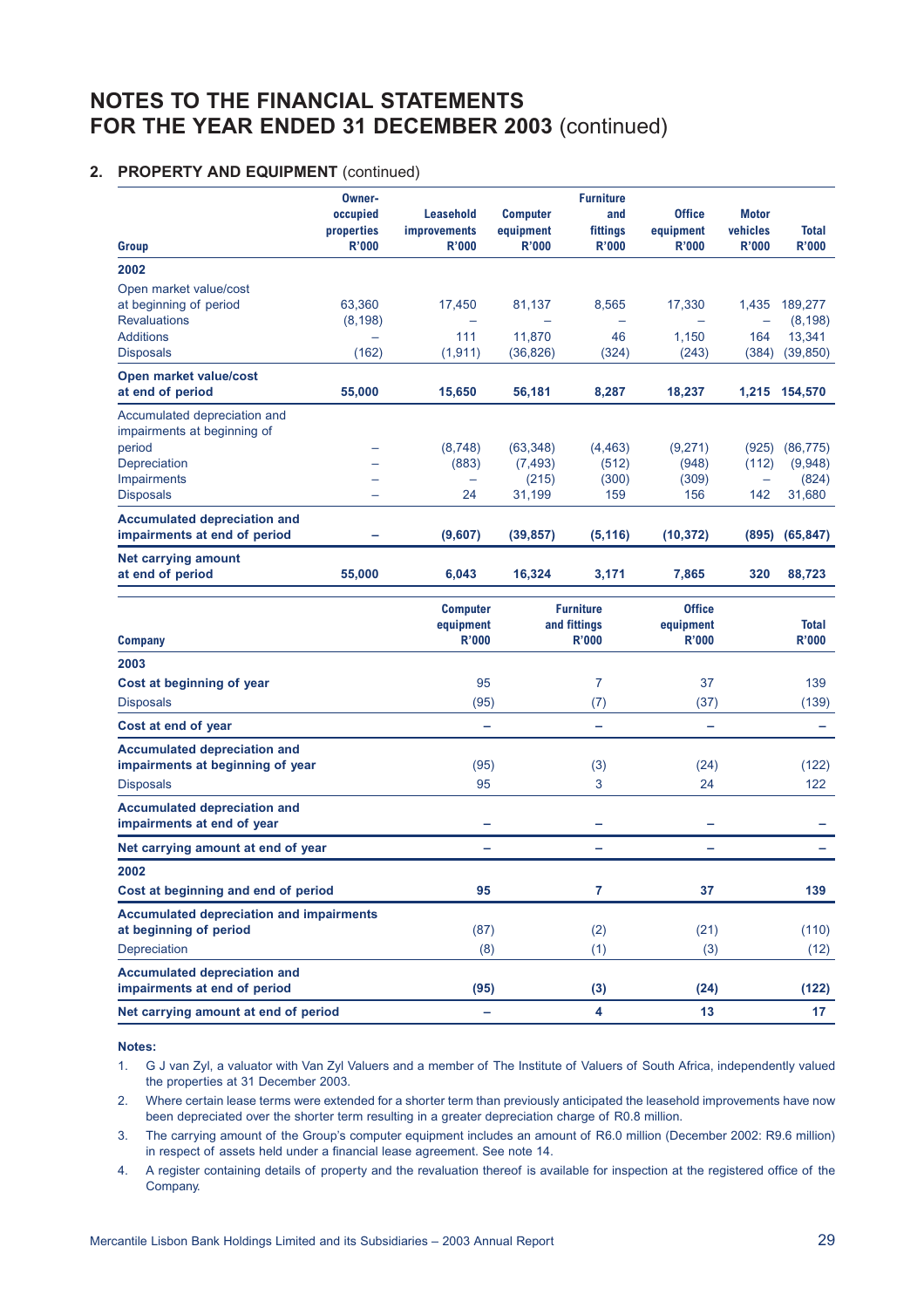## **3. INVESTMENT PROPERTIES**

|                                               | <b>Group</b> |       |       | <b>Company</b> |  |
|-----------------------------------------------|--------------|-------|-------|----------------|--|
|                                               | 2003         | 2002  | 2003  | 2002           |  |
|                                               | R'000        | R'000 | R'000 | <b>R'000</b>   |  |
| Open-market value at beginning of year/period | 800          | 920   |       |                |  |
| <b>Revaluations</b>                           |              | (120) |       |                |  |
| Open-market value at end of year/period       | 800          | 800   |       |                |  |

#### **Notes:**

1. Mr G J van Zyl, a valuator with Van Zyl Valuers and a member of The Institute of Valuers of South Africa, independently valued the properties at 31 December 2003.

- 2. At 31 December 2003 the value of unlet investment properties for the Group amounted to R214,000 (December 2002: R286,000).
- 3. A register containing details of investment properties and the revaluation thereof is available for inspection at the registered office of the Company.

## **4. TAXATION**

|                                        | <b>Group</b> |         | <b>Company</b> |              |
|----------------------------------------|--------------|---------|----------------|--------------|
|                                        | 2003         | 2002    | 2003           | 2002         |
|                                        | R'000        | R'000   | R'000          | <b>R'000</b> |
| <b>South African Revenue Services</b>  |              |         |                |              |
| Taxation overpaid by the Group         | 3,567        | 3,396   | 29             | 29           |
| Taxation owing by the Group            | 937          | 1.506   |                |              |
| Items in transit                       | 51,434       | 73,907  |                |              |
| 5.<br><b>OTHER ACCOUNTS RECEIVABLE</b> |              |         |                |              |
| Pre-payments and deposits              | 16,427       | 27,474  |                |              |
| Properties in possession               | 3,367        | 3,583   |                |              |
| Other receivables                      | 11,202       | 22,570  | 236            | 266          |
|                                        | 82,430       | 127,534 | 236            | 266          |

## **6. INTEREST IN SUBSIDIARIES**

| <b>Unlisted</b>                          |         |          |
|------------------------------------------|---------|----------|
| Shares at fair value                     | 171.478 | 208,775  |
| Loans – net amount owing to subsidiaries | (8.224) | (27.954) |
|                                          | 163,254 | 180.821  |

A list of principal subsidiary companies is contained in note 8 of the Directors' report.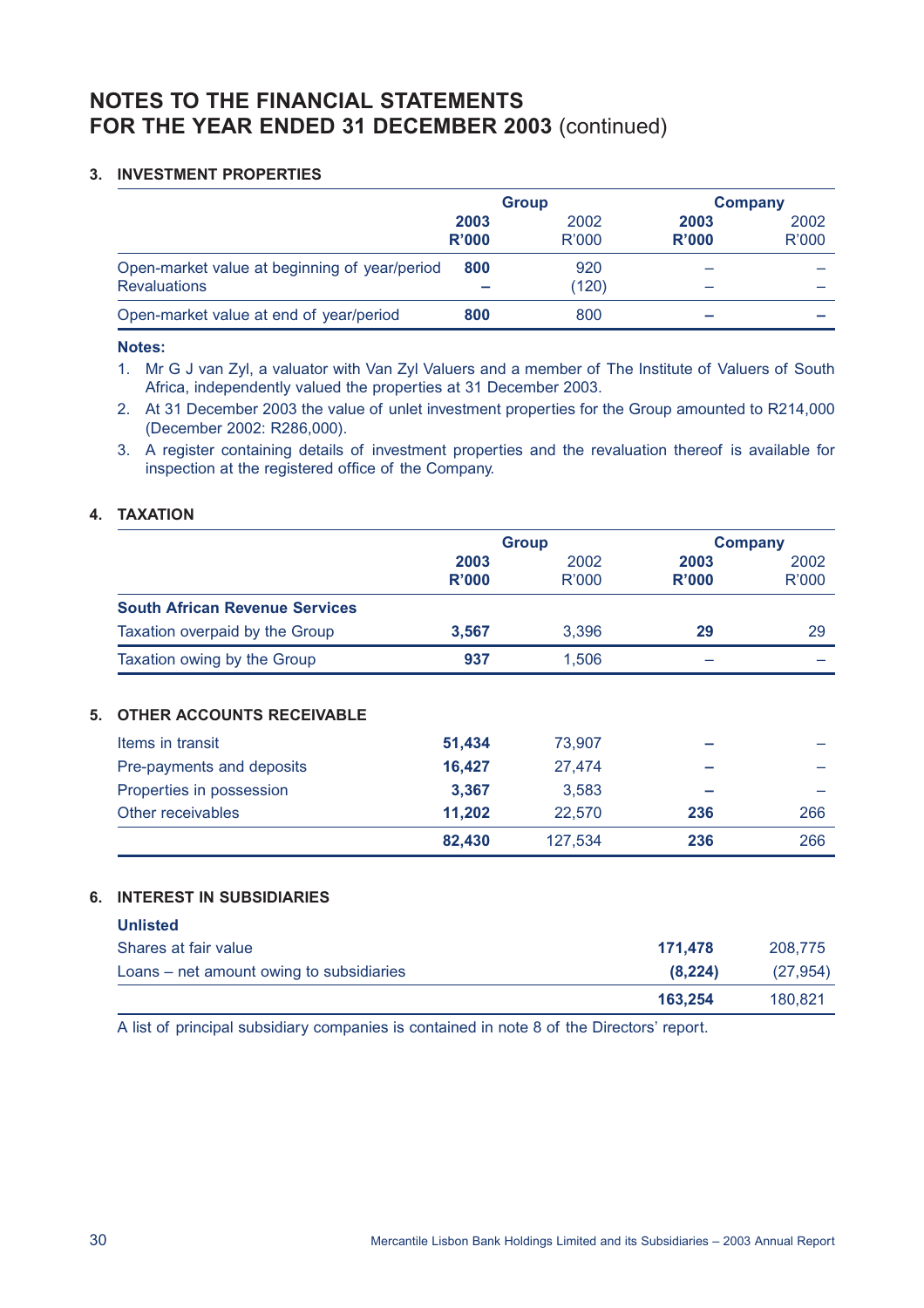## **7. INTEREST IN ASSOCIATED COMPANIES**

| <b>Unlisted</b> |                                                          | <b>Proportion</b> | <b>Group</b>  |                      | <b>Company</b> |                      |  |
|-----------------|----------------------------------------------------------|-------------------|---------------|----------------------|----------------|----------------------|--|
|                 |                                                          | owned             | 2003<br>R'000 | 2002<br><b>R'000</b> | 2003<br>R'000  | 2002<br><b>R'000</b> |  |
|                 | Shares at cost                                           |                   |               |                      |                |                      |  |
| *               | Mercguard Insurance<br><b>Brokers (Pty) Limited</b>      | 50.0%             |               |                      |                |                      |  |
| $***$           | Pegmin (Pty) Limited                                     |                   |               | 1,001                |                |                      |  |
| ***             | Statman Investments<br>(Pty) Limited                     | 21.4%             | 675           |                      |                |                      |  |
|                 |                                                          |                   | 675           | 1,001                |                |                      |  |
|                 | Loans to associated companies                            |                   | 210           | 210                  |                |                      |  |
|                 | Accumulated share of<br>post-acquisition profits         |                   | 2,610         | 668                  |                |                      |  |
|                 | Dividends received from<br>associated companies          |                   | (544)         |                      |                |                      |  |
|                 |                                                          |                   | 2,951         | 1,879                |                |                      |  |
|                 | Directors' valuation of unlisted<br>associated companies |                   | 2,951         | 1,879                |                |                      |  |

\* Financial year-end December.

\*\* Financial year-end March.

\*\*\* Financial year-end February.

Summarised financial information of associated companies is disclosed in note 29.4. The loans to associated companies are interest free with no fixed terms of repayment.

## **8. OTHER INVESTMENTS**

|                                              |              | <b>Group</b> | <b>Company</b> |       |
|----------------------------------------------|--------------|--------------|----------------|-------|
|                                              | 2003         | 2002         | 2003           | 2002  |
|                                              | <b>R'000</b> | R'000        | <b>R'000</b>   | R'000 |
| Available-for-sale                           |              |              |                |       |
| Listed                                       | 767          | 4,262        | 677            | 138   |
| <b>Unlisted</b>                              | 3,198        | 3,040        |                |       |
|                                              | 3,965        | 7,302        | 677            | 138   |
| Directors' valuation of unlisted investments | 3,198        | 3,040        |                |       |

A register containing details of investments is available for inspection at the registered office of the Company.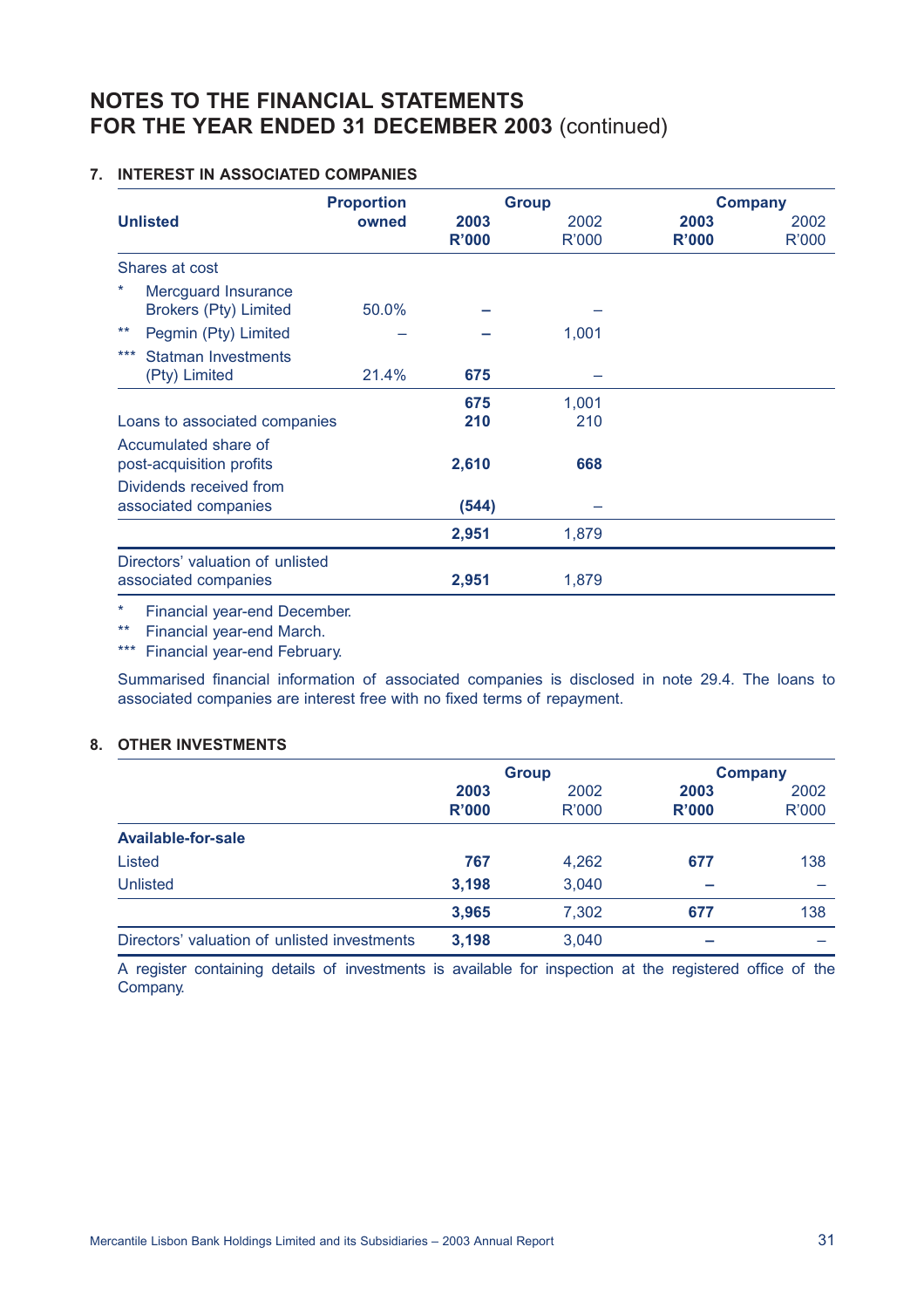## **9. LOANS AND ADVANCES**

|                                                                     |                      | <b>Group</b>  |
|---------------------------------------------------------------------|----------------------|---------------|
|                                                                     | 2003<br><b>R'000</b> | 2002<br>R'000 |
| <b>Category analysis</b>                                            |                      |               |
| Originated                                                          | 1,481,909            |               |
| <b>Current accounts</b>                                             | 410,606              | 545,363       |
| Credit card accounts                                                | 136,780              | 126,313       |
| Home loans                                                          | 303,649              | 312,948       |
| Instalment sales and leases                                         | 127,787              | 141,916       |
| <b>Preference shares</b>                                            | 1,498                | 14,988        |
| Foreign loans and deposits                                          | 112,573              | 58,242        |
| Other advances                                                      | 389,016              | 581,176       |
| Held-for-trading                                                    |                      |               |
| Other advances                                                      | 136,193              |               |
|                                                                     | 1,618,102            | 1,780,946     |
| Less: Impairment for credit losses                                  | (297, 874)           | (372, 521)    |
| Less: Interest in suspense                                          | (141, 440)           | (95, 133)     |
|                                                                     | 1,178,788            | 1,313,292     |
| <b>Maturity analysis</b>                                            |                      |               |
| Repayable on demand                                                 | 1,058,768            | 773,699       |
| Maturing within six months                                          | 36,891               | 496,445       |
| Maturing after six months but within 12 months                      | 34,070               | 140,147       |
| Maturing after 12 months                                            | 488,373              | 370,655       |
|                                                                     | 1,618,102            | 1,780,946     |
| <b>Impairment for credit losses</b>                                 |                      |               |
| Balance at beginning of year/period                                 | 372,521              | 604,850       |
| Movements for period:                                               |                      |               |
| <b>Transitional adjustments</b>                                     | (28, 811)            |               |
| Transfer from/(to) investments                                      | 36                   | (3, 417)      |
| Transfer to provision for other risks (refer to note16)             | (11, 510)            |               |
| Credit losses written-off                                           | (30, 694)            | (2, 171)      |
| Net release to income statement after impairments/provisions raised | (3,668)              | (226, 741)    |
| Balance at end of year/period                                       | 297,874              | 372,521       |
| <b>Comprising:</b>                                                  |                      |               |
| <b>General provisions</b>                                           |                      | 30,760        |
| Portfolio impairment                                                | 3,079                |               |
| Specific impairment                                                 | 294,795              | 341,761       |
|                                                                     | 297,874              | 372,521       |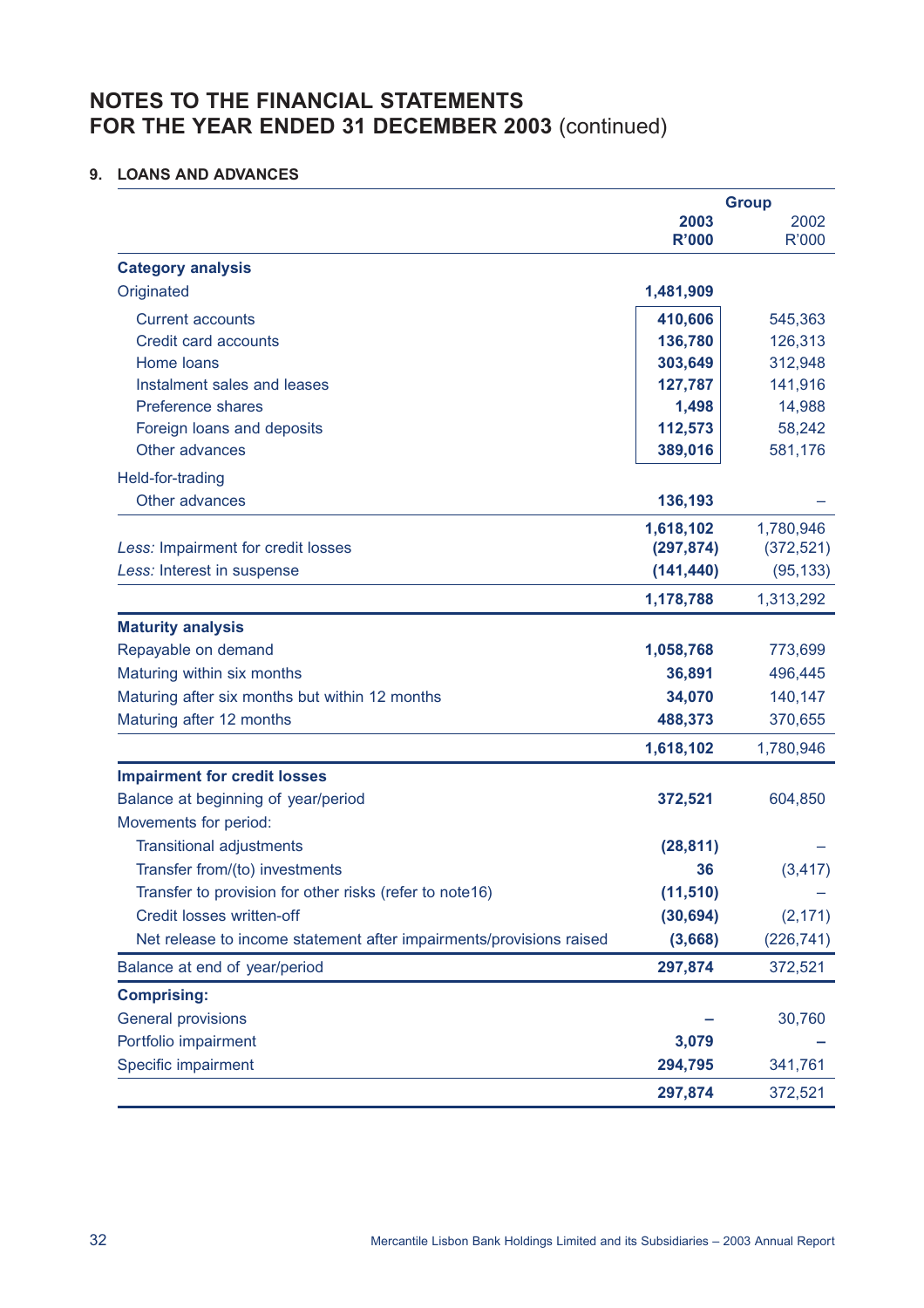### **9. LOANS AND ADVANCES** (continued)

|                                                         |        | <b>Group</b> |
|---------------------------------------------------------|--------|--------------|
|                                                         | 2003   | 2002         |
|                                                         | R'000  | R'000        |
| Net recoveries of credit losses                         |        |              |
| Net release of impairments/provisions                   | 3,668  | 226,741      |
| Recoveries in respect of amounts previously written-off | 8,696  | 11,090       |
| Release of other credit risk related provisions         | 7,476  | 9,933        |
|                                                         | 19,840 | 247.764      |
|                                                         |        |              |

The aggregate amount of non-performing loans at the year-end amounted to R534.8 million (December 2002: R618.7 million).

### **10. DERIVATIVE FINANCIAL INSTRUMENTS**

|                            | <b>Group</b>                          |                                         |                                       |                                              |  |
|----------------------------|---------------------------------------|-----------------------------------------|---------------------------------------|----------------------------------------------|--|
|                            | <b>Notional</b><br>principal<br>R'000 | <b>Fair value</b><br>of assets<br>R'000 | <b>Notional</b><br>principal<br>R'000 | <b>Fair value</b><br>of liabilities<br>R'000 |  |
| <b>Held for trading:</b>   |                                       |                                         |                                       |                                              |  |
| 2003                       |                                       |                                         |                                       |                                              |  |
| Foreign exchange contracts | 206,299                               | 7,610                                   | 234,909                               | 9,756                                        |  |
| Interest rate swaps        |                                       |                                         | 108,391                               | 22,359                                       |  |
|                            | 206,299                               | 7,610                                   | 343,300                               | 32,115                                       |  |
| 2002                       |                                       |                                         |                                       |                                              |  |
| Foreign exchange contracts | 90,650                                | 8,124                                   | 71,090                                | 4,001                                        |  |

### **11. NEGOTIABLE SECURITIES**

|                                  | <b>Group</b> |         | <b>Company</b> |              |
|----------------------------------|--------------|---------|----------------|--------------|
|                                  | 2003         | 2002    | 2003           | 2002         |
|                                  | <b>R'000</b> | R'000   | <b>R'000</b>   | <b>R'000</b> |
| <b>Originated</b>                |              |         |                |              |
| Government stock                 |              | 39,247  |                |              |
| <b>Treasury bills</b>            | 257,718      | 55,722  |                |              |
| <b>Debentures</b>                | 15,204       | 60,619  |                |              |
| Non-liquid bills and acceptances | 168          |         |                |              |
|                                  | 273,090      | 155,588 |                |              |
| <b>Maturity analysis</b>         |              |         |                |              |
| Repayable on demand              | 149,146      | 40,290  |                |              |
| Maturing within six months       | 123,944      | 76,051  |                |              |
| Maturing after 12 months         |              |         |                |              |
| but within five years            |              | 39,247  |                |              |
|                                  | 273,090      | 155,588 |                |              |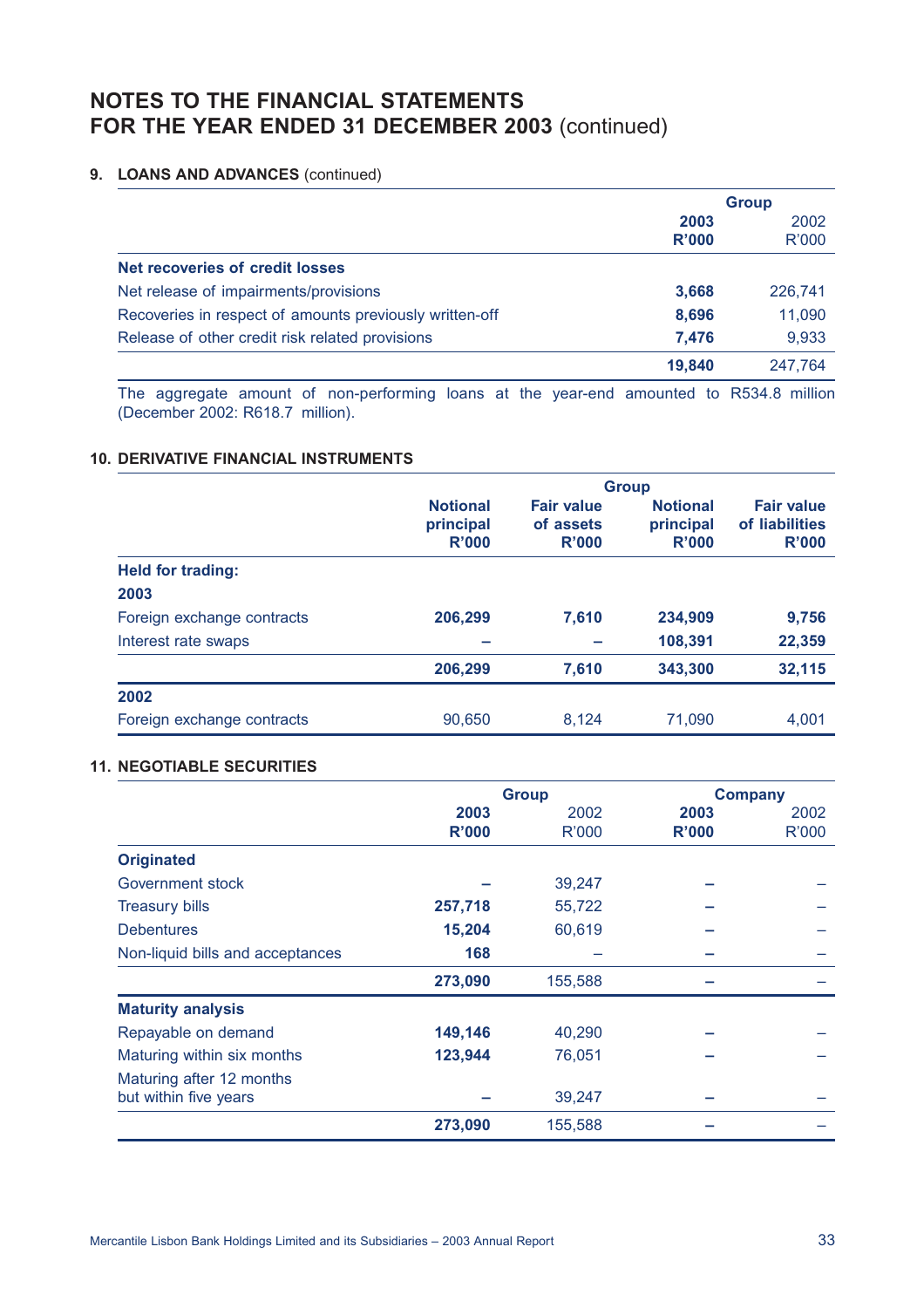### **12. CASH AND CASH EQUIVALENTS**

|                        | <b>Group</b>  |                      |               | <b>Company</b> |
|------------------------|---------------|----------------------|---------------|----------------|
|                        | 2003<br>R'000 | 2002<br><b>R'000</b> | 2003<br>R'000 | 2002<br>R'000  |
| Coin and bank notes    | 25,641        | 30.694               |               |                |
| Central bank balances  | 32,422        | 35,684               |               |                |
| Domestic bank balances | 73,175        | 355,871              | 2             | 2,900          |
| Foreign bank balances  | 82,090        | 32,529               |               |                |
| Resale agreements      | 361,602       |                      |               |                |
|                        | 574,930       | 454,778              | 2             | 2,900          |

### **13. SHARE CAPITAL AND SHARE PREMIUM**

### **13.1 Issued – Group and Company**

|                     | <b>Number of issued</b><br>ordinary shares<br>'000' | <b>Share</b><br>capital<br>R'000 | <b>Share</b><br>premium<br>R'000 | Total<br>R'000 |
|---------------------|-----------------------------------------------------|----------------------------------|----------------------------------|----------------|
| At 31 December 2002 | 855,585                                             | 213,896                          | 652.969                          | 866,865        |
| At 31 December 2003 | 855,585                                             | 213,896                          | 652,969                          | 866,865        |

#### **13.2 Authorised**

The total authorised number of ordinary shares is 1 billion shares (December 2002: 1 billion shares) with a par value of 25 cents per share. The total authorised number of preference shares is 15.2 million shares (December 2002: 15.2 million shares) with a par value of 25 cents per share. No shares were issued during the year (December 2002: nil).

#### **13.3 Unissued**

The unissued shares are under the control of the directors until the next annual general meeting.

# **13.4 Share incentive scheme**

Certain employees were given the option to acquire shares in the capital of the Company at an exercise price of R0.32 (thirty-two cents) per share. An option may not be exercised prior to the fifth anniversary date of the offer. If the option is not exercised on that date, the option-holder is obliged to exercise the option in respect of at least 20% per annum of the shares in respect of which the option is exercisable, or the option in respect of that 20% will lapse. The full purchase price is payable on the exercise of the option.

The number of shares, which could be utilised for the purposes of the scheme at the beginning of the year, amounted to 85,402,752 and there have been no changes in this number during the year under review.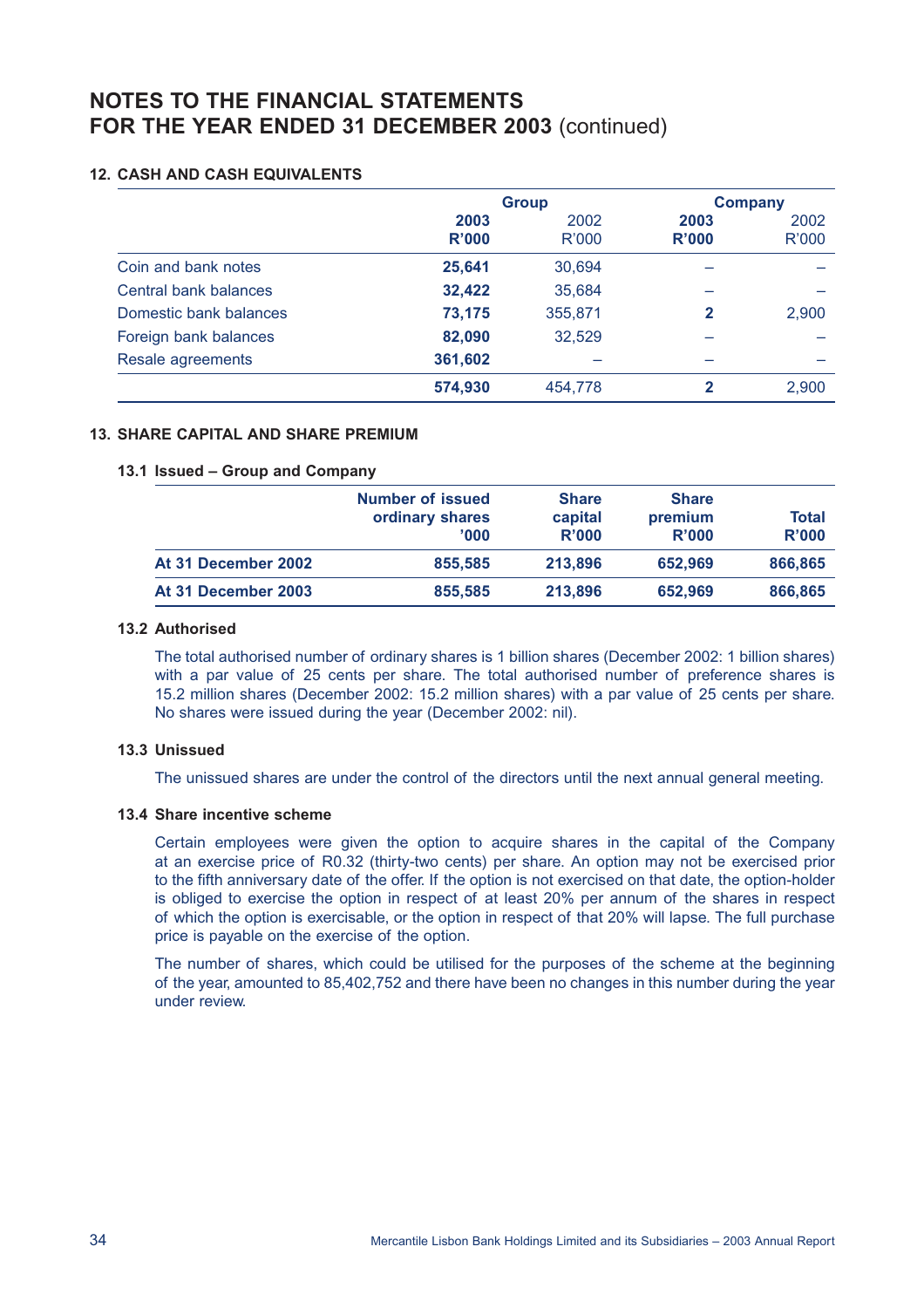#### **14. LONG-TERM LIABILITIES**

|                                           | <b>Group</b>  |               | <b>Company</b>       |                      |
|-------------------------------------------|---------------|---------------|----------------------|----------------------|
|                                           | 2003<br>R'000 | 2002<br>R'000 | 2003<br><b>R'000</b> | 2002<br><b>R'000</b> |
| Finance Lease - IBM Global Financing S.A. |               |               |                      |                      |
| Total outstanding lease commitment        | 5.786         | 9,644         |                      |                      |
| Future finance charges                    | (499)         | (1, 309)      |                      |                      |
|                                           | 5,287         | 8,335         |                      |                      |

The finance lease bears interest at a fixed rate of 11.4% per annum and is secured over computer equipment with a carrying value of R6.0 million (December 2002: R9.6 million). The lease repayments of R964,376 are payable quarterly in advance with the last payment being on 1 July 2005. The current portion of the loan is R2.6 million (December 2002: R3.5 million).

#### **15. DEPOSITS**

|                                    | <b>Group</b>  |               | <b>Company</b> |                      |
|------------------------------------|---------------|---------------|----------------|----------------------|
|                                    | 2003<br>R'000 | 2002<br>R'000 | 2003<br>R'000  | 2002<br><b>R'000</b> |
| Call deposits and current accounts | 678,020       | 697,125       |                | 459                  |
| Savings accounts                   | 133,198       | 126,495       |                |                      |
| Term and notice deposits           | 996,628       | 569,910       |                |                      |
| Negotiable certificates of deposit | 78,396        | 438,111       |                |                      |
| Foreign bank deposits and loans    | 60,510        | 81,338        |                |                      |
|                                    | 1,946,752     | 1,912,979     |                | 459                  |
| <b>Maturity analysis</b>           |               |               |                |                      |
| Repayable on demand                | 1,135,354     | 580,458       |                | 459                  |
| Maturing within six months         | 743,989       | 1,034,327     |                |                      |
| Maturing after six months          |               |               |                |                      |
| but within 12 months               | 66,370        | 258,892       |                |                      |
| Maturing after 12 months           | 1,039         | 39,302        |                |                      |
|                                    | 1,946,752     | 1,912,979     |                | 459                  |

### **16. PROVISIONS**

| <b>Group</b>                                                                                                                                                                     | Post-<br>retirement<br>medical<br><b>benefits</b><br>R'000 | Leave<br>pay<br>R'000        | <b>Onerous</b><br>lease<br>contracts<br>R'000 | <b>Other</b><br>risks<br>R'000 | <b>Total</b><br><b>R'000</b>           |
|----------------------------------------------------------------------------------------------------------------------------------------------------------------------------------|------------------------------------------------------------|------------------------------|-----------------------------------------------|--------------------------------|----------------------------------------|
| <b>At 31 March 2002</b>                                                                                                                                                          | 9,798                                                      | 9,601                        | 10,000                                        |                                | 29,399                                 |
| Additional provision raised<br>Charged to provision<br>Unutilised provision reversed                                                                                             | 1,433                                                      | 739<br>(2,062)               | (2,579)<br>(405)                              | 879                            | 3,051<br>(4,641)<br>(405)              |
| At 31 December 2002                                                                                                                                                              | 11,231                                                     | 8,278                        | 7,016                                         | 879                            | 27,404                                 |
| Amount previously accounted<br>for under provisions for credit<br>risk (refer to note 9)<br>Additional provision raised<br>Charged to provision<br>Unutilised provision reversed | 3,136                                                      | 6,370<br>(4,062)<br>(2, 131) | (1, 369)                                      | 11,510<br>151<br>(4, 943)      | 11,510<br>9,657<br>(5, 431)<br>(7,074) |
| At 31 December 2003                                                                                                                                                              | 14,367                                                     | 8,455                        | 5,647                                         | 7,597                          | 36,066                                 |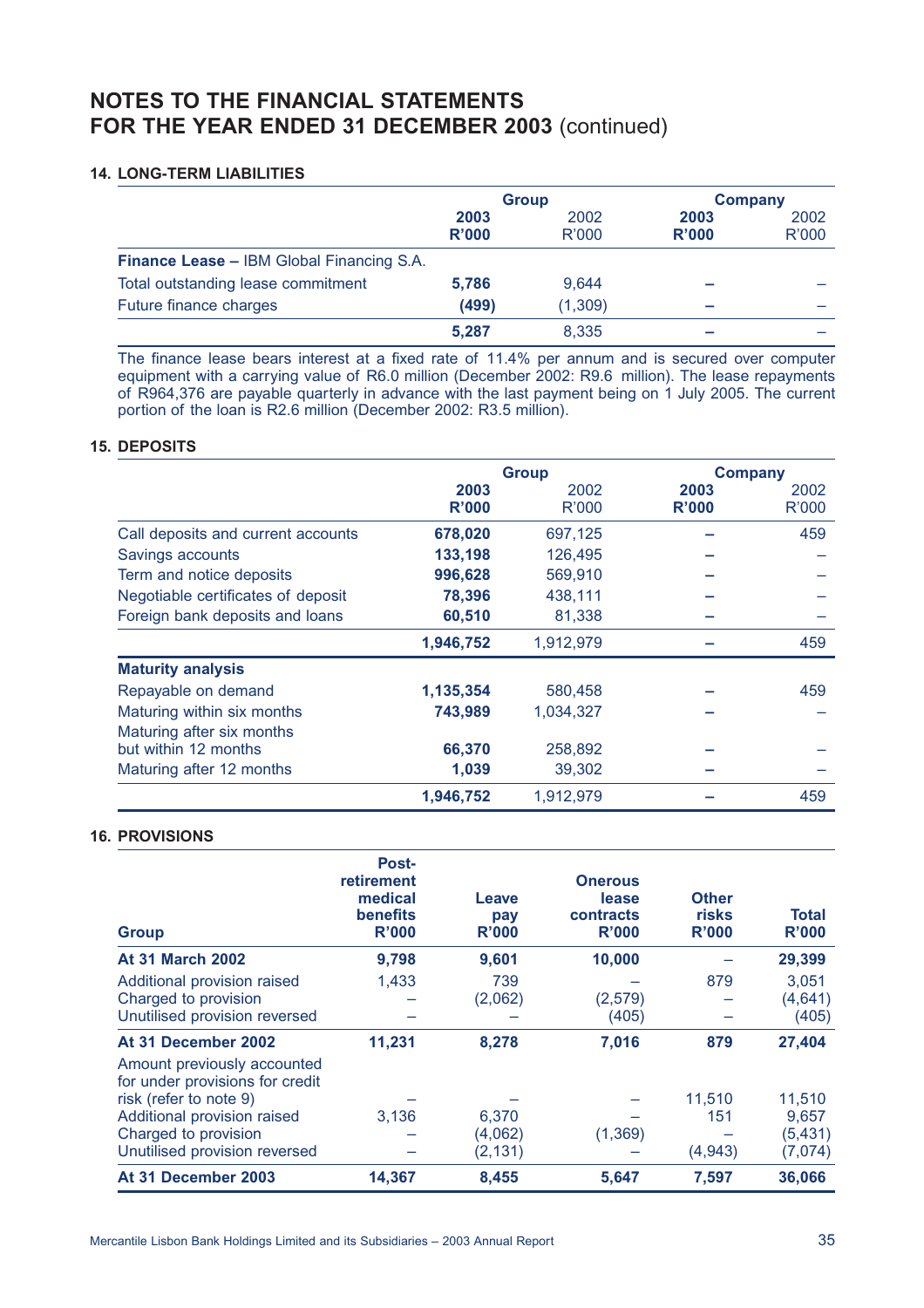### **16. PROVISIONS** (continued)

### **Post-retirement medical benefits**

Refer to note 17 for detailed disclosure of this provision.

#### **Leave pay**

In terms of Group policy, employees are entitled to accumulate leave pay not taken during the year, within certain limits.

#### **Onerous lease contracts**

The restructuring of part of the banking services segment in 2001 resulted in the closure of certain branches. The full estimated costs incurred in the fulfilment of the lease obligations are expected to be fully utilised by 2009.

#### **Other risks**

Consists of provisions for contingent liabilities that arose from the sale of the asset finance book, legal claims and other risks. At any time there are legal or potential claims made against the Group, the outcome of which cannot at present be foreseen. These claims are not regarded as material either on an individual basis or in aggregate. Provisions are raised for all liabilities which are expected to materialise.

#### **17. POST-RETIREMENT MEDICAL BENEFITS**

The Group operates a partly funded post-retirement medical scheme. The assets of the funded plan are held independently of the Group's assets in a separate trustee administered fund. Independent actuaries value this scheme at least every three years.

### The latest actuarial valuations were carried out at 31 December 2003.

|                                                                                | <b>Group</b> |              |
|--------------------------------------------------------------------------------|--------------|--------------|
|                                                                                | 2003         | 2002         |
|                                                                                | R'000        | <b>R'000</b> |
| The amounts recognised in the balance sheet<br>are as follows: (refer note 16) |              |              |
| Present value of total service liabilities                                     | 24,129       | 21,968       |
| Fair value of plan assets                                                      | (10, 656)    | (10, 737)    |
| Unrecognised actuarial gains                                                   | 894          |              |
| Total liability in the balance sheet                                           | 14,367       | 11,231       |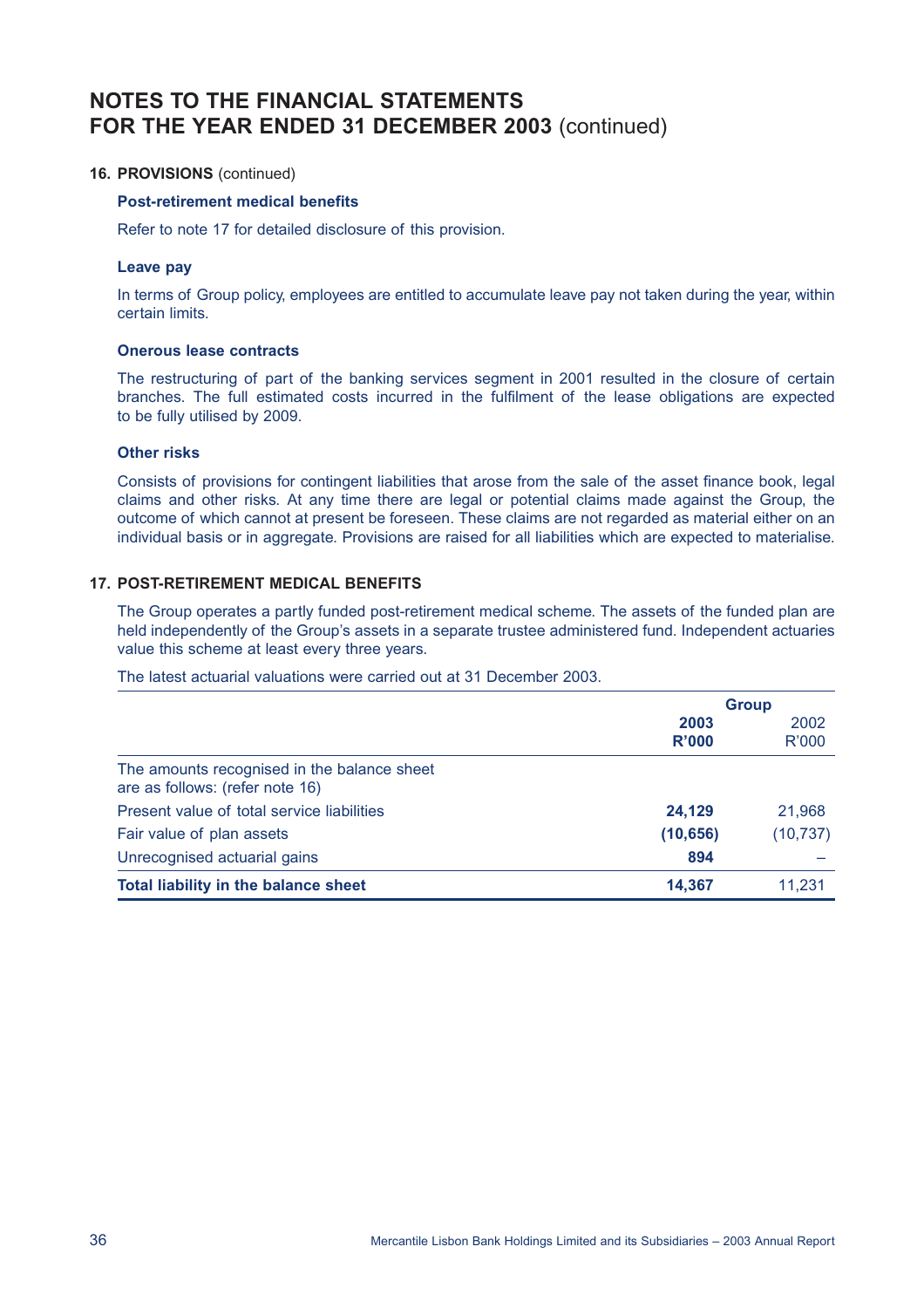# **17. POST-RETIREMENT MEDICAL BENEFITS** (continued)

|                                                                |                                     | <b>Group</b> |
|----------------------------------------------------------------|-------------------------------------|--------------|
|                                                                | 12 months                           | Nine months  |
|                                                                | 2003                                | 2002         |
|                                                                | <b>R'000</b>                        | <b>R'000</b> |
| The amounts recognised in the income statement are as follows: |                                     |              |
| <b>Current service cost</b>                                    | 1,301                               | 665          |
| Interest costs                                                 | 2,580                               | 853          |
| Expected return on plan assets                                 | (1, 257)                            | (466)        |
| Actuarial (gain)/loss                                          | 912                                 | (911)        |
| Net difference in valuation of unfunded liability              |                                     | 1,933        |
| Employer benefit payments                                      | (940)                               | (641)        |
| Payments from plan assets                                      | 540                                 |              |
| <b>Total included in staff costs</b>                           | 3,136                               | 1,433        |
| Reconciliation of the movement in the net liability:           |                                     |              |
| At the beginning of year/period                                | 11,231                              | 9,798        |
| <b>Current service cost</b>                                    | 1,301                               | 665          |
| Interest costs                                                 | 2,580                               | 853          |
| Expected return on plan assets                                 | (1, 257)                            | (466)        |
| Actuarial (gain)/loss                                          | 912                                 | (911)        |
| Net difference in valuation of unfunded liability              |                                     | 1,933        |
| <b>Employer benefit payments</b>                               | (940)                               | (641)        |
| Payments from plan assets                                      | 540                                 |              |
| At the end of year/period                                      | 14,367                              | 11,231       |
| The principal actuarial assumptions used were as follows:      |                                     |              |
| <b>Discount rate</b>                                           | 10% (2002: 12%) compounded annually |              |
| Investment return                                              | 10% (2002: 12%) compounded annually |              |
| Rate of medical inflation                                      | 8% (2002: 10%) compounded annually  |              |

# **18. OTHER ACCOUNTS PAYABLE**

|                                | <b>Group</b> |        |              | <b>Company</b> |
|--------------------------------|--------------|--------|--------------|----------------|
|                                | 2003         | 2002   | 2003         | 2002           |
|                                | <b>R'000</b> | R'000  | <b>R'000</b> | <b>R'000</b>   |
| <b>Accruals</b>                | 7,817        | 23,797 | 17           | 550            |
| <b>Product related credits</b> | 18,957       | 12,207 |              |                |
| <b>Sundry creditors</b>        | 13,663       | 2,383  | 282          | 318            |
|                                | 40,437       | 38,387 | 299          | 868            |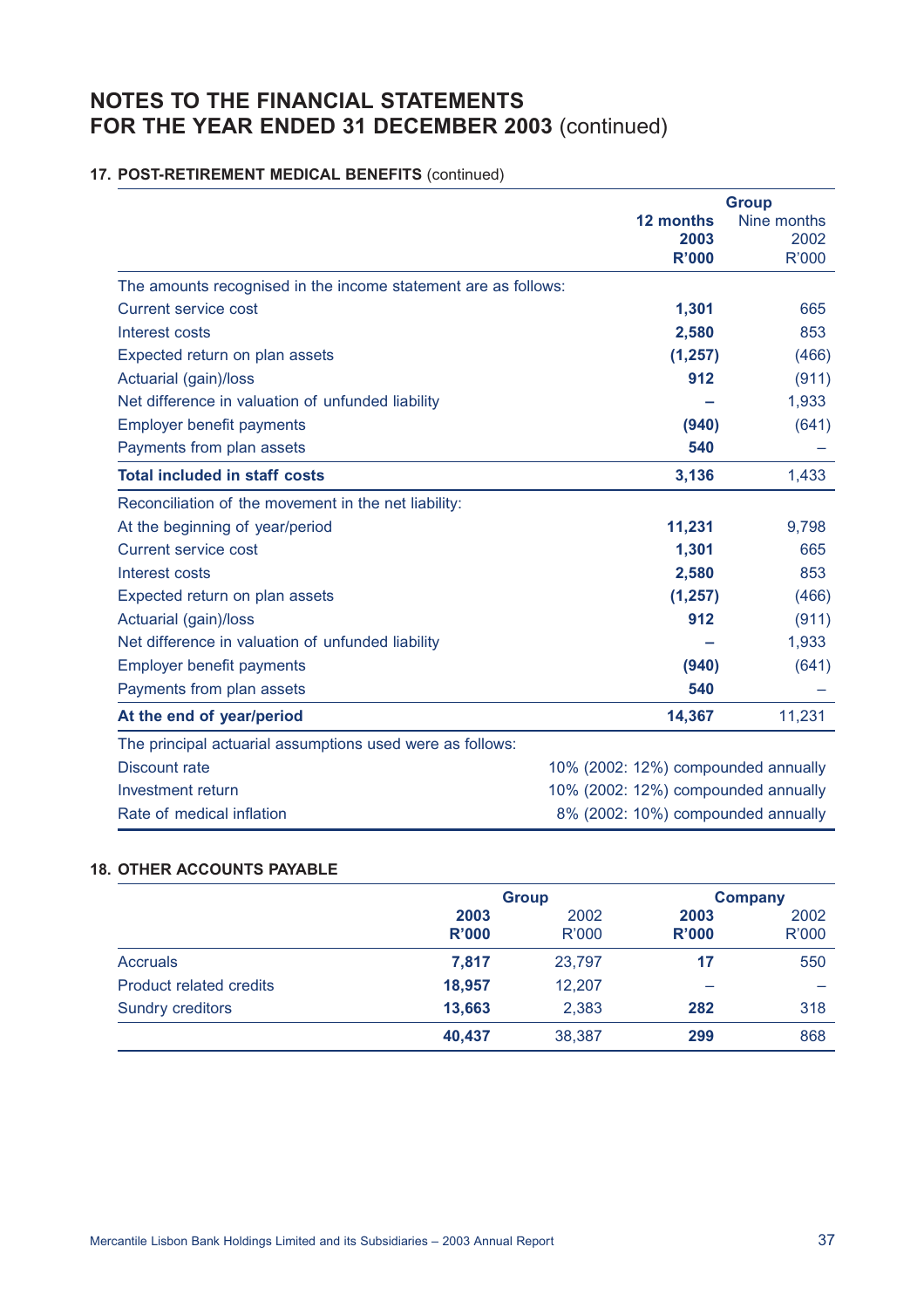### **19. CONTINGENT LIABILITIES**

|                                                                           | <b>Group</b> |         |
|---------------------------------------------------------------------------|--------------|---------|
|                                                                           | 2003         | 2002    |
|                                                                           | R'000        | R'000   |
| 19.1 Guarantees, letters of credit, and irrevocable unutilised facilities |              |         |
| Guarantees                                                                | 114,352      | 130,797 |
| Letters of credit                                                         | 4,774        | 2,278   |
| Irrevocable unutilised facilities                                         | 215,311      | 350,574 |
|                                                                           | 334,437      | 483.649 |

### **19.2 Conditional buy-back obligation**

In terms of the sale agreement, wherein the Group disposed of its asset finance book, the Group has an obligation to buy-back the Credit Agreement Rights and Obligations of customers that fail to meet their repayments. The capital balance, outstanding on this book at the year-end, was R116 million (December 2002: R237 million). An amount of R6.6 million, included in provisions for other risks (refer to note 16), has been provided against this obligation (December 2002: R11.5 million).

|                                                                                   | <b>Group</b>  |               |
|-----------------------------------------------------------------------------------|---------------|---------------|
|                                                                                   | 2003<br>R'000 | 2002<br>R'000 |
| 19.3 Commitments under operating leases                                           |               |               |
| The total minimum future lease payments under operating leases<br>are as follows: |               |               |
| <b>Property rentals:</b>                                                          |               |               |
| Due within one year                                                               | 4,660         | 1,988         |
| Due between one and five years                                                    | 6,997         | 7,814         |
| Due after five years                                                              |               | 123           |
|                                                                                   | 11,657        | 9,925         |
| Motor vehicle rentals:                                                            |               |               |
| Due within one year                                                               | 983           | 1,756         |
| Due between one and five years                                                    | 613           | 1,738         |
|                                                                                   | 1,596         | 3,494         |

A register containing details of the existence and terms of renewal and escalation clauses is available for inspection at the registered office of the Company.

# **20. DEFERRED TAXATION**

A deferred tax asset has not been recognised for the deductible temporary differences and unutilised calculated tax losses of R928.8 million (December 2002: R924.9 million) due to the uncertainty regarding the timing of the reversal of these losses.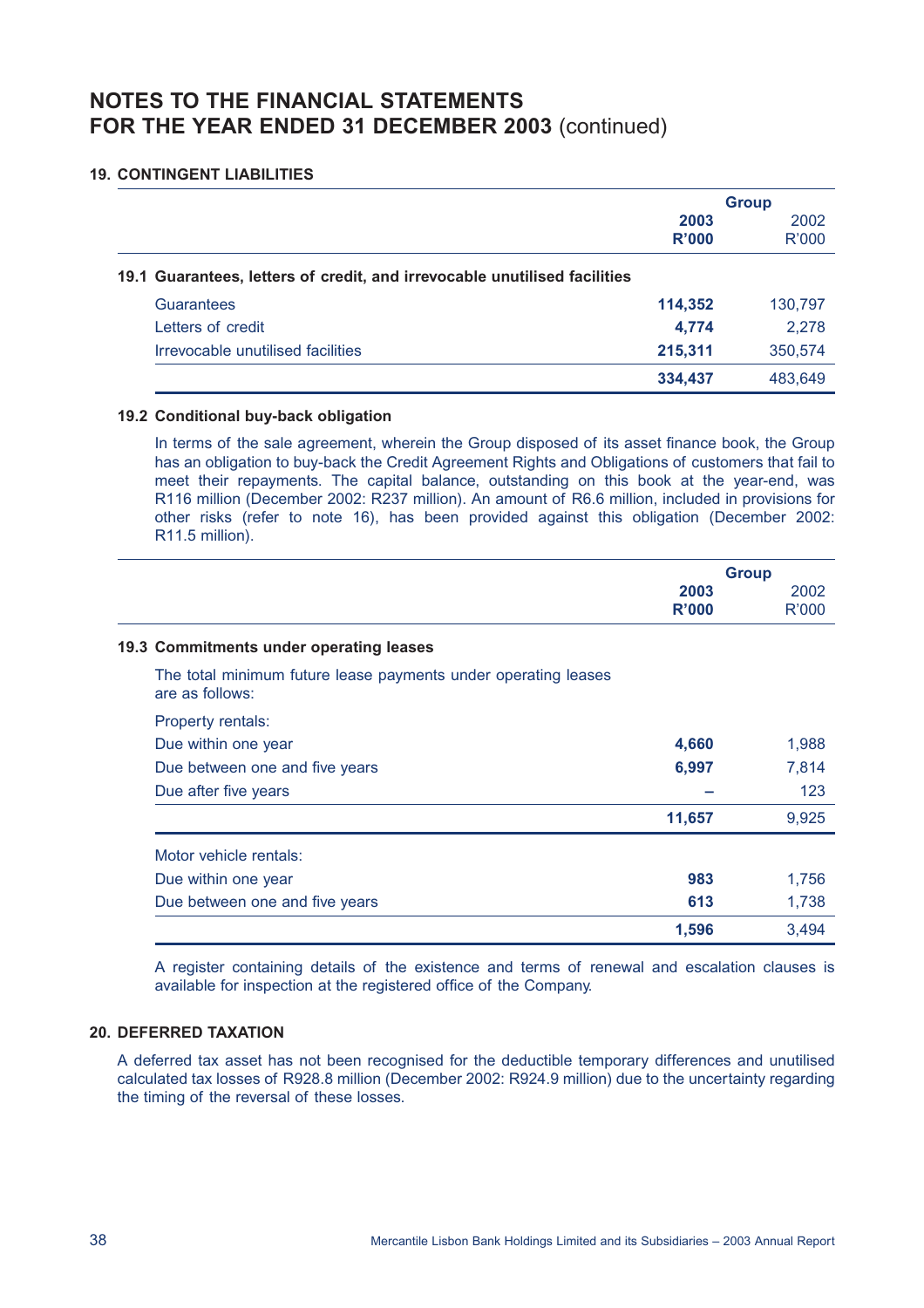### **21. INTEREST INCOME**

|                                             |                                   | <b>Group</b>                     |                                   | <b>Company</b>                   |
|---------------------------------------------|-----------------------------------|----------------------------------|-----------------------------------|----------------------------------|
|                                             | 12 months<br>2003<br><b>R'000</b> | 9 months<br>2002<br><b>R'000</b> | 12 months<br>2003<br><b>R'000</b> | 9 months<br>2002<br><b>R'000</b> |
| Interest on:                                |                                   |                                  |                                   |                                  |
| Cash and cash equivalents                   | 41,614                            | 10,706                           | 26                                | 240                              |
| <b>Negotiable securities</b>                | 23,828                            | 17,119                           |                                   |                                  |
| Loans and advances                          | 161,528                           | 160,247                          |                                   |                                  |
| Originated                                  | 146,502                           |                                  |                                   |                                  |
| Held-for-trading                            | 15,026                            |                                  |                                   |                                  |
|                                             | 226,970                           | 188,072                          | 26                                | 240                              |
| 22. INTEREST EXPENDITURE                    |                                   |                                  |                                   |                                  |
| Interest on:                                |                                   |                                  |                                   |                                  |
| Long-term liabilities                       | 809                               | 343                              |                                   |                                  |
| <b>Deposits</b>                             | 160,343                           | 127,832                          |                                   | 101                              |
|                                             | 161,152                           | 128,175                          |                                   | 101                              |
| 23. NON-INTEREST INCOME                     |                                   |                                  |                                   |                                  |
| <b>Transactional income</b>                 | 69,519                            | 53,541                           |                                   |                                  |
| Fees and commission                         | 67,416                            | 49,561                           |                                   |                                  |
| Knowledge-based fees                        | 2,103                             | 3,980                            |                                   |                                  |
| <b>Trading income</b>                       | 18,718                            | 14,686                           |                                   |                                  |
| Foreign currency                            | 15,305                            | 12,786                           |                                   |                                  |
| <b>Treasury operations</b>                  | 3,413                             | 1,900                            |                                   |                                  |
| <b>Investment income</b>                    | 2,788                             | 4,305                            | 2,590                             |                                  |
| <b>Dividends</b>                            | 2,120                             | 4,000                            | 2,590                             |                                  |
| Rental income from<br>investment properties | 668                               | 305                              |                                   |                                  |
|                                             | 91,025                            | 72,532                           | 2,590                             |                                  |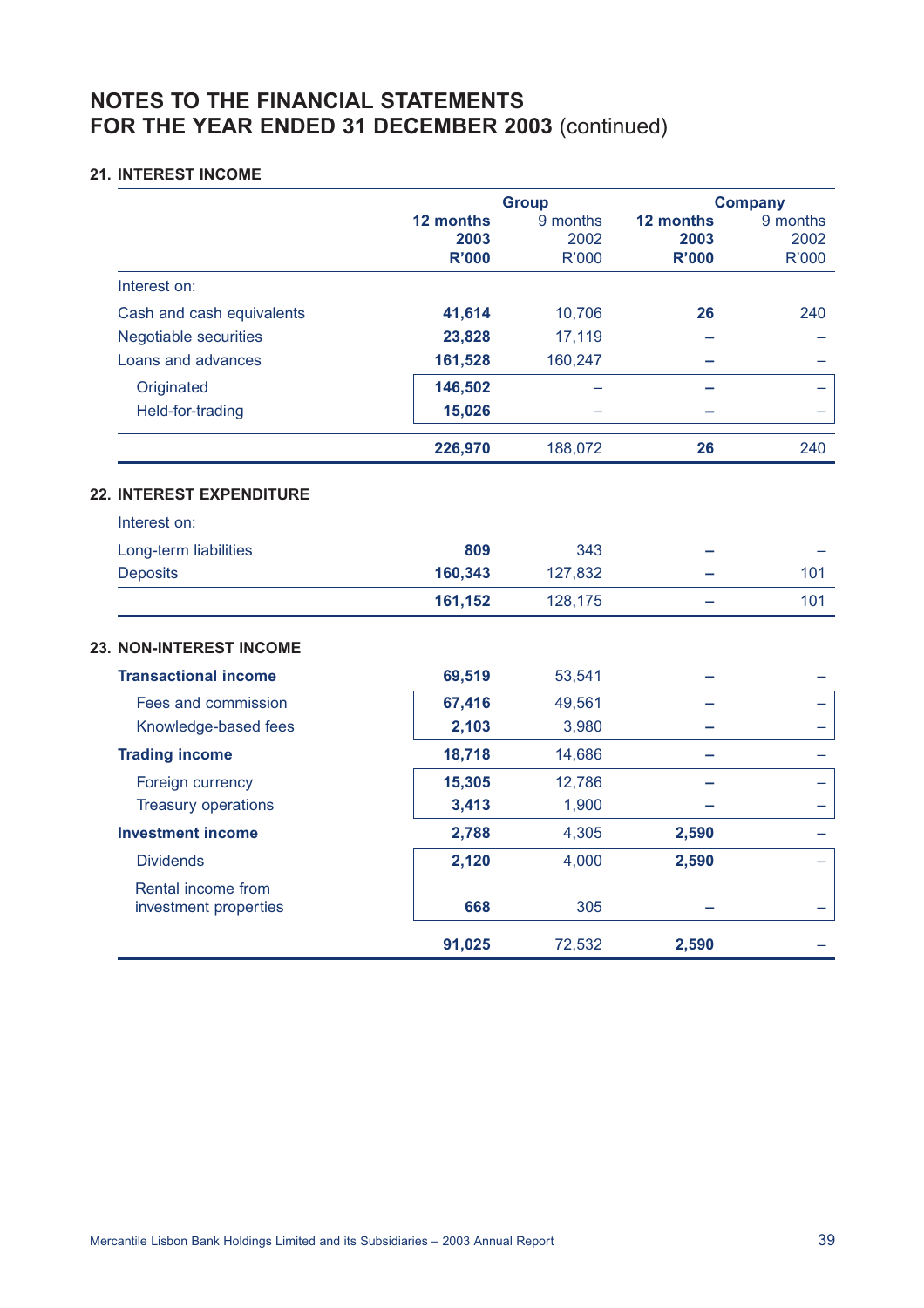# **24. OPERATING EXPENDITURE**

|                                                                      |                                   | <b>Group</b>              |                                   | <b>Company</b>            |
|----------------------------------------------------------------------|-----------------------------------|---------------------------|-----------------------------------|---------------------------|
|                                                                      | 12 months<br>2003<br><b>R'000</b> | 9 months<br>2002<br>R'000 | 12 months<br>2003<br><b>R'000</b> | 9 months<br>2002<br>R'000 |
| <b>Auditors' remuneration</b>                                        |                                   |                           |                                   |                           |
| Audit fees - Current                                                 | 2,594                             | 2,500                     | 15                                | 625                       |
| $-$ Prior                                                            |                                   | 478                       | (533)                             |                           |
| Fees for other services                                              | 4,958                             | 1,725                     |                                   |                           |
|                                                                      | 7,552                             | 4,703                     | (516)                             | 625                       |
| <b>Professional fees</b>                                             |                                   |                           |                                   |                           |
| Consulting                                                           | 26,492                            | 23,128                    | 52                                | 259                       |
| Legal                                                                | 977                               | 1,946                     |                                   | 102                       |
| <b>Technical and other</b>                                           | 9,600                             | 7,080                     |                                   |                           |
|                                                                      | 37,069                            | 32,154                    | 52                                | 361                       |
| <b>Depreciation and amortisation</b><br>(refer to notes 1 and 2)     | 20,471                            | 16,327                    |                                   | 12                        |
| <b>Lease charges</b>                                                 |                                   |                           |                                   |                           |
| <b>Motor vehicles</b>                                                | 1,492                             | 1,468                     |                                   |                           |
| Equipment                                                            | 260                               | 337                       |                                   |                           |
|                                                                      | 1,752                             | 1,805                     |                                   |                           |
| <b>Staff costs</b>                                                   |                                   |                           |                                   |                           |
| Salaries, wages and allowances                                       | 87,920                            | 60,912                    |                                   |                           |
| Post-retirement medical benefits                                     | 3,136                             | 1,433                     |                                   |                           |
| Contributions to defined contribution<br>pension fund                | 6,477                             | 8,758                     |                                   |                           |
| <b>Other</b>                                                         | 2,903                             | 2,918                     |                                   |                           |
|                                                                      |                                   |                           |                                   |                           |
|                                                                      | 100,436                           | 74,021                    |                                   |                           |
| <b>Number of persons employed</b><br>by the Group at year/period-end | 432                               | 520                       |                                   |                           |
| <b>Rent - premises</b>                                               | 6,924                             | 6,518                     |                                   | 19                        |
| <b>Marketing and communication</b>                                   | 7,461                             | 7,733                     |                                   |                           |
| Impairment and loss/(profit) on sale<br>of property and equipment    |                                   |                           |                                   |                           |
| Property                                                             |                                   | (19)                      |                                   |                           |
| Leasehold improvements                                               | 523                               | 9                         |                                   |                           |
| Computer equipment                                                   | (70)                              | 5,347                     |                                   |                           |
| <b>Furniture and fittings</b>                                        | (74)                              | (81)                      | 4                                 |                           |
| Office equipment                                                     | (36)                              | (169)                     | 13                                |                           |
| Motor vehicles                                                       | (52)                              | (166)                     |                                   |                           |
| Computer software                                                    | 1                                 | 5,199                     | 1                                 |                           |
| Revaluation of land and buildings                                    |                                   | 6,012                     |                                   |                           |
| Properties in possession                                             |                                   | 450                       |                                   |                           |
|                                                                      | 292                               | 16,582                    | 18                                |                           |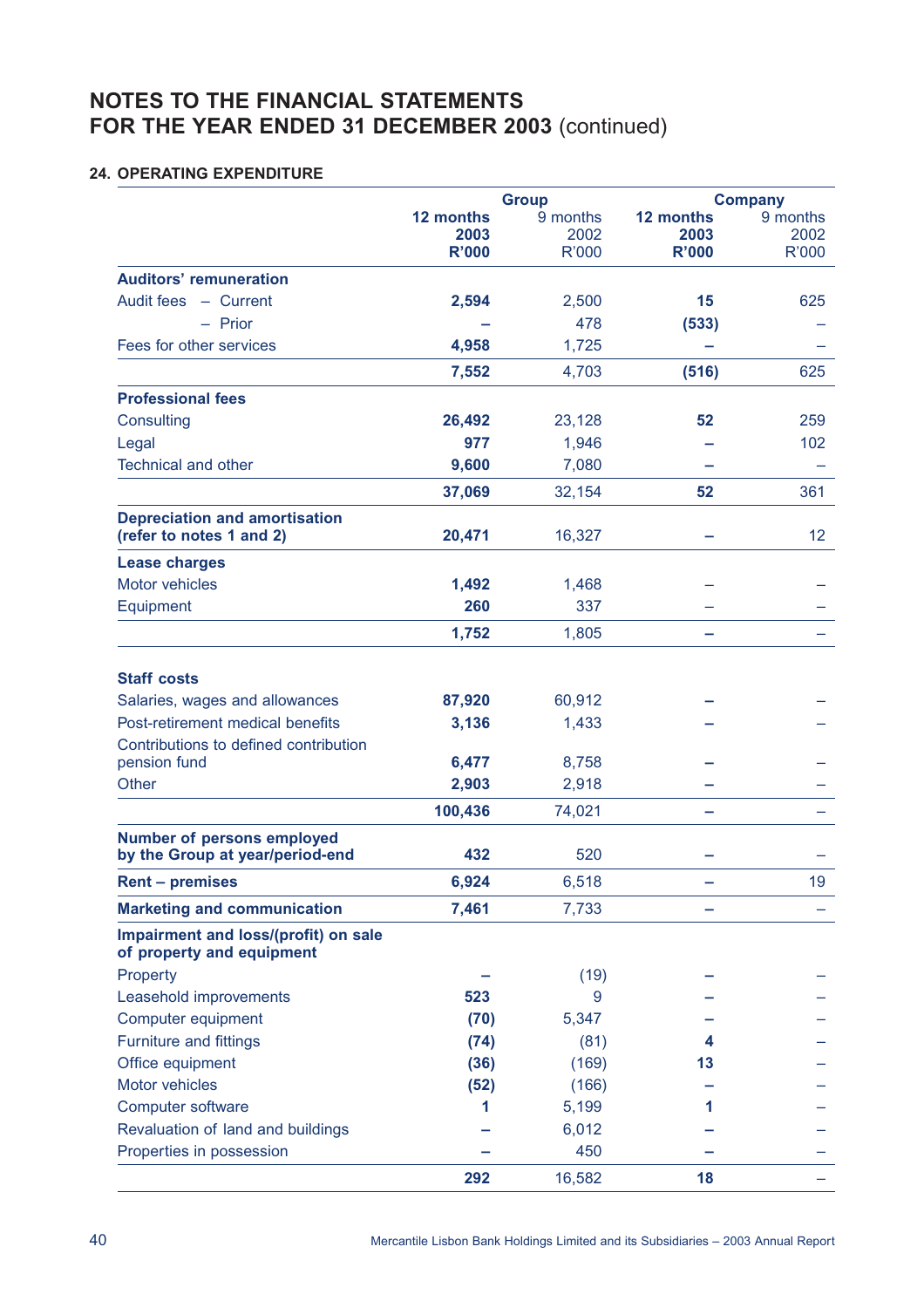# **24. OPERATING EXPENDITURE** (continued)

|                                                                  |           | <b>Group</b> | <b>Company</b> |                |  |
|------------------------------------------------------------------|-----------|--------------|----------------|----------------|--|
|                                                                  | 12 months | 9 months     | 12 months      | 9 months       |  |
|                                                                  | 2003      | 2002         | 2003           | 2002           |  |
|                                                                  | R'000     | R'000        | <b>R'000</b>   | R'000          |  |
| <b>Directors' emoluments</b><br>(Details in note 29.3)           |           |              |                |                |  |
| <b>Executive directors</b>                                       |           |              | 2,803          | 3,556          |  |
| Non-executive directors:                                         |           |              |                |                |  |
| Fees                                                             |           |              | 927            | 570            |  |
| <b>Other services</b>                                            |           |              |                | 41             |  |
|                                                                  |           |              | 3,730          | 4,167          |  |
| Less: Amounts paid by subsidiaries                               |           |              | (3,730)        | (4, 167)       |  |
|                                                                  |           |              |                |                |  |
| <b>Indirect taxation</b>                                         |           |              |                |                |  |
| Unclaimable Value Added Tax                                      | 6,546     | 5,308        |                | 1              |  |
| <b>Skills Development Levy</b>                                   | 351       | 569          |                |                |  |
| <b>Regional Services Council levies</b>                          | 830       | 714          | 3              | 1              |  |
|                                                                  | 7,727     | 6,591        | 3              | $\overline{2}$ |  |
| Direct operating expenses in respect<br>of investment properties |           |              |                |                |  |
| Let properties                                                   | 237       | 85           |                |                |  |
| Unlet properties                                                 | 124       | 90           |                |                |  |
|                                                                  | 361       | 175          |                |                |  |
| <b>Other operating costs</b>                                     | 47,476    | 39,906       | 169            | 180            |  |
| <b>Total operating expenditure</b>                               | 237,521   | 206,515      | (274)          | 1,199          |  |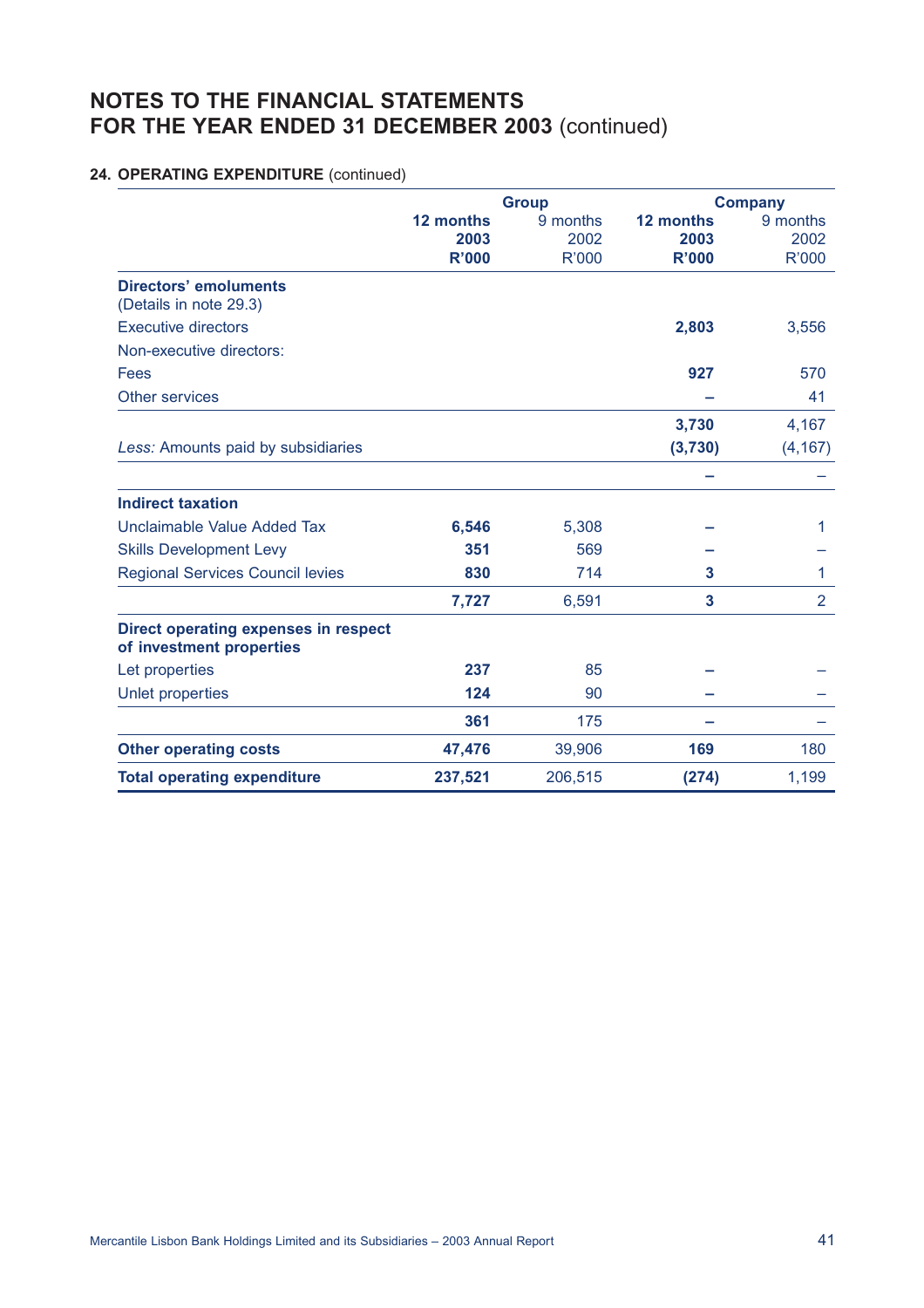### **25. TAXATION**

|                                                                             |                            | <b>Group</b>              | <b>Company</b>                    |                           |  |
|-----------------------------------------------------------------------------|----------------------------|---------------------------|-----------------------------------|---------------------------|--|
|                                                                             | 12 months<br>2003<br>R'000 | 9 months<br>2002<br>R'000 | 12 months<br>2003<br><b>R'000</b> | 9 months<br>2002<br>R'000 |  |
| <b>Direct taxation</b>                                                      |                            |                           |                                   |                           |  |
| South African normal taxation:                                              |                            |                           |                                   |                           |  |
| Current                                                                     |                            | 40                        |                                   |                           |  |
| <b>Deferred</b>                                                             |                            |                           |                                   |                           |  |
| Prior period                                                                |                            | (2,749)                   |                                   | 1,396                     |  |
|                                                                             |                            | (2,709)                   |                                   | 1,396                     |  |
| <b>South African tax rate reconciliation:</b>                               |                            |                           |                                   |                           |  |
| South African standard tax rate                                             | 30.0%                      | 30.0%                     | 30.0%                             | 30.0%                     |  |
| <b>Exempt income</b>                                                        | $(3.6\%)$                  | $(1.7\%)$                 | $(53.0\%)$                        | $(30.2\%)$                |  |
| Tax losses raised/utilised                                                  | 6.7%                       | 8.6%                      | 23.0%                             | 0.2%                      |  |
| Deferred taxation not raised                                                | (33.8%)                    | $(43.9\%)$                |                                   |                           |  |
| Expenses not allowable                                                      | 0.7%                       | 7.1%                      |                                   |                           |  |
| Adjustment for prior period                                                 |                            | $(1.7\%)$                 |                                   | 0.8%                      |  |
| <b>Effective tax rate</b>                                                   | 0.0%                       | $(1.6\%)$                 | 0.0%                              | 0.8%                      |  |
| Estimated tax losses available for<br>set-off against future taxable income | 928,839                    | 924,876                   | 4,416                             | 4,201                     |  |

### **26. ATTRIBUTABLE EARNINGS, HEADLINE EARNINGS AND DILUTED EARNINGS PER SHARE**

#### **26.1 Attributable earnings/(Loss) per share**

The calculation of (loss)/profit per share is based on losses of R58.9 million (December 2002: profits of R167.8 million) and a weighted average of 855 585 190 ordinary shares in issue throughout the year (December 2002: 855 585 190 ordinary shares in issue throughout the period).

#### **26.2 Headline earnings/(loss) per share**

The calculation of headline (loss)/profit per share is based on losses of R56.5 million (December 2002: profits of R184.4 million) and a weighted average of 855 585 190 ordinary shares in issue throughout the year (December 2002: 855 585 190 ordinary shares in issue throughout the period).

#### **26.3 Diluted earnings/(loss) per share**

The calculation of diluted earnings per share is based on losses of R58.9 million (December 2002: profits of R167.8 million) and a weighted average of 855 585 190 ordinary shares in issue throughout the year (December 2002: 855 585 190 ordinary shares in issue throughout the period).

#### **26.4 Diluted headline earnings/(loss) per share**

The calculation of diluted headline earnings per share is based on losses of R56.5 million (December 2002: profits of R184.4 million) and a weighted average of 855 585 190 ordinary shares in issue throughout the year (December 2002: 855 585 190 ordinary shares in issue throughout the period).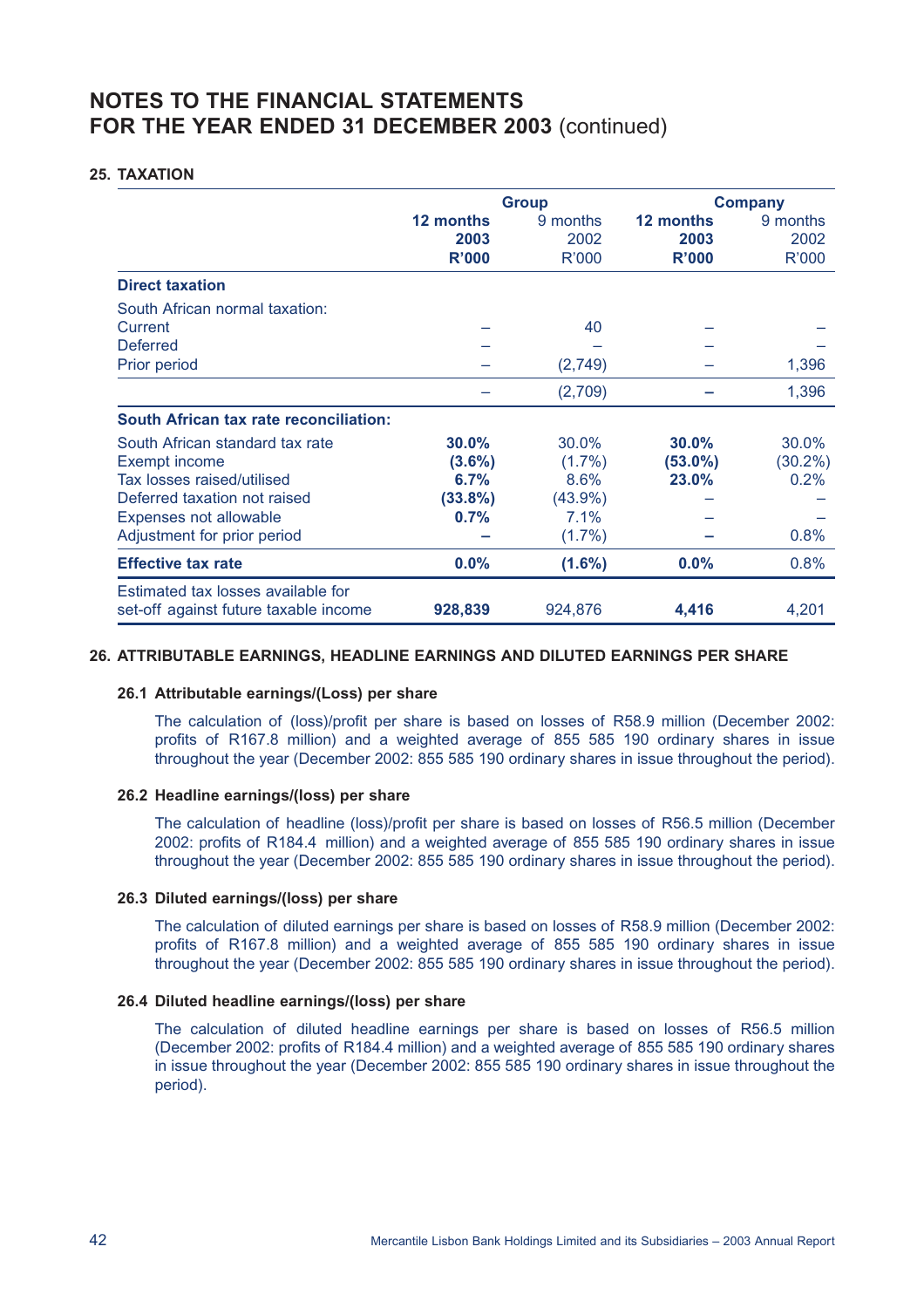### **27. CASH FLOW DETAILS**

|                                                                                         | <b>Group</b>                      |                           | <b>Company</b>                    |                           |  |
|-----------------------------------------------------------------------------------------|-----------------------------------|---------------------------|-----------------------------------|---------------------------|--|
|                                                                                         | 12 months<br>2003<br><b>R'000</b> | 9 months<br>2002<br>R'000 | 12 months<br>2003<br><b>R'000</b> | 9 months<br>2002<br>R'000 |  |
| 27.1 Cash receipts from customers                                                       |                                   |                           |                                   |                           |  |
| Interest income<br>Non-interest income and<br>profit/(loss) on sale and                 | 226,970                           | 188,072                   | 26                                | 240                       |  |
| revaluation of investments<br>Adjusted for: Dividends received<br>Net loss/(profit) on  | 91,033<br>(2, 120)                | 62,519<br>(4,000)         | 4,588<br>(2,590)                  | 173,533                   |  |
| sale and revaluation<br>of investments<br>Revaluation of held-<br>for-trading financial | 2,125                             | 10,013                    | (1,998)                           | (173, 533)                |  |
| instruments                                                                             | (2, 206)                          |                           |                                   |                           |  |
| Recoveries of credit losses                                                             | 8,696                             | 11,090                    |                                   |                           |  |
| <b>Total cash receipts from customers</b>                                               | 324,498                           | 267,694                   | 26                                | 240                       |  |
| 27.2 Cash paid to suppliers and<br>employees                                            |                                   |                           |                                   |                           |  |
| Interest expenditure                                                                    | (160, 343)                        | (127, 832)                |                                   | (101)                     |  |
| <b>Operating expenditure</b>                                                            | (237, 521)                        | (206, 515)                | 274                               | (1, 199)                  |  |
| Adjusted for: Depreciation and<br>amortisation<br>Impairment and loss on                | 20,471                            | 16,327                    |                                   | 12                        |  |
| sale of property and<br>equipment<br>Reversal of accruals                               | 292                               | 16,582                    | 18<br>(533)                       |                           |  |
| Increase in provisions                                                                  | 8,662                             | 2,195                     |                                   |                           |  |
| <b>Total cash paid to customers</b><br>and employees                                    | (368, 439)                        | (299, 243)                | (241)                             | (1, 288)                  |  |
| 27.3 Taxation paid                                                                      |                                   |                           |                                   |                           |  |
| Amounts overpaid/(unpaid) at<br>beginning of year/period                                | 1,890                             | (3, 752)                  | 29                                |                           |  |
| Income statement credit/charge<br>Less: Amounts overpaid at end of<br>year/period       | (2,630)                           | 2,709<br>(1,890)          | (29)                              | (1, 396)<br>(29)          |  |
| <b>Total taxation paid</b>                                                              | (740)                             | (2,933)                   |                                   | (1, 425)                  |  |
| 27.4 Changes in income<br>earning assets                                                |                                   |                           |                                   |                           |  |
| (Increase)/decrease in negotiable<br>securities                                         | (117, 502)                        | 87,409                    |                                   |                           |  |
| Decrease in loans and advances                                                          | 201,518                           | 398,991                   |                                   |                           |  |
| Net decrease in income earning<br>assets                                                | 84,016                            | 486,400                   |                                   |                           |  |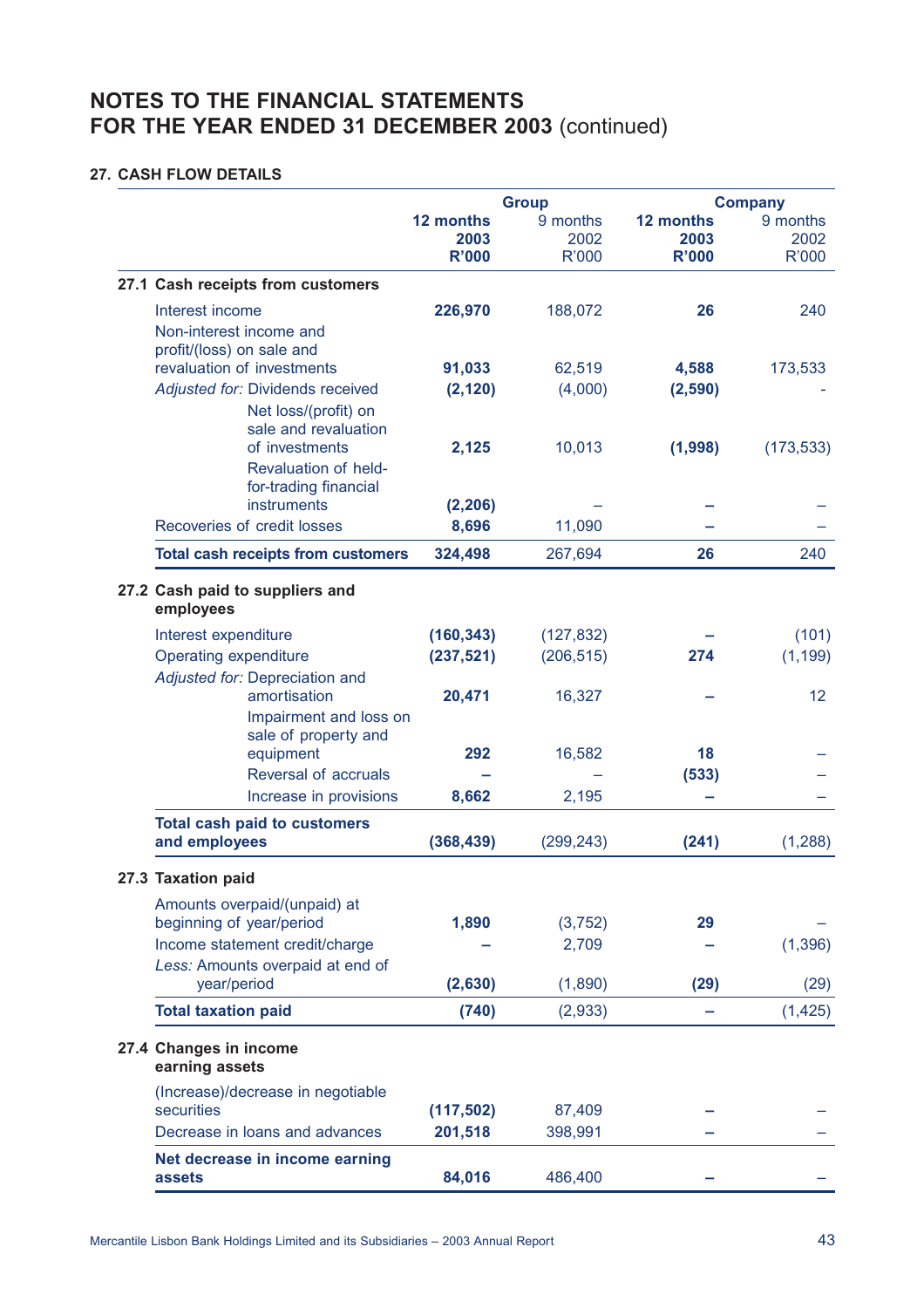### **27. CASH FLOW DETAILS** (continued)

#### **27.5 Changes in deposits and**

**other accounts**

|                                                                 |                                   | <b>Group</b>              | <b>Company</b>             |                                  |  |
|-----------------------------------------------------------------|-----------------------------------|---------------------------|----------------------------|----------------------------------|--|
|                                                                 | 12 months<br>2003<br><b>R'000</b> | 9 months<br>2002<br>R'000 | 12 months<br>2003<br>R'000 | 9 months<br>2002<br><b>R'000</b> |  |
| Increase/(decrease) in deposits<br>Increase/(decrease) in other | 33,773                            | (172, 733)                | (459)                      | (813)                            |  |
| accounts                                                        | 50,364                            | (38, 669)                 | (6)                        | 1,346                            |  |
| Net increase/(decrease) in<br>deposits and other accounts       | 84,137                            | (211,402)                 | (465)                      | 533                              |  |

### **28. FINANCIAL RISK MANAGEMENT**

#### **28.1 Foreign currency risk management**

The Group, in terms of approved policy limits, manages short-term foreign currency exposures relating to trade imports, exports and interest flows on foreign liabilities. The transaction exposures and material forward exchange contracts at year-end are summarised as follows:

|                                    |                  |             | <b>Pound</b>    |              |           |
|------------------------------------|------------------|-------------|-----------------|--------------|-----------|
| <b>Exposure in R'000 to</b>        | <b>US Dollar</b> | <b>Euro</b> | <b>Sterling</b> | <b>Other</b> | Total     |
| Total foreign exchange assets      | 78.974           | 5.761       | 42.053          | 1.472        | 128,260   |
| Total foreign exchange liabilities | (16, 647)        | (4, 309)    | (38, 895)       | (288)        | (60, 139) |
| Commitments to purchase            |                  |             |                 |              |           |
| foreign currency                   | 71,507           | 25,192      | 9.816           | 3.921        | 110,436   |
| Commitments to sell foreign        |                  |             |                 |              |           |
| currency                           | (136, 851)       | (26,751)    | (12,439)        | (4,791)      | (180,832) |
| Month-end effective net open       |                  |             |                 |              |           |
| foreign currency positions         | (3,017)          | (107)       | 535             | 314          | (2,275)   |

The forward exchange contracts above have maturity dates within 12 months of the year-end. The highest and lowest rates inherent in the above contracts have been set out per foreign currency below:

|                          | <b>Highest</b> | Lowest |  |
|--------------------------|----------------|--------|--|
| <b>Foreign currency</b>  | rate           | rate   |  |
| <b>US Dollar</b>         | 8.19           | 6.29   |  |
| Euro                     | 9.15           | 7.65   |  |
| <b>Pound Sterling</b>    | 12.33          | 11.11  |  |
| <b>Swiss Franc</b>       | 5.76           | 5.15   |  |
| Japanese Yen             | 0.07           | 0.06   |  |
| <b>Australian Dollar</b> | 5.08           | 5.00   |  |

#### **28.2 Credit risk management**

Potential concentrations of credit risk consist mainly of short-term cash, cash equivalent investments, advances and debtors.

The Group limits its counterparty exposures to its money market investment operations by only dealing with well-established financial institutions of high quality credit standing. The credit exposure to any one counterparty is managed by setting transaction/exposure limits, which are reviewed by the Group Risk Management Committee.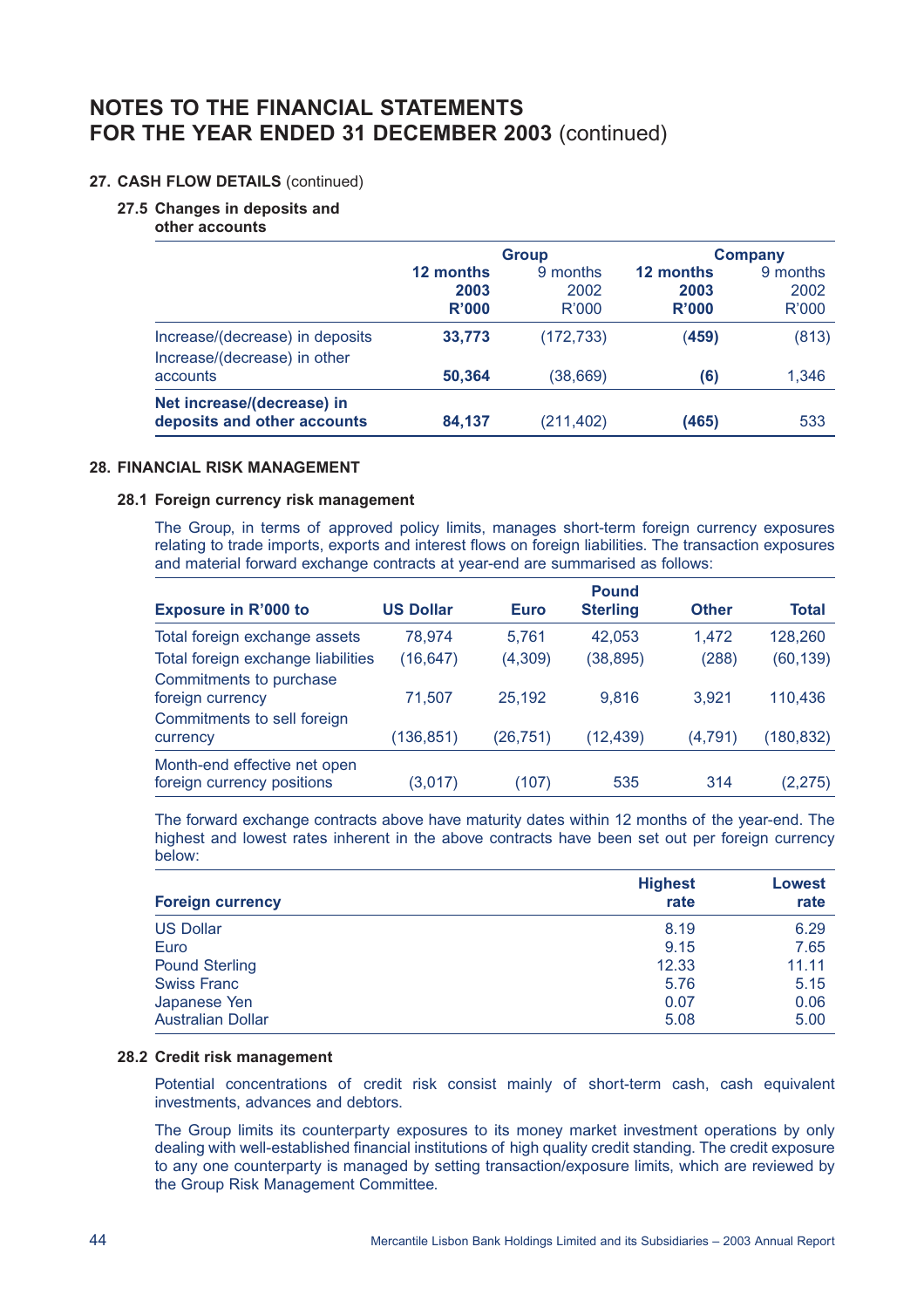#### **28. FINANCIAL RISK MANAGEMENT** (continued)

#### **28.2 Credit risk management** (continued)

Advances and debtors comprise a large number of customers, dispersed across different industries and geographical areas. Ongoing credit evaluations are performed on the financial condition of these debtors. Advances and debtors are presented net of impairment for credit losses.

Counterparties to derivatives expose the Group to credit-related losses in the event of nonperformance. The counterparties to these contracts are financial institutions. The Group continually monitors its positions and the credit ratings of its counterparties and limits the amount of contracts it enters into with any one party.

At year-end, the Group did not consider there to be any significant concentration of risk, which had not been insured or adequately provided for. There were no material credit exposures in advances made to foreign entities at year-end.

#### **28.3 Liquidity risk management**

The Group is exposed to daily calls on its available cash resources from overnight deposits, current accounts, maturing deposits, loan draw downs and guarantees. The Group maintains cash resources to cover these exposures. The table below summarises assets and liabilities at balance sheet date of the Group into relevant maturity groupings, based on the remaining period to the contractual maturity date:

|                                          | <b>Assets</b><br>R'000 | <b>Liabilities</b><br>R'000 | <b>Total</b><br>mismatch<br>R'000 |
|------------------------------------------|------------------------|-----------------------------|-----------------------------------|
| Maturing up to one month                 | 1,623,058              | 1,214,325                   | 408,733                           |
| Maturing between one and three months    | 166,222                | 607,232                     | (441, 010)                        |
| Maturing between three and six months    | 104,001                | 137,926                     | (33, 925)                         |
| Maturing between six months and one year | 69,827                 | 67,773                      | 2,054                             |
| Maturing after one year                  | 262,385                | 198,237                     | 64,148                            |
|                                          | 2,225,493              | 2,225,493                   |                                   |

# **28.4 Fair value of financial instruments**

All financial instruments have been recognised in the balance sheet at fair value, other than assets classified as originated loans and receivables as well as liabilities that are not derivatives. Such assets and liabilities are carried at amortised cost.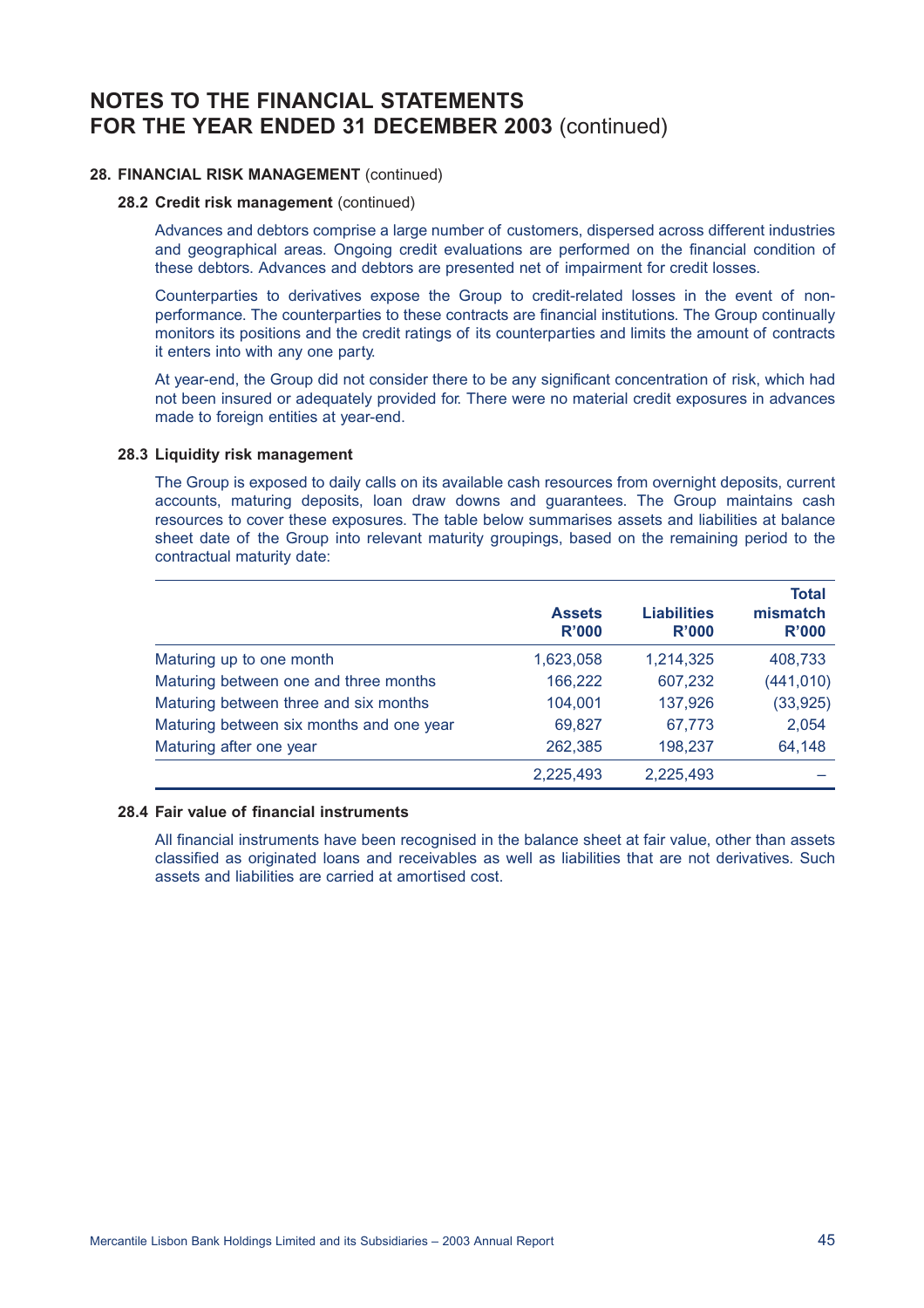### **28. FINANCIAL RISK MANAGEMENT** (continued)

#### **28.5 Interest rate risk management**

The Group takes on exposures to the effects of fluctuations in the prevailing levels of market interest rates on its financial position and cash flows. Interest margins may increase as a result of such changes but may reduce or create losses in the event that unexpected movements arise. Mismatches of interest rate repricing are monitored daily. The table below summarises the Group's exposure to interest rate risks. Assets and liabilities are included at carrying amounts, categorised by the earlier of contractual repricing or maturity dates and also indicate their weighted effective interest rates at 31 December 2003.

|                                          | Up to<br>1 month<br><b>R'000</b> | $1 - 3$<br>months<br><b>R'000</b> | $3 - 12$<br>months<br><b>R'000</b> | $1 - 5$<br>years<br><b>R'000</b> | <b>Over</b><br>5 years<br><b>R'000</b> | Non-<br><i>interest</i><br>bearing<br><b>R'000</b> | <b>Total</b><br><b>R'000</b> | Weighted<br>effective<br><i>interest</i><br>rate<br>% |
|------------------------------------------|----------------------------------|-----------------------------------|------------------------------------|----------------------------------|----------------------------------------|----------------------------------------------------|------------------------------|-------------------------------------------------------|
| <b>ASSETS</b>                            |                                  |                                   |                                    |                                  |                                        |                                                    |                              |                                                       |
| Intangible assets                        |                                  |                                   |                                    |                                  |                                        | 12,711                                             | 12,711                       |                                                       |
| Property and                             |                                  |                                   |                                    |                                  |                                        |                                                    |                              |                                                       |
| equipment                                |                                  |                                   |                                    |                                  |                                        | 84,651                                             | 84,651                       |                                                       |
| Investment                               |                                  |                                   |                                    |                                  |                                        |                                                    |                              |                                                       |
| properties                               |                                  |                                   |                                    |                                  |                                        | 800                                                | 800                          |                                                       |
| <b>Taxation</b>                          |                                  |                                   |                                    |                                  |                                        | 3,567                                              | 3,567                        |                                                       |
| Other accounts                           |                                  |                                   |                                    |                                  |                                        |                                                    |                              |                                                       |
| receivable                               |                                  |                                   |                                    |                                  |                                        | 82,430                                             | 82,430                       |                                                       |
| Interest in                              |                                  |                                   |                                    |                                  |                                        |                                                    |                              |                                                       |
| associated<br>companies                  |                                  |                                   |                                    |                                  |                                        | 2,951                                              | 2,951                        |                                                       |
| Other investments                        |                                  |                                   |                                    |                                  |                                        | 3,965                                              | 3,965                        |                                                       |
| Loans and                                |                                  |                                   |                                    |                                  |                                        |                                                    |                              |                                                       |
| advances                                 | 812,107                          | 1,528                             | 6,715                              | 59,504                           | 44,025                                 | 254,909                                            | 1,178,788                    | 9.59                                                  |
| Derivative financial                     |                                  |                                   |                                    |                                  |                                        |                                                    |                              |                                                       |
| instruments                              |                                  |                                   |                                    |                                  |                                        | 7,610                                              | 7,610                        |                                                       |
| Negotiable                               |                                  |                                   |                                    |                                  |                                        |                                                    |                              |                                                       |
| securities                               | 70,044                           | 148,207                           | 54,671                             |                                  |                                        | 168                                                | 273,090                      | 8.19                                                  |
| Cash and cash                            |                                  |                                   |                                    |                                  |                                        |                                                    |                              |                                                       |
| equivalents                              | 301,519                          | 148,265                           | 66,910                             |                                  |                                        | 58,236                                             | 574,930                      | 6.57                                                  |
| <b>Total assets</b>                      | 1,183,670                        | 298,000                           | 128,296                            | 59,504                           | 44,025                                 |                                                    | 511,998 2,225,493            | 7.78                                                  |
| <b>EQUITY AND</b><br><b>LIABILITIES</b>  |                                  |                                   |                                    |                                  |                                        |                                                    |                              |                                                       |
| Shareholders' equity                     |                                  |                                   |                                    |                                  |                                        | 163,899                                            | 163,899                      |                                                       |
| Long-term liabilities                    | 230                              | 417                               | 1,974                              | 2,666                            |                                        |                                                    | 5,287                        | 11.51                                                 |
| <b>Deposits</b>                          | 947,160                          | 516,087                           | 215,167                            | 3,882                            | $\overline{\phantom{0}}$               |                                                    | 264,456 1,946,752            | 6.88                                                  |
| Derivative financial                     |                                  |                                   |                                    |                                  |                                        |                                                    |                              |                                                       |
| instruments                              |                                  |                                   |                                    |                                  |                                        | 32,115                                             | 32,115                       |                                                       |
| <b>Provisions</b>                        |                                  |                                   |                                    |                                  |                                        | 36,066                                             | 36,066                       |                                                       |
| Other accounts                           |                                  |                                   |                                    |                                  |                                        |                                                    |                              |                                                       |
| payable                                  |                                  |                                   |                                    |                                  |                                        | 40,437                                             | 40,437                       |                                                       |
| <b>Taxation</b>                          |                                  |                                   |                                    |                                  |                                        | 937                                                | 937                          |                                                       |
| <b>Total liabilities</b>                 | 947,390                          | 516,504                           | 217,141                            | 6,548                            | $\equiv$                               |                                                    | 537,910 2,225,493            | 6.05                                                  |
| On balance sheet<br>interest sensitivity |                                  |                                   |                                    |                                  |                                        |                                                    |                              |                                                       |
| gap                                      | 236,280                          | (218, 504)                        | (88, 845)                          | 52,956                           | 44,025                                 |                                                    |                              |                                                       |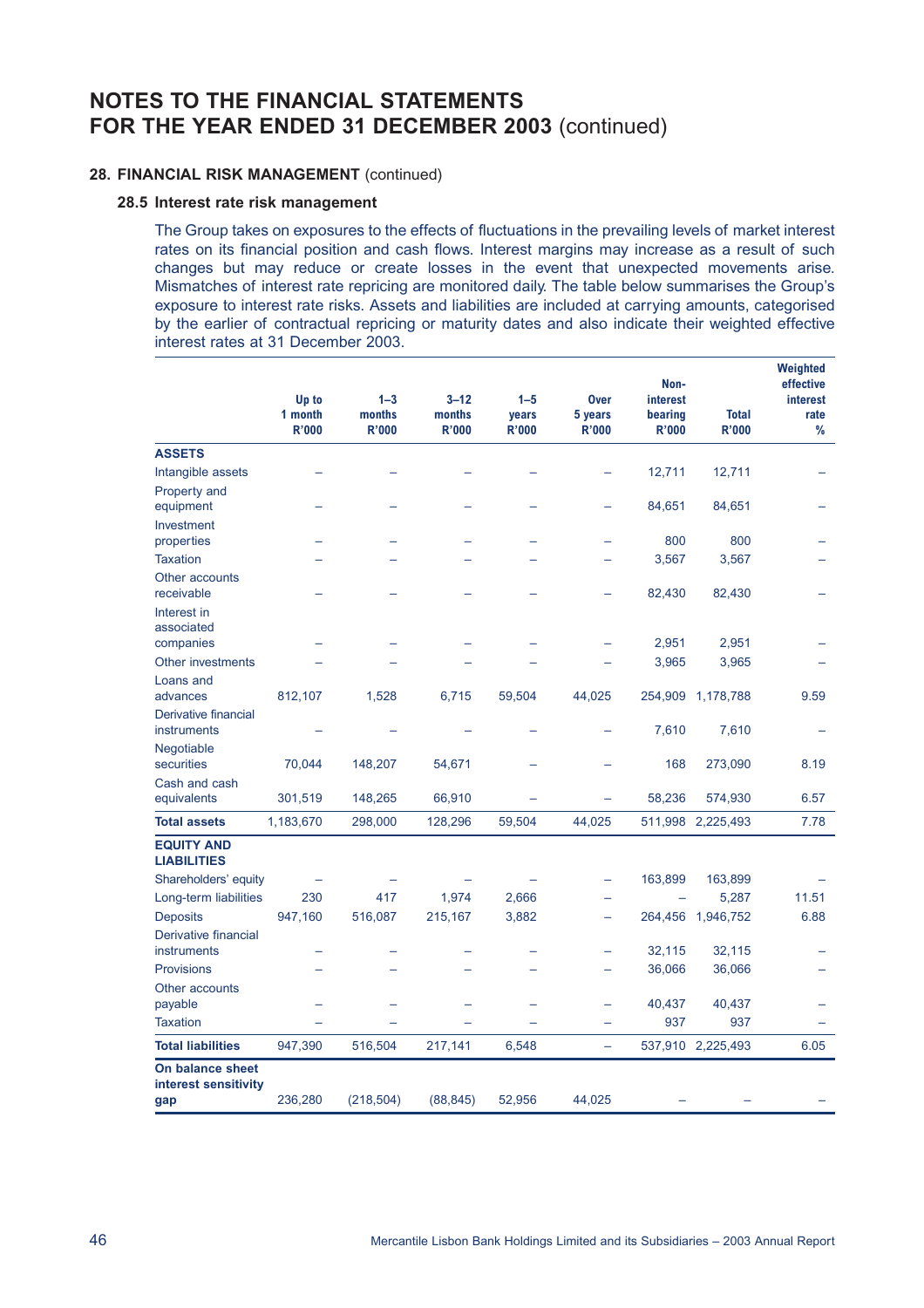#### **29. RELATED-PARTY INFORMATION**

#### **29.1 Identity of related parties with whom material transactions have occurred**

The holding company and material subsidiaries of the Group are identified on pages 12 and 13 in the Directors' report and the associated companies are disclosed in note 7 to the financial statements. All of these entities and the directors are related parties. There are no other related parties with whom material transactions have taken place, other than as listed below.

#### **29.2 Material related-party transactions**

Mercantile Lisbon Bank Holdings Limited and its subsidiaries, in the ordinary course of business, enter into various financial services transactions with the holding company and its subsidiaries, other entities within the Group and associated companies. These transactions are governed by terms no less favourable than those arranged with third parties. For loans to and from subsidiaries, see note 8 in the Directors' report and for loans to and from associated companies see note 7 to the financial statements. Other transactions are detailed hereafter.

#### **Balances and transactions**

| At 31 December 2003                                   | <b>R'000</b> |
|-------------------------------------------------------|--------------|
| Caixa Geral de Depósitos - Lisbon                     | 96,829       |
| Nostro accounts                                       | 1,628        |
| Vostro accounts                                       | (5, 912)     |
| Deposits at CGD                                       | 105,882      |
| Deposit at MBL                                        | (4,769)      |
| Caixa Geral de Depósitos - Paris                      | 871          |
| Nostro accounts                                       | 883          |
| Vostro accounts                                       | (12)         |
| Caixa Geral de Depósitos - London                     |              |
| Vostro accounts                                       | (17)         |
| Caixa Geral de Depósitos (CGD)                        | 97,683       |
| Banco Comercial e de Investimentos (BCI) - Mozambique | (31, 882)    |
| Vostro accounts                                       | (87)         |
| Call and notice deposits                              | (31, 795)    |
| Banco Nacional Ultramarino (BNU)                      |              |
| Deposit at MBL                                        | (6,691)      |
|                                                       | 59,110       |

Interest was paid to BCI – Mozambique amounting to R1.6 million in respect of the above balance during the 2003 financial year. Interest received from CGD in respect of above balances during the 2003 financial year amounted to R0.1 million.

#### **Guarantees**

For guarantees issued by CGD, refer to note 9 in the Director's report. Guarantee fees paid to CGD during the 2003 financial year amounted to R0.3 million.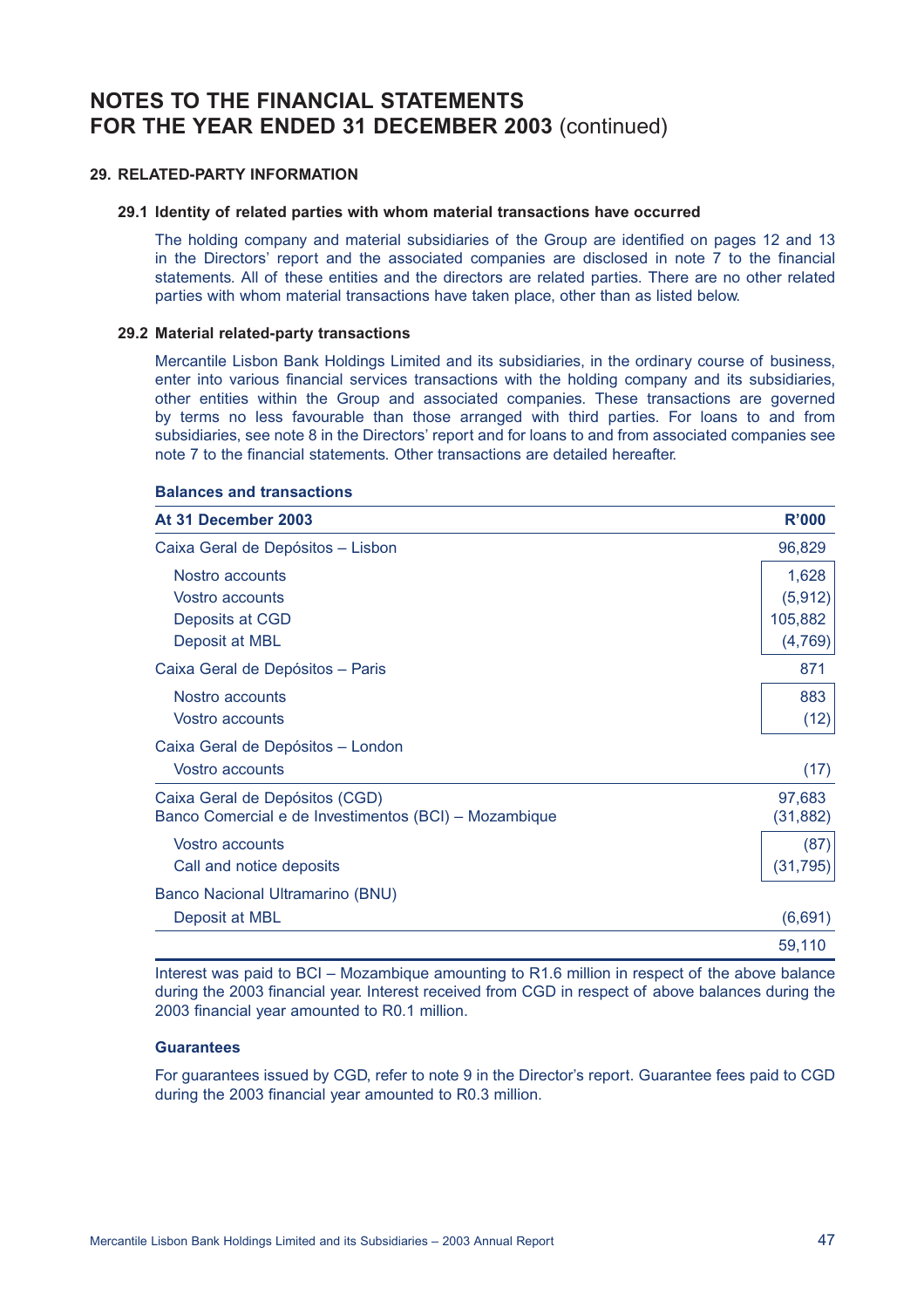### **29. RELATED-PARTY INFORMATION** (continued)

#### **29.3 Director and director-related activities**

No material loans were made to directors during the year under review. There were no material transactions with directors, other than the following:

| <b>Director</b>            | <b>Directors'</b><br>fees<br><b>R'000</b> | <b>Fees for</b><br>other<br>services<br><b>R'000</b> | <b>Salary</b><br><b>R'000</b> | <b>Fringe</b><br><b>benefits</b><br><b>R'000</b> | <b>Pension fund</b><br>and medical<br>aid contributions<br><b>R'000</b> | <b>Total</b><br><b>R'000</b> |
|----------------------------|-------------------------------------------|------------------------------------------------------|-------------------------------|--------------------------------------------------|-------------------------------------------------------------------------|------------------------------|
| 2003                       |                                           |                                                      |                               |                                                  |                                                                         |                              |
| J A S de Andrade Campos    | 385                                       |                                                      |                               |                                                  |                                                                         | 385                          |
| R J Symmonds               |                                           |                                                      | 950                           |                                                  | 110                                                                     | 1,060                        |
| G P de Kock                | 140                                       |                                                      |                               |                                                  |                                                                         | 140                          |
| J H Real Pereira           | 203                                       |                                                      |                               |                                                  |                                                                         | 203                          |
| R M L de F N Ribas         |                                           |                                                      | 1,225                         | 45                                               | 26                                                                      | 1,296                        |
| A M S A Soares             | 88                                        |                                                      |                               |                                                  |                                                                         | 88                           |
| L Hyne                     | 111                                       |                                                      |                               |                                                  |                                                                         | 111                          |
| M J Soutelo da Silva       |                                           |                                                      |                               |                                                  |                                                                         |                              |
| <b>J M Tubal Goncalves</b> |                                           |                                                      | 425                           | 15                                               | 7                                                                       | 447                          |
|                            | 927                                       | -                                                    | 2,600                         | 60                                               | 143                                                                     | 3,730                        |
| 2002                       |                                           |                                                      |                               |                                                  |                                                                         |                              |
| J A S de Andrade Campos    | 192                                       |                                                      |                               |                                                  |                                                                         | 192                          |
| R J Symmonds               |                                           | -                                                    | 1,220                         |                                                  | 139                                                                     | 1,359                        |
| <b>G P de Kock</b>         | 86                                        |                                                      |                               |                                                  |                                                                         | 86                           |
| J H Real Pereira           | 102                                       |                                                      | 455                           | 22                                               | 18                                                                      | 597                          |
| R M L de F N Ribas         |                                           | -                                                    | 1,044                         | 28                                               | 12                                                                      | 1,084                        |
| A M S A Soares             | 80                                        |                                                      |                               |                                                  |                                                                         | 80                           |
| <b>B T Wood</b>            | 13                                        | 41                                                   |                               |                                                  |                                                                         | 54                           |
| M J Shaw                   | 26                                        |                                                      |                               |                                                  |                                                                         | 26                           |
| <b>G K Chadwick</b>        | 45                                        |                                                      |                               |                                                  |                                                                         | 45                           |
| A Steyn                    | $\overline{\phantom{0}}$                  |                                                      | 290                           | 22                                               | 38                                                                      | 350                          |
| <b>B R van Rooyen</b>      | 26                                        |                                                      |                               |                                                  |                                                                         | 26                           |
| W H Meyer                  | $\overline{\phantom{0}}$                  | -                                                    | 236                           |                                                  | 32                                                                      | 268                          |
|                            | 570                                       | 41                                                   | 3,245                         | 72                                               | 239                                                                     | 4,167                        |

#### **Employment contracts**

An employment contract was entered into with R M L de F N Ribas for an initial period of three years ending on 26 June 2005.

#### **Share options**

No options have been granted to directors during the current year and the prior period to purchase ordinary shares in the Company.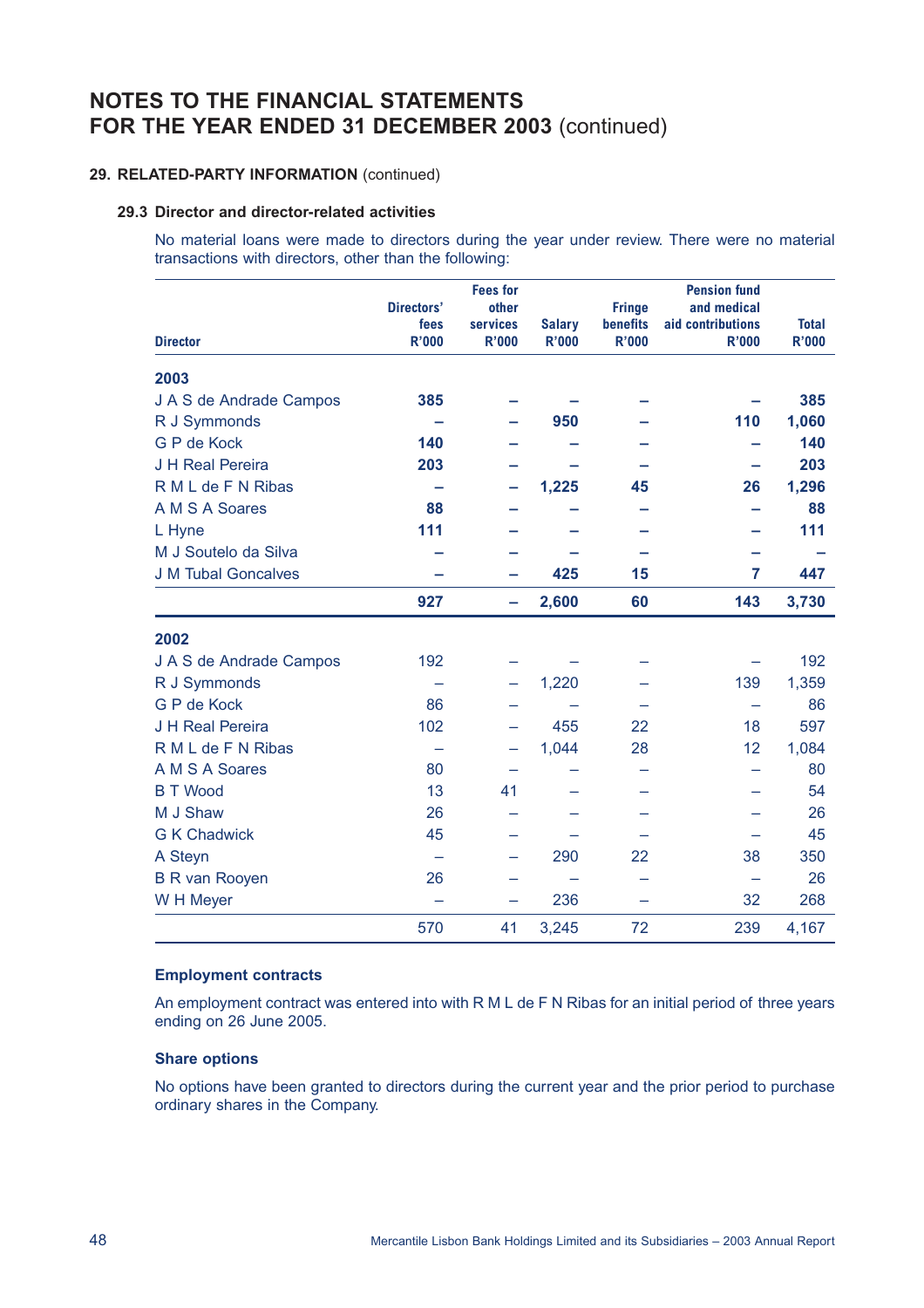### **29. RELATED-PARTY INFORMATION** (continued)

#### **29.3 Director and director-related activities** (continued)

**Beneficial and non-beneficial interests held, directly or indirectly, in shares issued by the Company are as follows:**

|                  |                |                   | <b>Direct</b>            |                |      |                   | <b>Indirect</b> |                  |        |         |  |
|------------------|----------------|-------------------|--------------------------|----------------|------|-------------------|-----------------|------------------|--------|---------|--|
| <b>Director</b>  |                | <b>Beneficial</b> |                          | Non-beneficial |      | <b>Beneficial</b> |                 | Non-beneficial   |        | Total   |  |
|                  | 2003           | 2002              | 2003                     | 2002           | 2003 | 2002              | 2003            | 2002             | 2003   | 2002    |  |
| J H Real Pereira | 91 000         | 91 000            | ۰                        |                |      |                   |                 | $\sim$ 100 $\mu$ | 91 000 | 91 000  |  |
| R J Symmonds     | <b>Service</b> | 15 500            | -                        |                | -    |                   |                 |                  | $\sim$ | 15 500  |  |
|                  | 91 000         | 106 500           | $\overline{\phantom{0}}$ |                | -    |                   |                 | $-$              | 91 000 | 106 500 |  |

**Note:** There has been no change in these interests between 31 December 2003 and the date of this report.

#### **29.4 Summarised financial information of associated companies**

|                                 | <b>Mercguard Insurance</b><br><b>Brokers (Pty) Limited</b> |                           | <b>Pegmin</b><br>(Pty) Limited  |                           | <b>Statman Investments</b><br>(Pty) Limited |                           |  |
|---------------------------------|------------------------------------------------------------|---------------------------|---------------------------------|---------------------------|---------------------------------------------|---------------------------|--|
|                                 | 12 months<br>2003<br>R'000                                 | 9 months<br>2002<br>R'000 | 12 months<br>2003<br>R'000      | 9 months<br>2002<br>R'000 | 12 months<br>2003<br>R'000                  | 9 months<br>2002<br>R'000 |  |
| Income statements               |                                                            |                           |                                 |                           |                                             |                           |  |
| (Loss)/Profit after<br>taxation | (2, 326)                                                   | 45                        |                                 | 1,765                     | 3,989                                       |                           |  |
| <b>Balance sheets</b>           |                                                            |                           |                                 |                           |                                             |                           |  |
| Non-current assets              | 1,641                                                      | 2,106                     |                                 | 3,168                     | 14,876                                      |                           |  |
| <b>Current assets</b>           | 2,899                                                      | 2,730                     |                                 | 6,165                     | 13,696                                      |                           |  |
| <b>Current liabilities</b>      | (5,530)                                                    | (3,276)                   |                                 | (4,849)                   | (10, 290)                                   |                           |  |
| Non-current liabilities         |                                                            | (224)                     |                                 | (480)                     | (3, 160)                                    |                           |  |
| Equity                          | (990)                                                      | 1,336                     |                                 | 4,004                     | 15,122                                      |                           |  |
| Nature of business              | Insurance brokers                                          |                           | Paint manufacturing<br>industry |                           | <b>Investment holding</b>                   |                           |  |
| Place of incorporation          | <b>South Africa</b>                                        |                           | <b>South Africa</b>             |                           | <b>South Africa</b>                         |                           |  |

The Group in applying the equity method of accounting uses the most recent audited financial statements of associated companies. These are not always drawn up to the same date as the financial statements of the Group. In instances where significant events occurred between the last financial statement date of an associated company and the financial statement date of the Group, the effect of such events is adjusted for.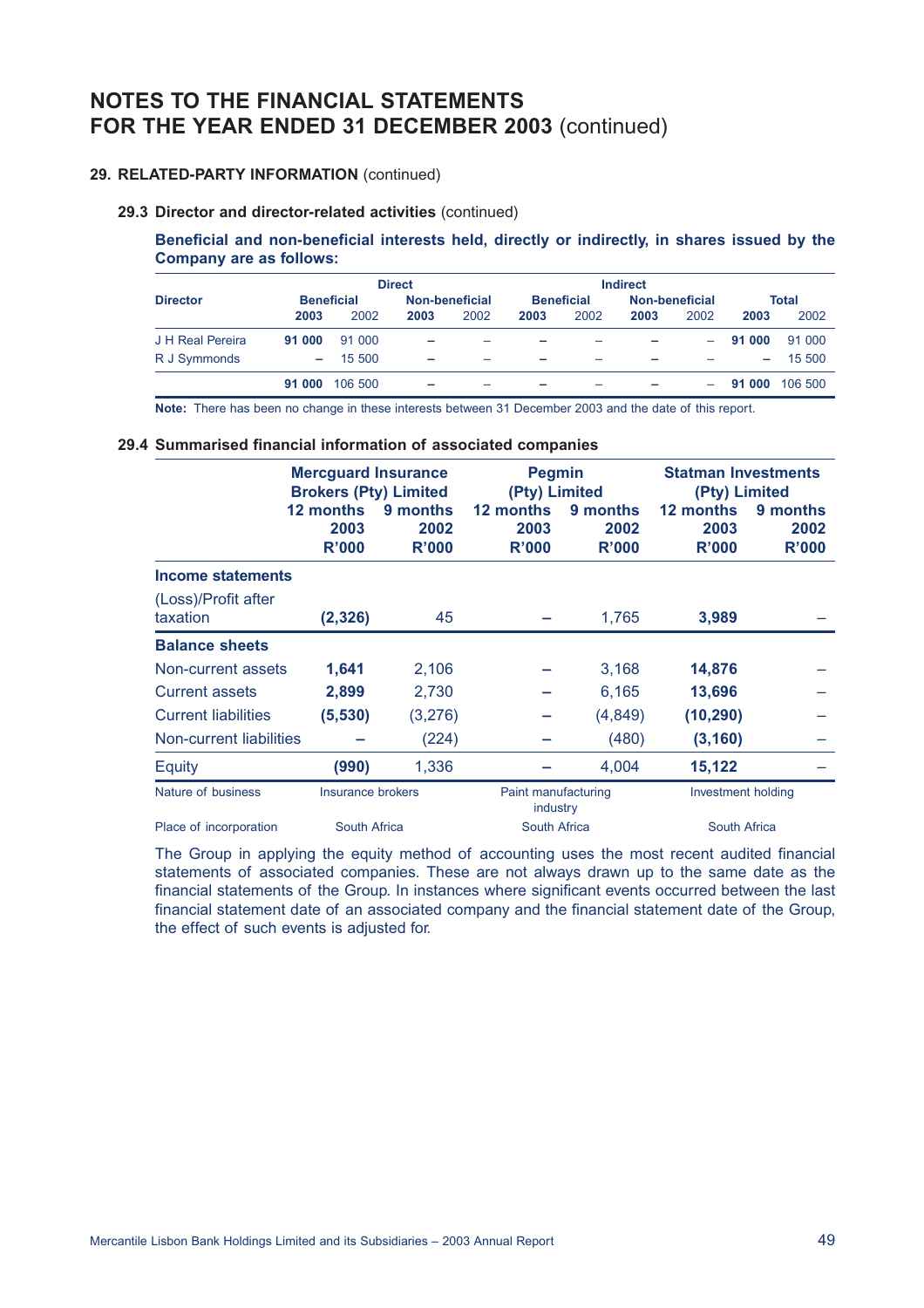## **30. SEGMENT INFORMATION**

The primary business segments of the Group are as follows:

| <b>Business segment</b>                                    | <b>Scope of products and services</b>                                                                                                                                |
|------------------------------------------------------------|----------------------------------------------------------------------------------------------------------------------------------------------------------------------|
| Retail banking*                                            | Banking, investment and other financial services offered to<br>banking customers.                                                                                    |
| Treasury*                                                  | Managing internal liquidity as well as serving retail and<br>alliance banking customers.                                                                             |
| Alliance banking, MBL credit card and<br>structured loans* | Card processing services and structured loans offered to<br>banking customers.                                                                                       |
| Support and other services                                 | Support services for the above segments as well as<br>collections, specialised asset finance, insurance brokers,<br>inter-Group eliminations and AC 133 adjustments. |

\*Excludes the allocation of attributable support costs.

The primary segments are as follows:

|                                                       |                       |               |                      |                 |                      | <b>Alliance Banking,</b><br><b>MBL</b> credit card<br>and |                      | <b>Support</b><br>and |                      |               |
|-------------------------------------------------------|-----------------------|---------------|----------------------|-----------------|----------------------|-----------------------------------------------------------|----------------------|-----------------------|----------------------|---------------|
|                                                       | <b>Retail banking</b> |               |                      | <b>Treasury</b> | structured loans     |                                                           | other services       |                       |                      | <b>Total</b>  |
|                                                       | 12 months             |               | 9 months 12 months   |                 | 9 months 12 months   | 9 months                                                  | 12 months            |                       | 9 Months 12 months   | 9 months      |
|                                                       | 2003<br><b>R'000</b>  | 2002<br>R'000 | 2003<br><b>R'000</b> | 2002<br>R'000   | 2003<br><b>R'000</b> | 2002<br>R'000                                             | 2003<br><b>R'000</b> | 2002<br>R'000         | 2003<br><b>R'000</b> | 2002<br>R'000 |
| <b>Segment results:</b>                               |                       |               |                      |                 |                      |                                                           |                      |                       |                      |               |
| Segment revenue                                       | 93,896                | 103,036       | 8,843                | 11,690          | 33,829               | 7,050                                                     | 42,065               | 249,798               | 178,633              | 371,574       |
| Segment expenditure                                   | (55, 191)             | (64, 307)     | (12, 284)            | (19,056)        | (26, 420)            | (19, 161)                                                 | (143, 626)           | (101, 282)            | (237, 521)           | (203, 806)    |
| Profit/(Loss) after tax                               | 38,705                | 38,729        | (3, 441)             | (7,366)         | 7,409                | (12, 111)                                                 | (101, 561)           | 148,516               | (58, 888)            | 167,768       |
| <b>Other information:</b>                             |                       |               |                      |                 |                      |                                                           |                      |                       |                      |               |
| Capital disposals/(expenditure)                       | 9,652                 | (957)         | 5,574                | 15              | (45)                 | (15, 143)                                                 | (22,098)             | 8,349                 | (6, 917)             | (7,736)       |
| Depreciation and amortisation                         | (3,088)               | (3, 432)      | (2,817)              | (2,989)         | (6, 550)             | (3, 106)                                                  | (8,016)              | (6,800)               | (20, 471)            | (16, 327)     |
| Other non-cash expenses                               |                       |               |                      |                 |                      |                                                           | (292)                | (2, 172)              | (292)                | (2, 172)      |
| Share of income from<br>associated companies          |                       |               |                      |                 |                      |                                                           | 1,942                | 1,394                 | 1,942                | 1,394         |
| <b>Segment position:</b>                              |                       |               |                      |                 |                      |                                                           |                      |                       |                      |               |
| Segment assets                                        | 1,564,317             | 1,474,012     | 146,690              | 141,234         | 199,625              | 230,335                                                   | 314,861              | 330.531               | 2,225,493            | 2,176,112     |
| <b>Segment liabilities</b>                            | 1,469,150             | 1,435,283     | 233,602              | 148,600         | 200,843              | 242,447                                                   | 157,999              | 166,282               | 2,061,594            | 1,992,612     |
| <b>Carrying amounts of</b><br>segment assets include: |                       |               |                      |                 |                      |                                                           |                      |                       |                      |               |
| Investments in<br>associated companies                |                       |               |                      |                 |                      |                                                           | 2,951                | 1,879                 | 2,951                | 1,879         |
| The secondary segments are as follows:                |                       |               |                      |                 |                      |                                                           |                      |                       |                      |               |

|                                                   | Gauteng                    |                       |                                            | <b>Free State</b> |                                     | <b>KwaZulu-Natal</b> |                                     | <b>Western Cape</b> |                                     | Total                     |
|---------------------------------------------------|----------------------------|-----------------------|--------------------------------------------|-------------------|-------------------------------------|----------------------|-------------------------------------|---------------------|-------------------------------------|---------------------------|
|                                                   | 12 months<br>2003<br>R'000 | 2002<br>R'000         | 9 months 12 months<br>2003<br><b>R'000</b> | 2002<br>R'000     | 9 months 12 months<br>2003<br>R'000 | 2002<br>R'000        | 9 months 12 months<br>2003<br>R'000 | 2002<br>R'000       | 9 months 12 months<br>2003<br>R'000 | 9 months<br>2002<br>R'000 |
| Segment revenue                                   | 162.062                    | 355.514               | 2.914                                      | 2.191             | 4.270                               | 3.825                | 9.387                               | 10.044              | 178.633                             | 371.574                   |
| Capital disposals/(expenditure)<br>Segment assets | (6.737)<br>2.016.270       | (6, 852)<br>1.964.309 | 41<br>66.312                               | (393)<br>58.568   | 240<br>61.005                       | (426)<br>52.344      | (461)<br>81,906                     | (65)<br>100.891     | (6.917)<br>2.225.493                | (7, 736)<br>2.176.112     |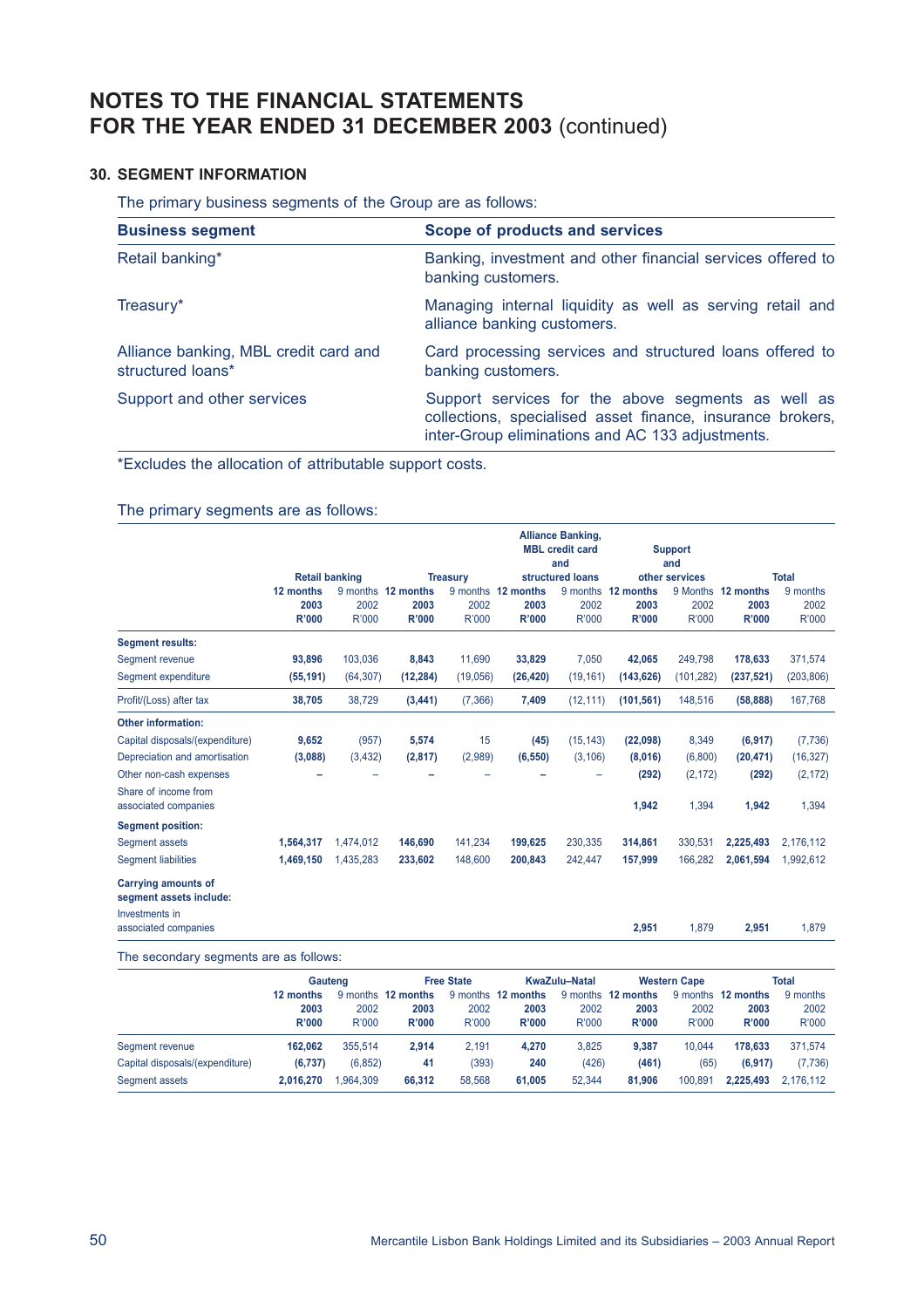# **RISK MANAGEMENT AND CONTROL**

### **THE GROUP'S RISK MANAGEMENT PHILOSOPHY**

The Group recognises that the business of banking and financial services is conducted within an environment of complex inter-related risks. The Group operates in a dynamic environment where the past is not necessarily an acceptable guide to the future. A passive role in the face of potential or actual adverse conditions is not accepted. Anything less than a group-wide integrated approach to risk management may subject the Group to unnecessary and increased levels of risk.

Accordingly, a philosophy of "enterprise-wide risk management" within a Risk Management Monitoring and Control framework has been established to ensure that all risks are managed effectively within acceptable risk profiles, policies and parameters and that the management of risk is an independent process from that of taking on/creating risk within the Group. The objectives of the risk management function are furthermore to evaluate and manage the relationship between risk and return, establish limits and to ensure that activities are prudently controlled.

### **ENTERPRISE-WIDE RISK MANAGEMENT**

The risk management function of the Group has an ongoing mandate to ensure the development, implementation and continued adherence to generally accepted enterprise-wide risk management policies in the following areas of risk:

| <b>Market</b>        | Technology              |
|----------------------|-------------------------|
| <b>Interest Rate</b> | <b>Business Process</b> |
| Currency             | People                  |
| <b>Equity Price</b>  | Liquidity               |
| Credit               | Solvency                |
| Operational          | Compliance              |

Two other risks, which are referred to as "indirect risks", are strategic and reputation risk. These risks are present in almost every decision made by management and the various boards, and thus impact on the Group's image and success. These indirect risks, although difficult to quantify at a given point in time, are always considered to ensure that complete risk assessment is carried out.

### **RISK MANAGEMENT IN PRACTICE**

The Asset and Liability Committee, the Credit Committee and the Risk Management Committee ("RMC") meet regularly to collaborate on risk control, establish how much risk is acceptable and decide on how the Group will stay within targets and laid-down thresholds. Reporting mechanisms are in place to monitor the various risks consistent with the limits and controls that have been established. In any economy, there are sectors which are more vulnerable to cyclical changes than others. The Group strictly monitors these economic variances and manages its exposure. In its defined target market sectors the concentration of risk is managed to achieve portfolio diversification. In addition, policy criteria are designed to eliminate weaker credits or investments from relevant portfolios. The Group continues to develop credit risk modelling analytical tools to better understand and manage its credit risk portfolios.

The ultimate responsibility for understanding the risks run by the Group and ensuring that they are appropriately managed, rests with Mercantile's Board. The Board fully recognises that it is accountable for the process of risk management and the system of internal control. Management reports regularly to the Board on the effectiveness of internal control systems and significant control weaknesses identified. A wide variety of checks and balances to manage operational risk have been developed. These include, *inter alia*, a comprehensive disaster recovery planning process, incorporating business continuity planning for all key areas and extensive on- and off-site back-up facilities.

Mercantile's Board approves risk management strategies, but delegates to the RMC the power to take decisions on risk and to implement strategies on risk management and control. Discretionary limits and authorities are, in turn, delegated to management within laid-down parameters to enable them to implement the Group's risk management policies. It is the joint responsibility of business units and management to actively manage the Group's credit and market risk portfolios, fixed assets and manpower to minimise the impact of adversity.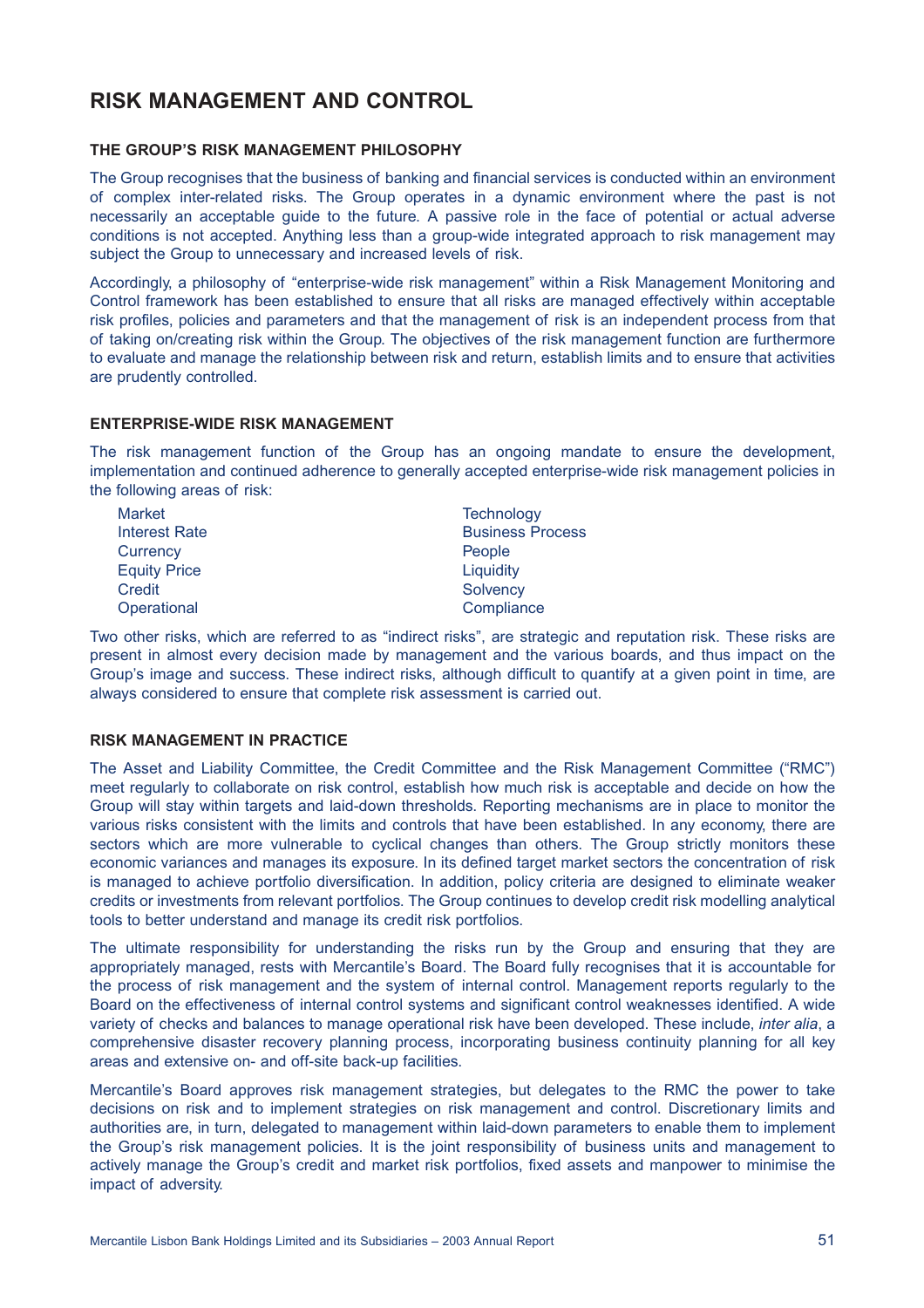# **CORPORATE GOVERNANCE**

The Board of Directors ("the Board") of Mercantile Lisbon Bank Holdings Limited ("Mercantile" or "the Group") subscribes and is committed to complying with the principles and standards of corporate governance expressed in the King Report II on Corporate Governance. The Board evaluated the achievement of the corporate governance objectives that had been set for the 2003 financial year and documented the objectives which it would like to achieve in the 2004 financial year.

### **BOARD OF DIRECTORS**

Mercantile's Board and the Board of Mercantile Bank Limited ("the Bank"), meet regularly to define strategy and key policies; to identify key risk areas and set risk parameters; review the effectiveness of the Group's internal systems of control; approve budgets and monitor the implementation of approved strategies and policies. The Board exercises effective control over the Group. In the period under review, the Boards of Mercantile and the Bank met eight times. The number of Board meetings attended by each director was as follows:

| J A S de Andrade Campos                                                   | 8              |
|---------------------------------------------------------------------------|----------------|
| G P de Kock                                                               | 8              |
| L Hyne (appointed 1 June 2003)                                            | 6              |
| J H Real Pereira                                                          | 7              |
| R M L de F N Ribas                                                        | 8              |
| A M S A Soares (resigned 14 July 2003)                                    | 2              |
| R J Symmonds (resigned 31 July 2003)                                      | $\overline{4}$ |
| J M Tubal Goncalves (appointed 1 July 2003; resigned 1 November 2003)     | 3              |
| M J Soutelo da Silva (appointed 28 November 2003; resigned 30 March 2004) | 0              |

The Chairman of both Mercantile and the Bank is a non-executive director. The Boards of directors comprise non-executive and executive directors with different skills, professional knowledge and experience, with the non-executive directors comprising the majority on the boards. The roles of the Chairman of the Board and of Chief Executive Officer, who is appointed by the Board, are separated.

Non-executive directors offer independent judgement and, apart from their fees and, in some cases, shareholdings, there were no extraneous factors that materially affected their judgement. If there is an actual or potential conflict of interest, the non-executive directors concerned, after declaring their interest in terms of the Companies Act, 1973, are excluded from the related decision-making process.

Executive and non-executive directors of Mercantile and of the Bank are selected through a process of consultation and their nominations are submitted to the relevant boards of directors for approval, subject to formal notification and approval by the Registrar of Banks. From the current financial year the Board will be assisted by the newly constituted Nominations and Corporate Governance Committee (see below) in the process of the selection and termination of the appointment of directors. Any person appointed to fill a casual vacancy or as an addition to the boards of Mercantile and of the Bank will retain office only until the next annual general meeting unless the appointment is confirmed at that meeting.

A director is required to retire from the Board at age 70. Until age 70 all directors retire on a three-year rotational basis. If eligible for re-election, they can be re-elected at the annual general meeting.

The boards of Mercantile and of the Bank operate in terms of a charter which defines their role.

To assist the Boards of Mercantile and of the Bank in carrying out their duties and responsibilities, a number of Board committees have been formed. In future the performance of the committees will be evaluated by the Board at least once annually. These committees have written terms of reference or charters that are subject to regular review. Details of the Board committees are provided below.

The Group Secretary ensures that statutory and regulatory procedures are complied with, and can only be removed from his duties by means of a directors' resolution. All directors of all companies in the Group have access to the advice and services of the Group Secretary and, if necessary, are entitled to obtain independent professional advice at the Group's expense. The Group Secretary provides a central source of advice and guidance on business ethics and compliance with good corporate governance. The Group Secretary also conducts an orientation programme for new directors and briefs directors on new laws and regulations.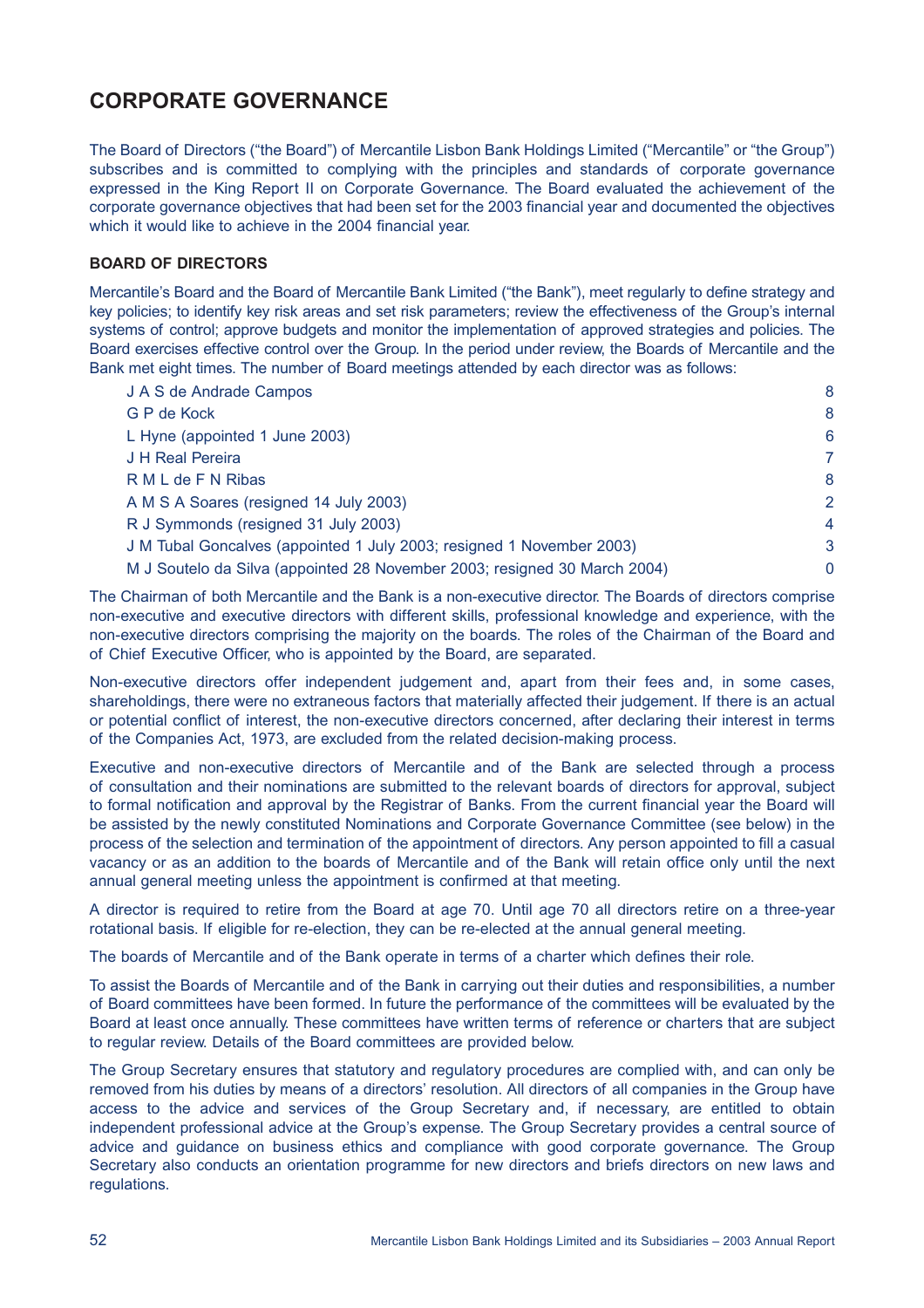# **CORPORATE GOVERNANCE** (continued)

#### **GROUP AUDIT COMMITTEE**

This Committee is comprised of an independent non-executive director, who acts as Chairman, a non-executive director and the Acting Chief Executive Officer ("ACEO"). The members of the Committee at 31 December 2003 were:

- L Hyne *(Chairman);*
- J H Real Pereira; and
- R M L de F N Ribas *(ACEO).*

Group Audit Committee meetings are held at least three times annually and during the period under review met six times. They are attended by the head of Internal Audit, the external audit partners, the head of Risk Control and Compliance, the head of Compliance and the head of Finance. The head of Internal Audit, the head of Compliance and the external auditors have unrestricted access to the Chairman of the Committee. The Committee has a clear mandate. It assists the Boards of Mercantile and of the Bank to fulfil their responsibilities under the Banks Act, the Companies Act, other applicable statutory law and common law. In particular, the Committee reviews*, inter alia,* accounting policies and financial statements, internal and auditors' reports, the adequacy and efficiency of internal control systems, the effectiveness of management information systems and the internal audit process.

The external auditors' appointment and remuneration are recommended by the Committee and approved at the annual general meeting. The principles for recommending the use of the external auditors for non-audit services are set by the Committee.

The Group Audit Committee also assists the Board of the Bank in carrying out their responsibilities under the Banks Act, especially regarding the annual reporting on the functioning of the internal control systems of the Bank and its continuing viability as a going concern.

The Group Audit Committee has fulfilled its responsibilities in terms of its charter during the period under review and the charter was reviewed during the last year.

The Group Audit Committee considers the annual financial statements of Mercantile and its subsidiaries to be a fair presentation of its financial position, and the results of operations and cash flows for the year ended 31 December 2003, in terms of South African Statements of Generally Accepted Accounting Practice (GAAP) and the Companies Act.

#### **GROUP RISK MANAGEMENT COMMITTEE**

This Committee is comprised of two non-executive directors, including its Chairman, an independent non-executive director, the Acting Chief Executive Officer and the heads of Risk Control and Compliance, Finance and Credit Analysis. The members of the Committee at 31 December 2003 were:

- J A S de Andrade Campos *(Chairman);*
- L Hyne;
- J H Real Pereira;
- R M L de F N Ribas *(ACEO);*
- H Bloem *(Head of Risk Control and Compliance);*
- J de Beer *(Head of Finance);* and
- G Evans *(Head of Credit Analysis).*

During the period under review, the Committee met six times. The meetings were attended by the Compliance Officer. The Committee operates in terms of a charter, which defines its role.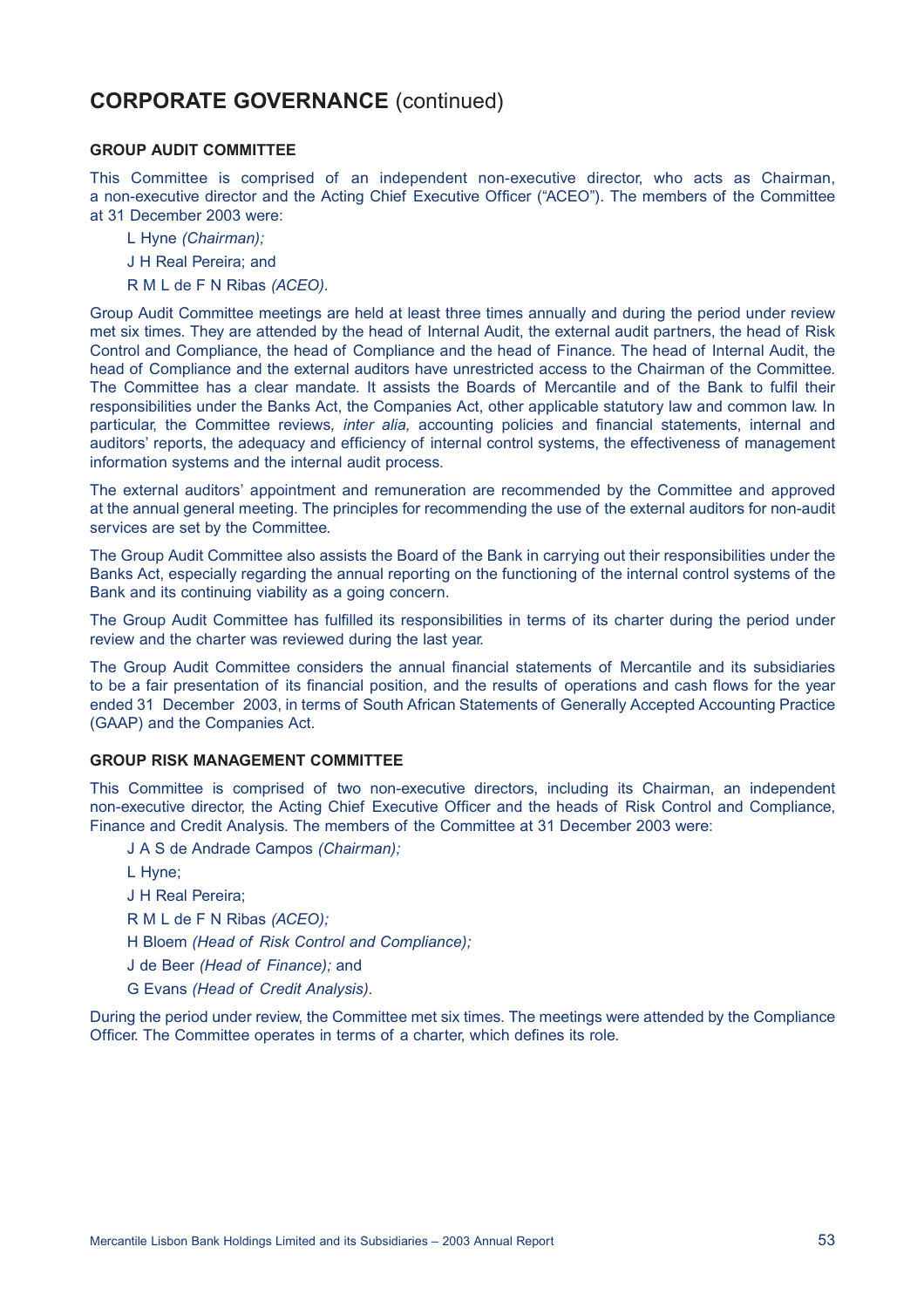# **CORPORATE GOVERNANCE** (continued)

### **GROUP RISK MANAGEMENT COMMITTEE** (continued)

The Committee's main objective is to assist the Board in designing, implementing and monitoring the Group's risk management processes and reviewing the effectiveness thereof. This process involves identifying the significant risks impacting the businesses of the Group and the assessment of the effectiveness of the systems of internal control in managing these risks, which can materially affect the achievement of the Group's strategic objectives. The Committee also serves as a forum for discussion and decision-taking relative to important business opportunities involving risk issues and approves all risk policies, limits and allocations of capital requirements.

Although they are not separate directors' committees, the important Group Asset and Liability Committee (ALCO) and the Group Credit Committee (Credcom) report directly to the Group Risk Management Committee.

### **GROUP HUMAN RESOURCES AND REMUNERATION COMMITTEE**

This Committee is chaired by the Group Chairman and comprised three non-executive directors and the Acting Chief Executive Officer. The members of the Committee at 31 December 2003 were:

J A S de Andrade Campos *(Chairman);*

- G P de Kock;
- J H Real Pereira; and
- R M L de F N Ribas *(ACEO).*

The Committee operates in terms of a charter, which defines its role.

It controls the effectiveness of the Group's policy on human resources and ensures that remuneration levels and conditions of service of staff (other than directors) throughout the Group are appropriate, equitable and in line with the Group's remuneration policy. This Committee met four times during the period under review.

#### **GROUP EXECUTIVE COMMITTEE**

This Committee comprised the following members at 31 December 2003:

- R M L de F N Ribas *(ACEO) (Chairman);*
- H Bloem *(Head of Risk Control and Compliance);*
- F Schutte *(Group legal advisor);* and
- J de Beer *(Head of Finance).*

The Committee operates in terms of a charter, which was revised during the period under review.

This Committee met regularly during the year and its primary role is to assist the Board in managing and monitoring the implementation of strategy, business plans and budgets approved by the major shareholder and the Board, and is responsible for certain operational matters.

#### **NOMINATIONS AND CORPORATE GOVERNANCE COMMITTEE**

The Board approved the appointment and charter of this Committee at its meeting on 26 November 2003. Formal meetings of the Committee are to be held at least twice a year.

The Committee is chaired by the Group Chairman and comprised the following non-executive directors at 31 December 2003:

- J A S de Andrade Campos *(Chairman);*
- G P de Kock; and
	- L Hyne.

The Committee's main objectives are to assist the Board to:

- determine and evaluate the corporate governance structures and practices in the Group;
- assess the Board annually as a whole and the contribution of each individual director;
- plan for successors to the executive directors and ensure the continuity of non-executive directors;
- nominate successors to the key positions or core functions in the Group in order to ensure that a management succession plan is in place.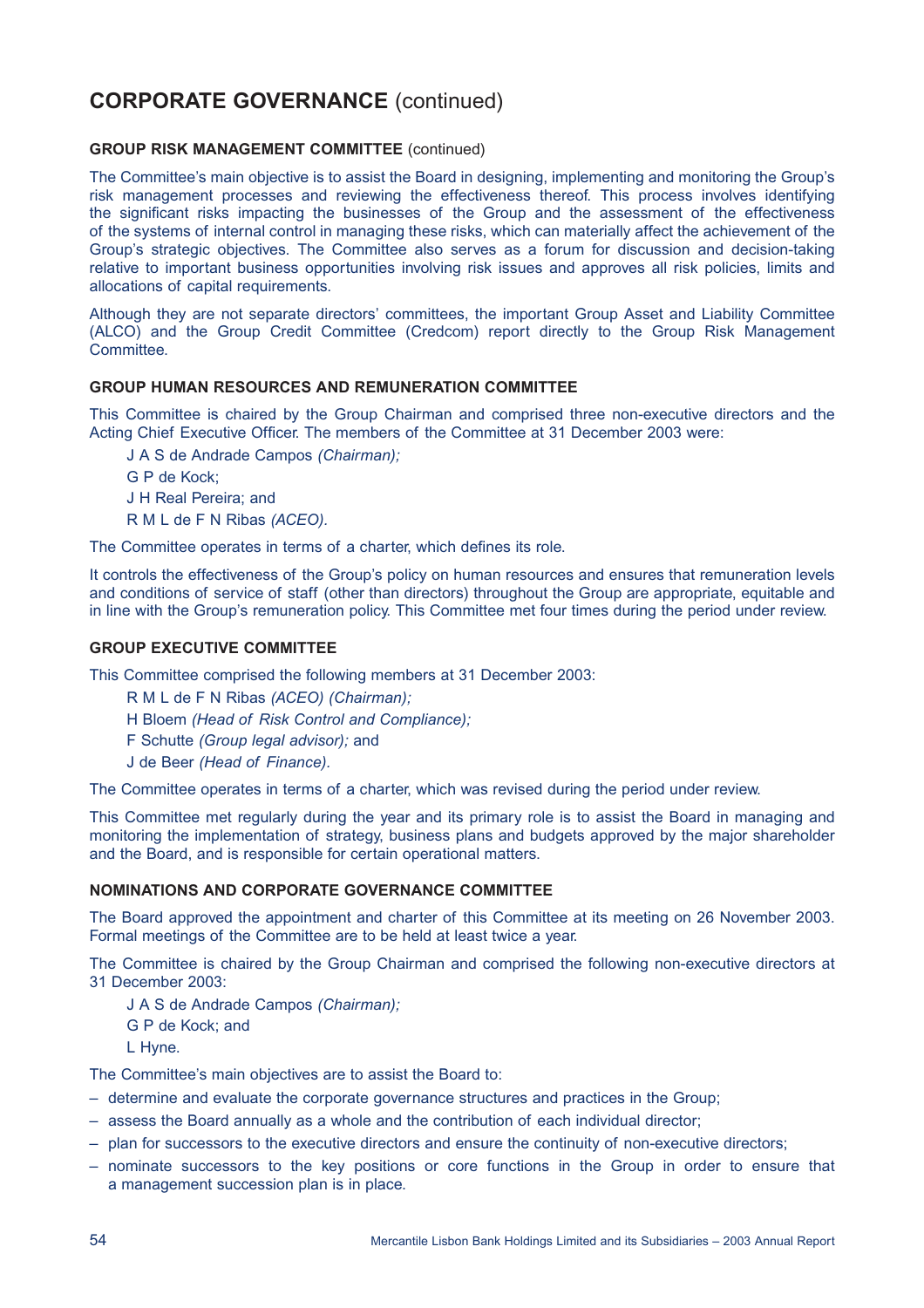# **CORPORATE GOVERNANCE** (continued)

#### **NOMINATIONS AND CORPORATE GOVERNANCE COMMITTEE** (continued)

In future, the determination of the remuneration of executive and non-executive directors will be considered and recommended to the Board by this Committee instead of by the Group Human Resources and Remuneration Committee.

#### **INTERNAL AUDIT FUNCTION**

The Internal Auditor, who reports to the Chief Executive Officer, is independent and this function forms part of the risk management process. The Internal Auditor has direct access to the Chairman of the Group Audit Committee and the Chairman of the Board.

The Group Audit Committee must concur with any decision to appoint or dismiss the Internal Auditor.

The internal audit work plan is drawn up in collaboration with CGD's Internal Audit Department and approved by the Group Audit Committee.

As part of its function, internal audit evaluates and monitors the adequacy or appropriateness of the internal controls, procedures and systems established to determine and manage operational risk throughout the Group. Any significant or material control weaknesses are reported to management, the Group Risk Management Committee and/or the Group Audit Committee for consideration and the necessary remedial action.

To complement the Group internal audit function:

- The Bank has entered into an outsourcing arrangement with KPMG to provide specialist internal audit services in the IT and Treasury areas; and
- CGD's Internal Audit Department undertakes assignments in accordance with CGD's requirements.

#### **COMPLIANCE FUNCTION**

Group compliance, which is independent of the internal audit function is headed by a Compliance Officer, is responsible, *inter alia,* for the establishment of a compliance culture in the Group, which contributes to the overall objective of prudent risk management and good corporate governance.

The objectives of the compliance function, as part of an effective risk management framework, include assisting line management to comply with applicable statutory, regulatory and supervisory requirements relating to the banking industry and to facilitate the management of regulatory and reputational risks.

#### **EMPLOYMENT EQUITY**

An Employment Equity report was submitted to the Department of Labour in accordance with legislative requirements and was accepted by that Department in October 2003.

The three-year term of Mercantile's Employment Equity Committee terminated at the end of 2003. Nominations were received for representatives and the newly appointed Employment Equity Committee will commence their work in 2004.

The current Employment Equity Policy and Plan will be revised to include the provisions of the Financial Sector Charter.

### **CODE OF BANKING PRACTICE**

The Group subscribes to the Code of Banking Practice ("the Code") endorsed by banks that are also members of the Banking Council. The Group attempts to conduct its business with uncompromising integrity and fairness so as to promote complete trust and confidence. In meeting this fundamental objective, the Group conducts its relationships with the regulatory authorities, clients, competitors, employees, shareholders, suppliers and the community at large, and encourages its employees to acquaint themselves with the Code and honour its precepts.

### **FINANCIAL STATEMENTS**

Accounting policies and the basis of accounting on which annual financial statements are prepared, are more fully set out on pages 16 to 23 of this report.

#### **REGULATION**

The South African Reserve Bank, the Financial Services Board and/or the JSE Securities Exchange South Africa regulate the various activities of the Group.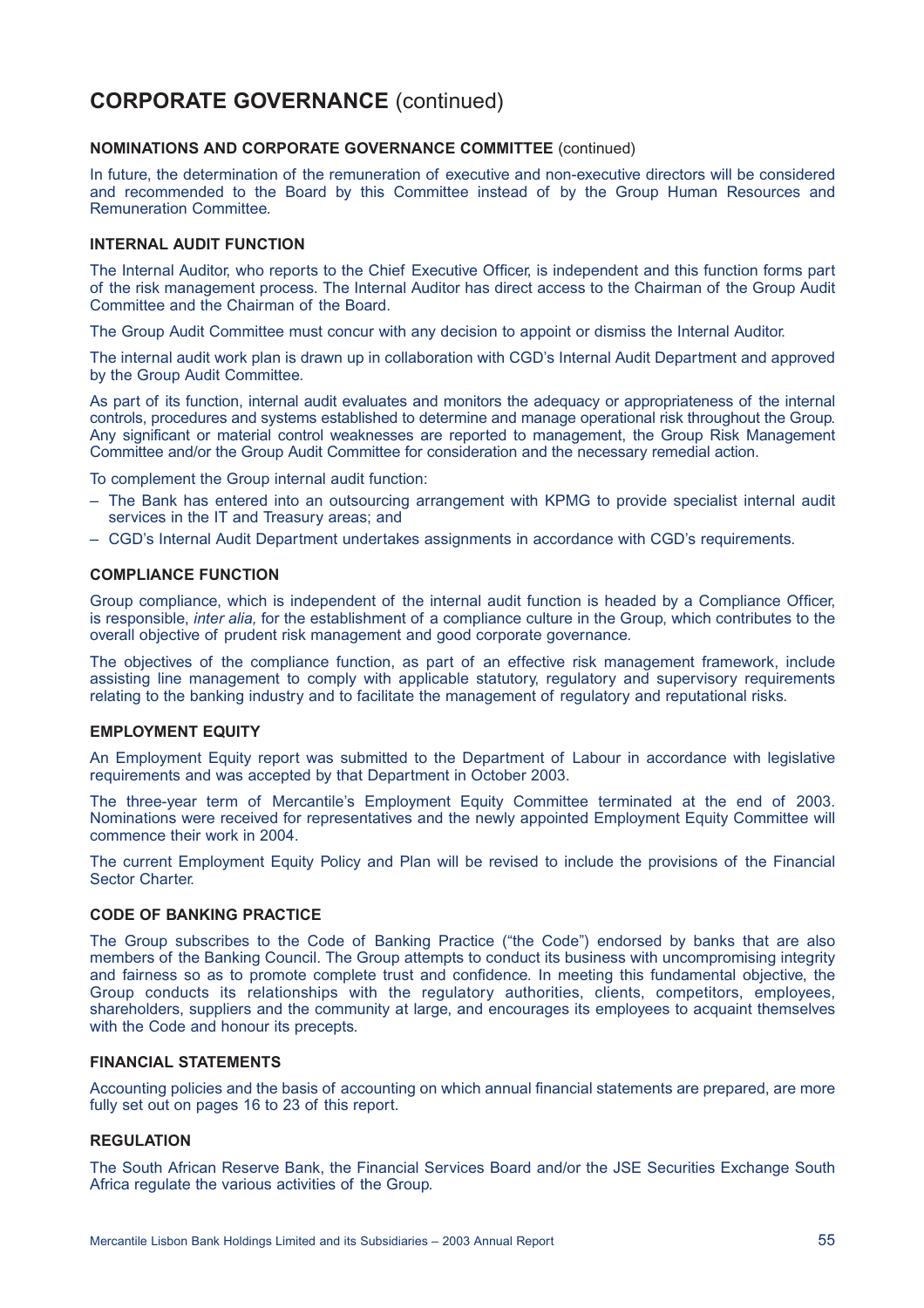# **CAPITAL ADEQUACY STATEMENT AT 31 DECEMBER 2003**

|                                                                                  | <b>Risk</b><br>weighting | <b>Average</b><br>assets<br><b>31 December</b><br>2003<br><b>R'000</b> | <b>Risk-</b><br>weighted<br>assets<br><b>31 December</b><br>2003<br><b>R'000</b> | <b>Risk-</b><br>weighted<br>assets<br><b>31 December</b><br>2002<br><b>R'000</b> |
|----------------------------------------------------------------------------------|--------------------------|------------------------------------------------------------------------|----------------------------------------------------------------------------------|----------------------------------------------------------------------------------|
| <b>Mercantile Bank Limited</b>                                                   |                          |                                                                        |                                                                                  |                                                                                  |
| <b>Banking book</b>                                                              |                          |                                                                        |                                                                                  |                                                                                  |
| Cash, off-balance sheet activities and<br><b>Central Government transactions</b> | 0%                       | 1,154,127                                                              |                                                                                  |                                                                                  |
| Letters of credit and other bank advances                                        | 20%                      | 499,611                                                                | 99,922                                                                           | 146,036                                                                          |
| Residential mortgage loans and<br>performance-related guarantees                 | 50%                      | 277,807                                                                | 138,904                                                                          | 158,886                                                                          |
| Other assets including counterparty<br>risk exposure                             | 100%                     | 978,064                                                                | 978,064                                                                          | 1,421,606                                                                        |
| Large exposure impairment                                                        | 100%                     | 93,502                                                                 | 93,502                                                                           |                                                                                  |
|                                                                                  |                          | 3,003,111                                                              | 1,310,392                                                                        | 1,726,528                                                                        |
| <b>Primary capital</b>                                                           |                          |                                                                        | 941,918                                                                          | 941,918                                                                          |
| Secondary capital                                                                |                          |                                                                        | 18,798                                                                           | 21,633                                                                           |
| Impairments                                                                      |                          |                                                                        | (806,000)                                                                        | (748, 911)                                                                       |
| <b>Net qualifying capital</b>                                                    |                          |                                                                        | 154,716                                                                          | 214,640                                                                          |
| <b>Capital adequacy ratio</b>                                                    |                          |                                                                        | 11.8%                                                                            | 12.4%                                                                            |
| Primary capital                                                                  |                          |                                                                        | 10.4%                                                                            | 11.2%                                                                            |
| Secondary capital                                                                |                          |                                                                        | 1.4%                                                                             | 1.2%                                                                             |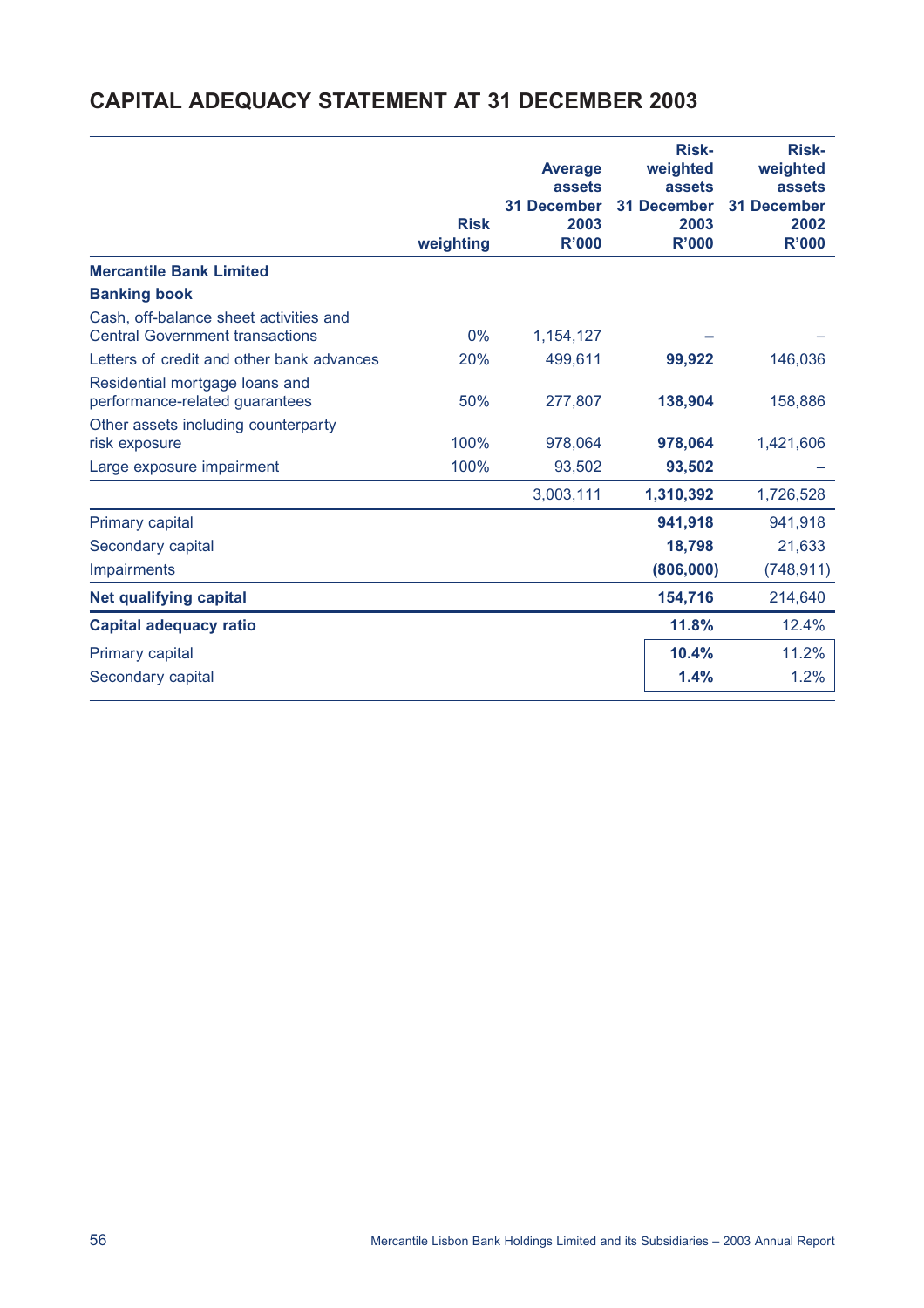# **ANALYSIS OF SHAREHOLDERS AT 31 DECEMBER 2003**

### **SHAREHOLDERS' SPREAD**

|                                      | Year ended<br>31 December 2003 | 9 months ended<br>31 December 2002 |
|--------------------------------------|--------------------------------|------------------------------------|
| Number of public shareholders        | 6,927                          | 9,460                              |
| Percentage of shares held by:        |                                |                                    |
| $-$ Public                           | 35,07%                         | 35,08%                             |
| - Non-public                         | 64,93%                         | 64,92%                             |
| $-$ Director                         | 0,01%                          | 0,00%                              |
| - Trustees of share incentive scheme | 0,09%                          | 0,09%                              |
| - Holders of 10% or more of shares   | 64,83%                         | 64,83%                             |

### **MAJOR SHAREHOLDERS HOLDING IN EXCESS OF 5% OF THE COMPANY'S SHARE CAPITAL**

|                                  | <b>Number of shares</b> | <b>Percentage</b> |
|----------------------------------|-------------------------|-------------------|
| 2003                             |                         |                   |
| Caixa Geral de Depósitos SA      | 554,705,722             | 64,83             |
| <b>Hollard Group</b>             | 60,807,187              | 7,11              |
| Electra Share Ventures (Pty) Ltd | 47,512,116              | 5,55              |
| 2002                             |                         |                   |
| Caixa Geral de Depósitos SA      | 554,705,722             | 64,83             |
| <b>Hollard Group</b>             | 60,807,187              | 7,11              |
| Electra Share Ventures (Pty) Ltd | 47,512,116              | 5,55              |

### **PERFORMANCE ON THE JSE SECURITIES EXCHANGE SOUTH AFRICA**

|                                | <b>Year ended</b><br>31 December 2003 | 9 months ended<br>31 December 2002 |
|--------------------------------|---------------------------------------|------------------------------------|
| Share price (cents)            |                                       |                                    |
| Year-end                       | 17                                    | 12                                 |
| <b>Highest</b>                 | 20                                    | 17                                 |
| Lowest                         | 8                                     |                                    |
| Number of shares traded ('000) | 26,702                                | 21,214                             |
| Value of shares traded (R'000) | 3,599                                 | 2,523                              |
| Average price (cents)          | 13                                    | 12                                 |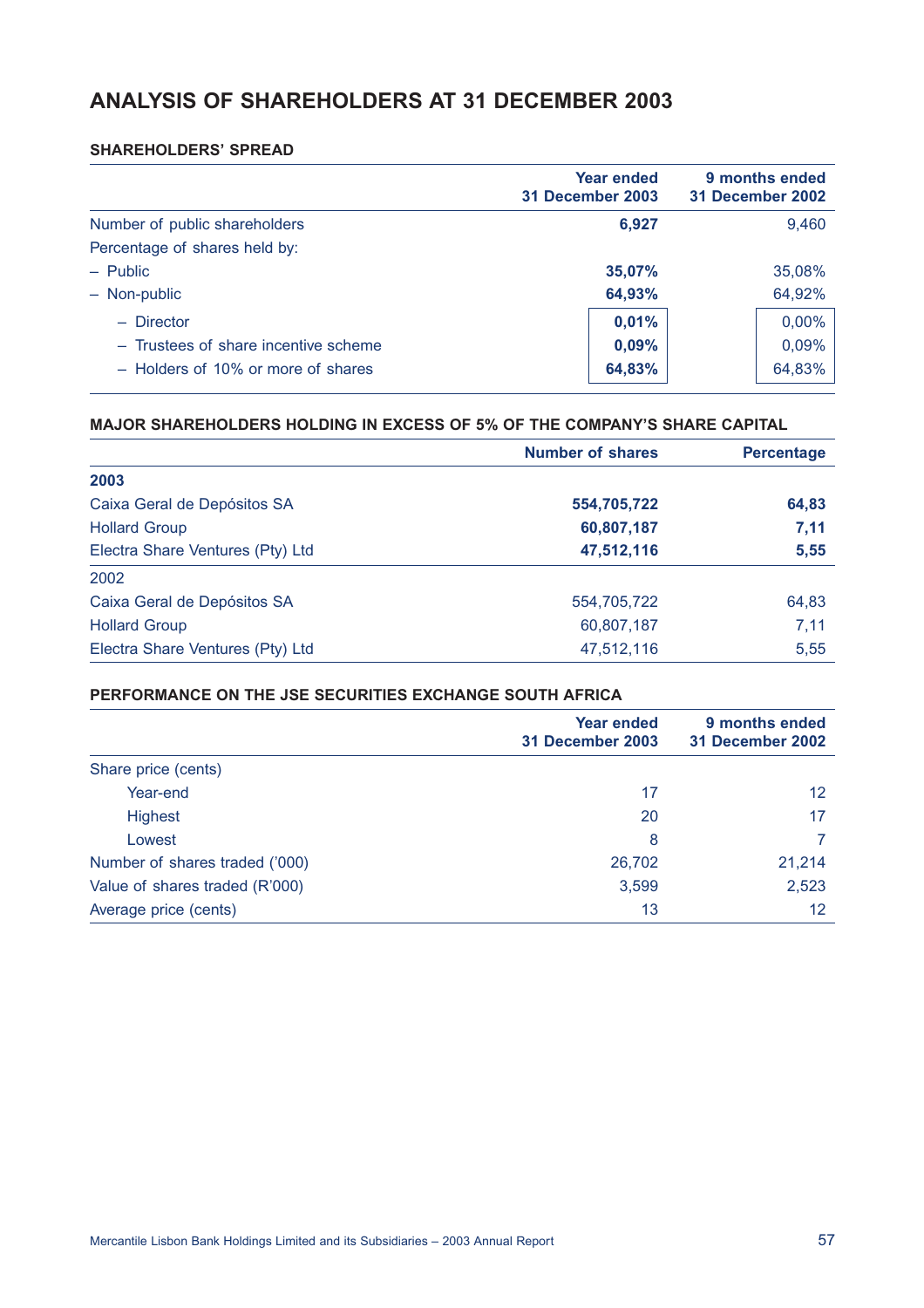# **GROUP ADDRESSES**

#### **MERCANTILE BANK GROUP**

#### **Head Office**

Mercantile Lisbon House 142 West Street, Sandown, 2196 PO Box 782699, Sandton, 2146 Tel: (011) 302-0300 Fax: (011) 302-0729

#### **MERCANTILE BANK**

#### **Boksburg**

Shop 1, Park Place East corner North Rand and Wiek Roads, Bardene Boksburg, 1459 PO Box 31558 Braamfontein, 2017 Tel: (011) 918-5276 Fax: (011) 918-4159

#### **Bruma**

Portuguese House 11 Ernest Oppenheimer Boulevard, Bruma, 2198 PO Box 31558 Braamfontein, 2017 Tel: (011) 622-0916 Fax: (011) 622-8833

#### **Cape Town**

2 Southern Life Building Thibault Square St George's Mall Cape Town, 8001 PO Box 51, Cape Town, 8000 Tel: (021) 419-9402 Fax: (021) 419-5929

#### **Comaro Crossing**

Shop FF9, Comaro Crossing Shopping Centre, corner Orpen and Comaro Roads, Oakdene PO Box 31558, Braamfontein 2017 Tel: (011) 435-0640 Fax: (011) 435-1586

#### **Durban**

Shop 6, 123 Cowey Road Cowey Park Morningside, Durban, 4001 PO Box 4651, Durban, 4000 Tel: (031) 207-4255 Fax: (031) 207-4354

#### **Germiston**

The Lake Shopping Centre Corner William Hill and Lake Streets Germiston, 1401 PO Box 31558 Braamfontein, 2017 Tel: (011) 824-5813 Fax: (011) 824-5823

#### **Horizon**

153 Ontdekkers Road, Block E Horizon, Roodepoort, 1724 PO Box 31558, Braamfontein, 2017 Tel: (011) 763-6000 Fax: (011) 763-8742

#### **Pretoria**

Pro-Equity Court corner Pretorius and Gordon Streets Hatfield, Pretoria, 0083 PO Box 31558, Braamfontein, 2017 Tel: (012) 342-1151 Fax: (012) 342-1191

#### **Pretoria West**

Shops 2 and 3, 477 Mitchell Street Pretoria West, 0183 PO 31558, Braamfontein, 2017 Tel: (012) 327-4671 Fax: (012) 327-4645

#### **Sandton**

142 West Street, Sandown, 2196 PO Box 782699, Sandton, 2146 Tel: (011) 302-0763 Fax: (011) 884-1821

#### **Strijdom Park**

Shop 2, Homeworld Centre Corner Hans Strijdom Drive and CR Swart Road, Strijdom Park, 2194 PO Box 31558, Braamfontein, 2017 Tel: (011) 791-0854 Fax: (011) 791-2387

#### **Troyeville**

77 Bezuidenhout Street Troyeville, 2094 PO Box 31558, Braamfontein, 2017 Tel: (011) 624-1450 Fax: (011) 614-9611

#### **Vanderbijlpark**

Shops 1 and 2, Russel Building 54 President Kruger Street Vanderbijlpark, 1911 PO Box 31558, Braamfontein, 2017 Tel: (016) 981-4132 Fax: (016) 981-0767

#### **Welkom**

Tulbagh House, 11 Tulbagh Street Welkom, 9459 PO Box 2207, Welkom, 9460 Tel: (057) 357-3143 Fax: (057) 352-7879

#### **MERCANTILE TREASURY**

#### **Head Office**

Mercantile Lisbon House 142 West Street Sandown, 2196 PO Box 782699, Sandton, 2146 Tel: (011) 302-0300 Fax: (011) 883-7756

#### **MERCANTILE INSURANCE BROKERS**

#### **Head Office**

Mercantile Lisbon House 142 West Street Sandown, 2196 PO Box 782699, Sandton, 2146 Tel: (011) 302-0556/7/8 Fax: (011) 302-0752

#### **MERCGUARD**

#### **Head Office**

Tuscany Office Park, Block 6 Mercantile House Coombe Place (off Rivonia Road) Rivonia, 2128 PO Box 5368, Rivonia, 2128 Tel: (011) 803-6666 Fax: (011) 803-6655

#### **Durban**

75 Columbine Place, Glen Anil Durban, 4051 PO Box 201015 Durban North, 4016 Tel: (031) 569-4155 Fax: (031) 569-4158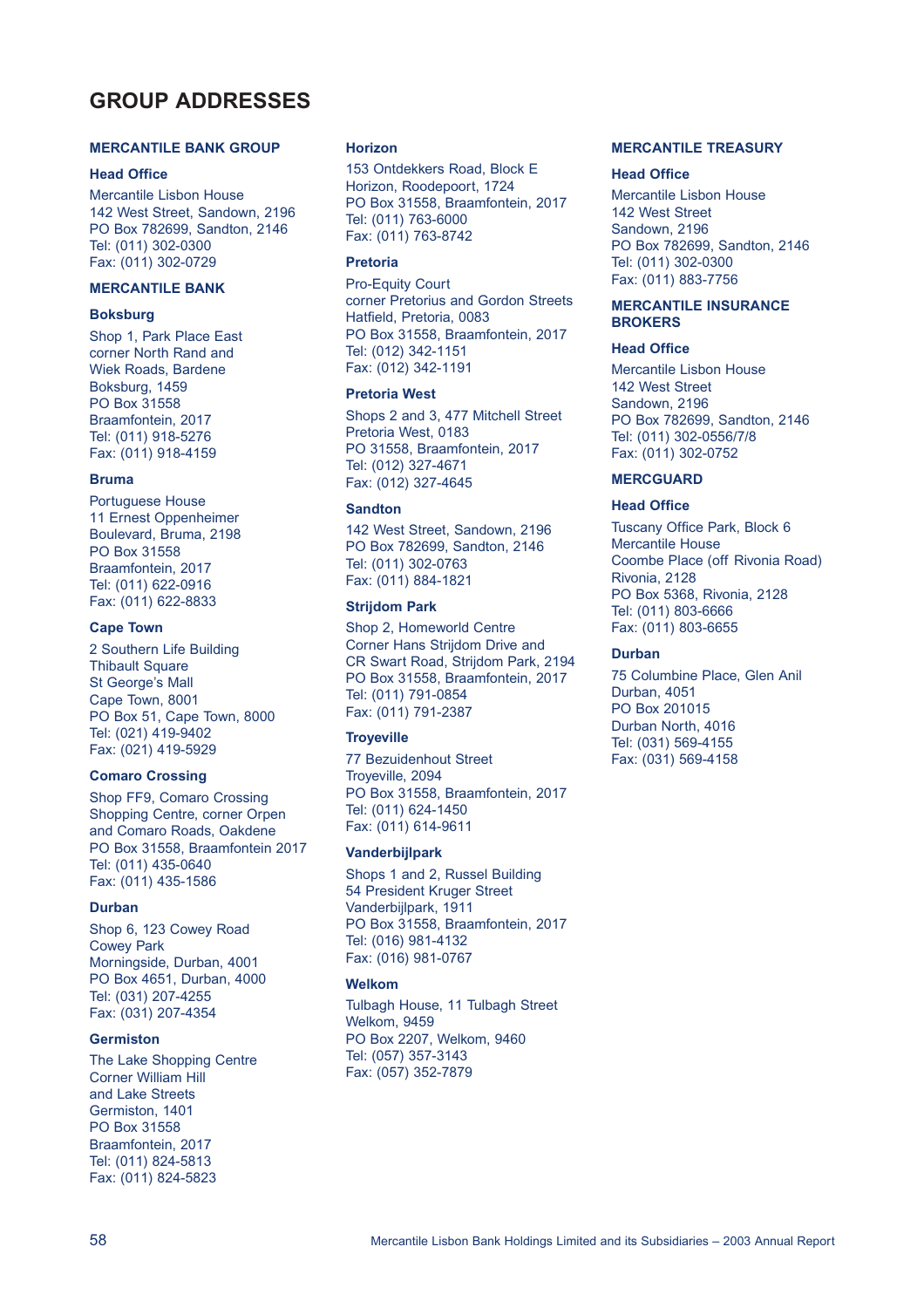# **NOTICE OF ANNUAL GENERAL MEETING**



# **MERCANTILE LISBON BANK HOLDINGS**

Reg No: 1989/000164/06 (Incorporated in the Republic of South Africa) ("the Company") A Subsidiary Company of Caixa Geral de Depósitos

Notice is hereby given that an annual general meeting ("the meeting") of the members of the Company will be held at 14:00 on Tuesday, 25 May 2004 in the boardroom, First Floor, Mercantile Lisbon House, 142 West Street, Sandown, for the following purposes:

- 1. To receive and adopt the annual financial statements of the Company for the year ended 31 December 2003, together with the directors' report and to approve the remuneration of the directors as reflected in those statements.
- 2. To elect directors in the place of the directors who retire from office in terms of the Company's Articles of Association. These directors are:

G P de Kock who retires by rotation and, being eligible, offers himself for re-election.

A M Osman, who was appointed to the Board on 2 February 2004, and D J Brown, whose appointment was confirmed at the Board meeting held on 29 March 2004, retire at the end of this meeting but, being eligible, offer themselves for re-election.

(A brief curriculum vitae of each director standing for re-election is attached to this Notice.)

- 3. To authorise the directors to determine the remuneration of the auditors and to re-appoint them for the ensuing year.
- 4. To place the unissued shares under the control of the directors in terms of the following ordinary resolution number 4:

### **Ordinary resolution number 4**

**"RESOLVED** that all the unissued shares in the authorised share capital of the Company be and are hereby placed under the control of the directors of the Company who are authorised to allot and issue the same to such persons and on such terms and conditions as they may determine in their sole and absolute discretion, subject to the provisions of the Companies Act, No. 61 of 1973 (as amended), the provisions of the Banks Act, No. 94 of 1990 (as amended) and the Listings Requirements of the JSE Securities Exchange South Africa."

5. To consider and, if deemed fit, to pass the following ordinary resolution number 5:

### **Ordinary resolution number 5**

**"RESOLVED** that the directors be given the general authority to issue reserve shares of a class already in issue held under their control, for cash, when the directors consider it appropriate in the circumstances, subject to the provisions of the Companies Act, No. 61 of 1973 (as amended), the provisions of the Banks Act, No. 94 of 1990 (as amended), the Listings Requirements of the JSE Securities Exchange South Africa and to the following limitations, that:

– the authority shall be valid until the next annual general meeting of the Company (provided it shall not extend beyond 15 months);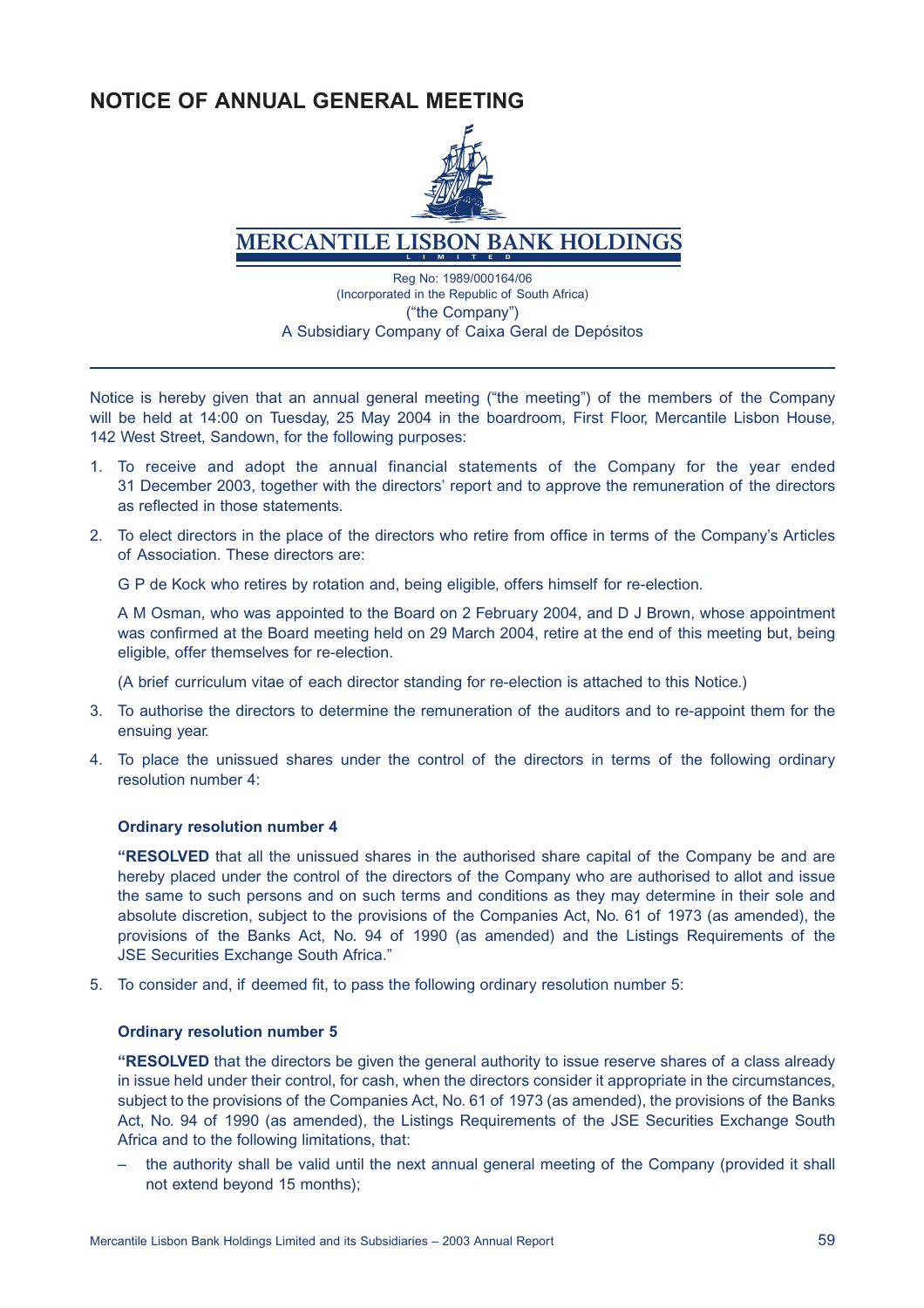# **NOTICE OF ANNUAL GENERAL MEETING** (continued)

- a paid press announcement giving full details, including the impact on net asset value and earnings per share, will be published at the time of any issue representing, on a cumulative basis within one financial year, 5% or more of the number of shares in issue prior to such issue;
- issues for cash in any one financial year may not exceed 15% of the Company's issued share capital;
- the issues must be made to public shareholders as defined by the JSE Securities Exchange South Africa;
- in determining the price at which an issue of shares may be made in terms of this authority, the maximum discount permitted will be 10% of the weighted average traded price as determined over the 30 days prior to the date that the price of the issue is determined or agreed by the directors of the Company."

The approval of a 75% majority of the votes cast by shareholders present or represented by proxy at this meeting is required for this resolution to become effective.

6. To transact any such other business as may be transacted at the meeting, in terms of the Company's Articles of Association.

#### **Voting and proxies**

A member entitled to attend, speak and vote at the meeting is entitled to appoint a proxy (who need not be a member of the Company) to attend, vote and speak in his/her stead.

Members which are companies or other body corporates, may, in terms of section 188(1) of the Companies Act, No. 61 of 1973 (as amended), by resolution of its directors or other governing body, authorise any person to act as its representative at the meeting.

Certificated shareholders and own-name dematerialised shareholders, who are unable to attend the meeting but wish to be represented thereat, should complete and return the attached form of proxy in accordance with the instructions contained therein. A form of proxy is attached for this purpose and must be lodged at the Company's registered office, First Floor, Mercantile Lisbon House, 142 West Street, Sandown, 2196 (PO Box 782699, Sandton, 2146) by not later than 14:00 on Friday, 21 May 2004.

Dematerialised shareholders, excluding own-name dematerialised shareholders, who wish to attend the meeting, must request their Central Securities Depository Participant ("CSDP") or broker to provide them with a Letter of Representation or must instruct their CSDP or broker to vote by proxy on their behalf in terms of the agreement entered into between the shareholder and their CSDP or broker.

By order of the board

**F Vicente Coelho** *Company Secretary*

3 May 2004

First Floor Computershare Limited Mercantile Lisbon House 70 Marshall Street 142 West Street **Johannesburg 2001** (PO Box 782699, Sandton, 2146)

**Registered office Transfer Secretaries** 

Sandown, 2196 (PO Box 61051, Marshalltown 2107)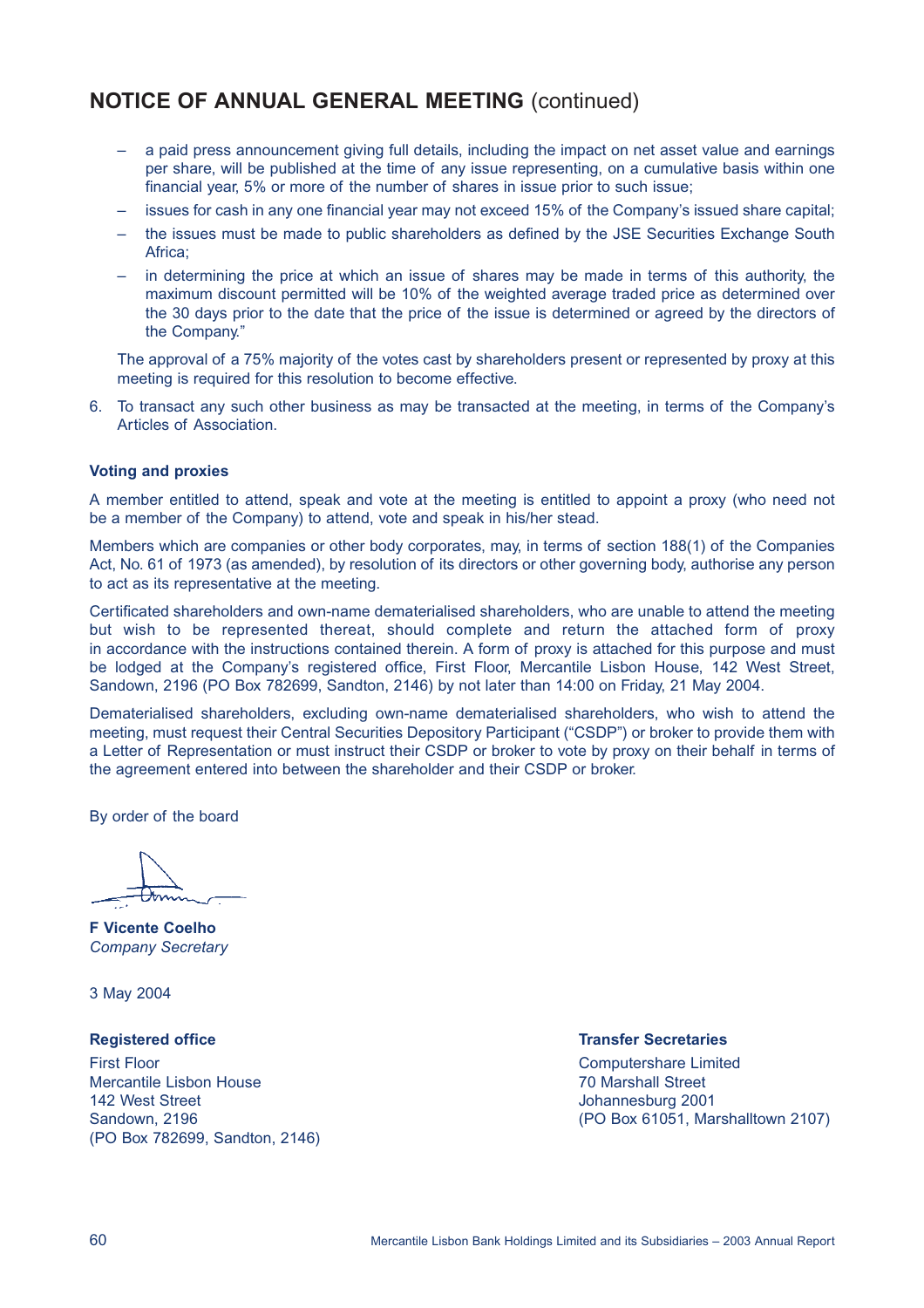# **BRIEF CURRICULUM VITAE OF EACH DIRECTOR STANDING FOR RE-ELECTION**

**G P de Kock**, age 49, attended Executive Programmes at the Universities of Cape Town and Stanford, California. He held various positions with Edgars Stores Limited in the finance and credit divisions and became General Manager Credit Division. G P de Kock is currently executive director of Woolworths (Proprietary) Limited and the Managing Director of Woolworths Financial Services (Proprietary) Limited.

**A M Osman**, age 59, holds an M.Sc degree in Economics and Finance (Public and International) from the University of Lisbon. He started his career as economist at CGD and later became National Director of Finance in Mozambique. From 1979 to 1992 he held various positions in the Mozambican Government, including Minister of Mineral Resources and Minister of Finance. He also spent three years with UNDP/United Nations in New York as Director of Governance and Management Development, A M Osman has been the Chairman of Banco Comercial e de Investimentos, SARL, Maputo since 1996.

**D J Brown**, age 49, holds a B. Comm Degree from the University of South Africa and an MBA from the University of Cape Town. In addition, he attended the Management Development Programme at the School of Business Leadership and the Advanced Management Program at Harvard Business School in the USA. D J Brown spent 30 years with the Standard Bank Group where he held various senior positions including Managing Director of Stanbic Bank Botswana, Managing Director of Stanbic Bank Zambia, Managing Director of Stannic Asset Finance and Managing Director of Standard Bank Commercial Banking Division.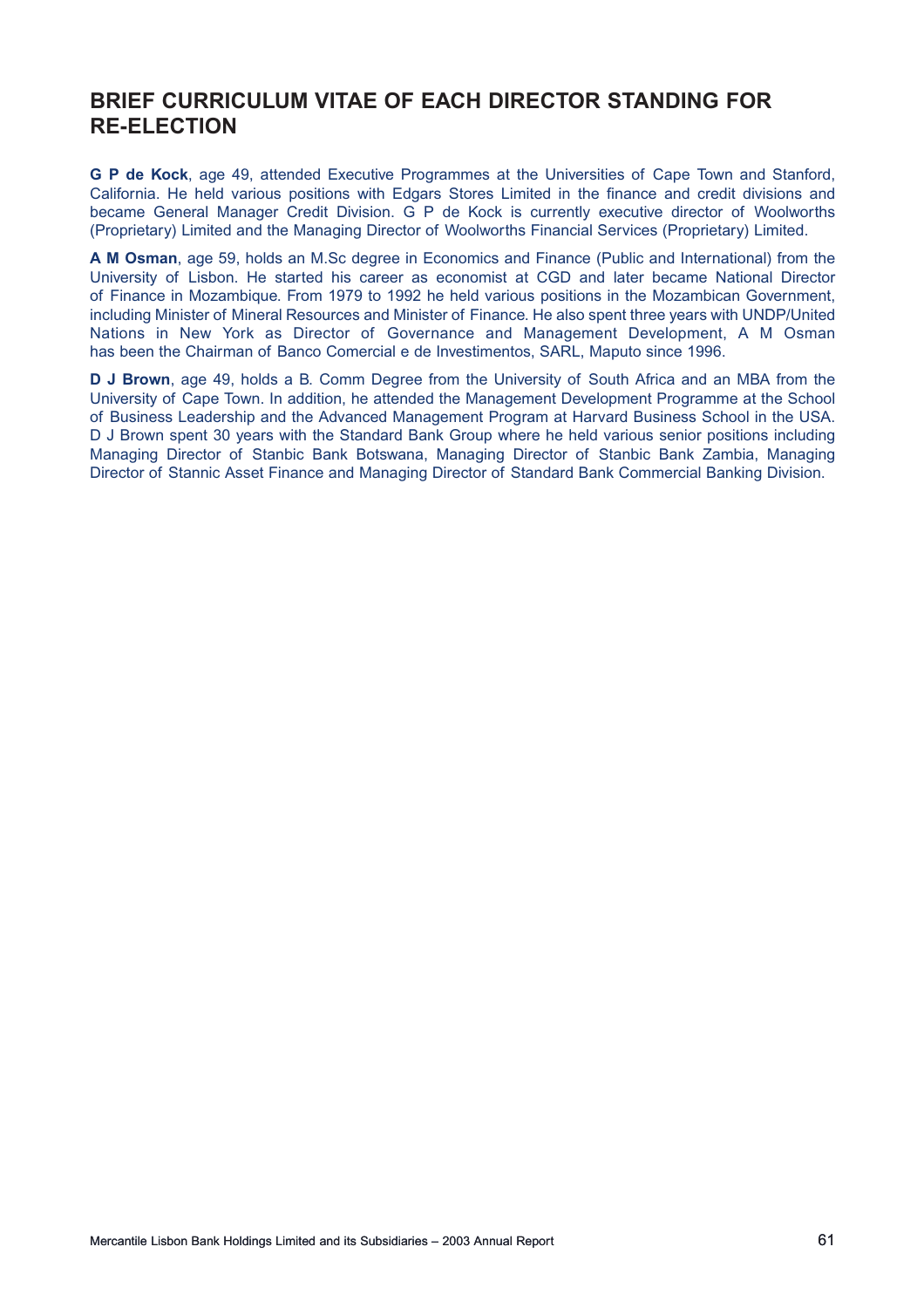PRINTED BY INCE (PTY) LTD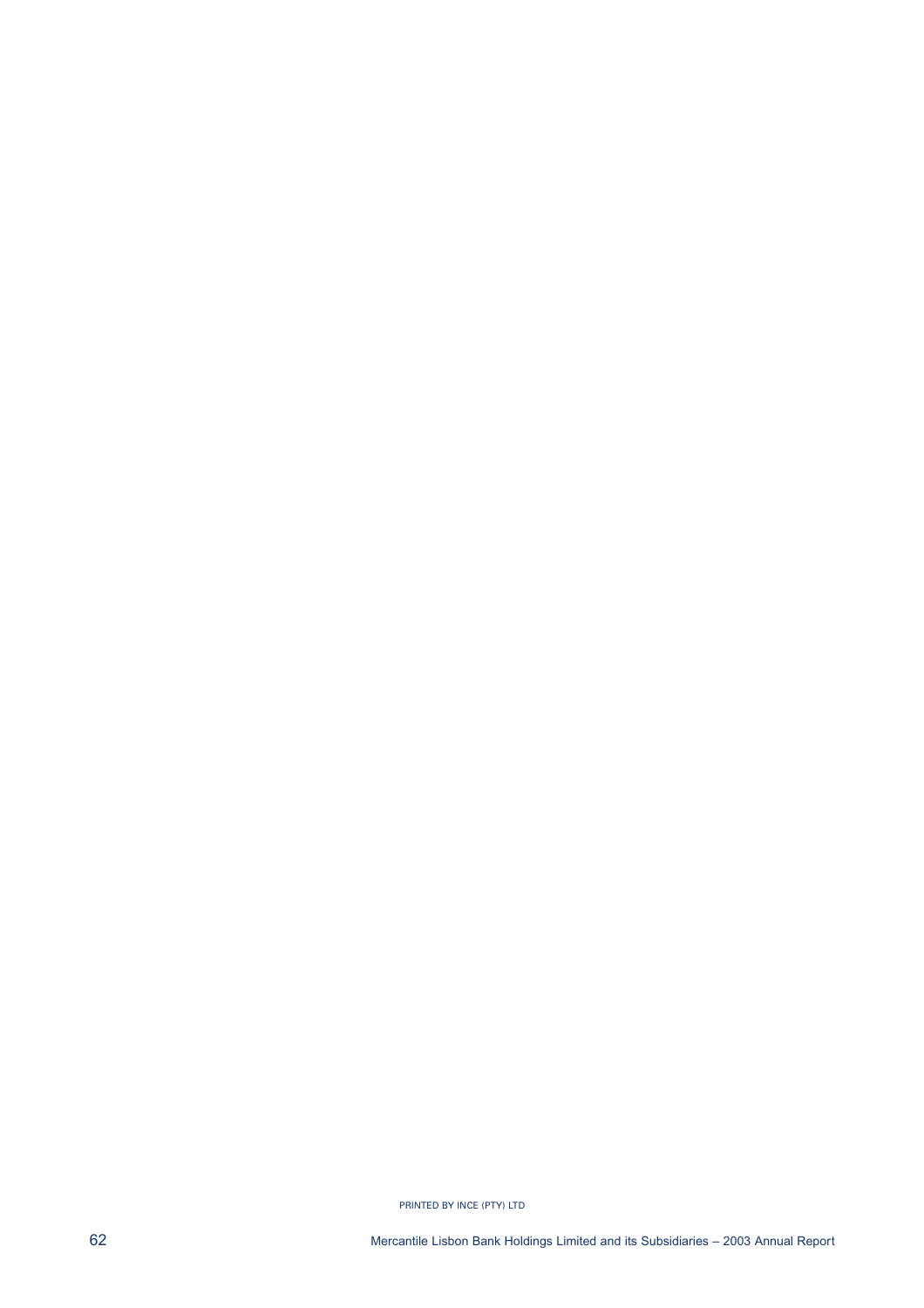

**MERCANTILE LISBON BANK HOLDIN** 

Reg No: 1989/000164/06 A Subsidiary Company of Caixa Geral de Depósitos

### **for use by certificated and own-name dematerialised ordinary shareholders at the annual general meeting of the Company to be held at 14:00 on Tuesday, 25 May 2004 ("the meeting")**

I/We (please print)

of (please print) being (a) member(s) of the Company, holding | states are stated ordinary shares in the Company hereby appoint: 1. Only the contract of the contract of the contract of the contract of the contract of the contract of the contract of the contract of the contract of the contract of the contract of the contract of the contract of the co

2. or failing him/her,

the Chairman of the meeting, as my/our proxy to attend, speak and vote on my/our behalf at the meeting to be held at the registered office of the Company, in Sandton, on Tuesday, 25 May 2004 at 14:00 and at any adjournment thereof, and to vote or abstain from voting on the ordinary resolutions to be proposed at the meeting, as follows:

| <b>Ordinary shareholders</b>                                                    | <b>For</b> | <b>Against</b> | <b>Abstain</b> |
|---------------------------------------------------------------------------------|------------|----------------|----------------|
| Ordinary resolution number 1:<br>adoption of annual financial<br>statements     |            |                |                |
| Ordinary resolution number 2:<br>re-election of directors                       |            |                |                |
| Ordinary resolution number 3:<br>remuneration and re-appointment<br>of auditors |            |                |                |
| Ordinary resolution number 4:<br>unissued shares under<br>directors' control    |            |                |                |
| Ordinary resolution number 5:<br>issue of reserve shares for cash               |            |                |                |

Signed this **Example 2004 Contract Contract Contract Contract Contract Contract Contract Contract Contract Contract Contract Contract Contract Contract Contract Contract Contract Contract Contract Contract Contract Contr** 

Signature of member(s)

Assisted by me (where applicable)

**Please read the notes and instructions on the reverse hereof.**